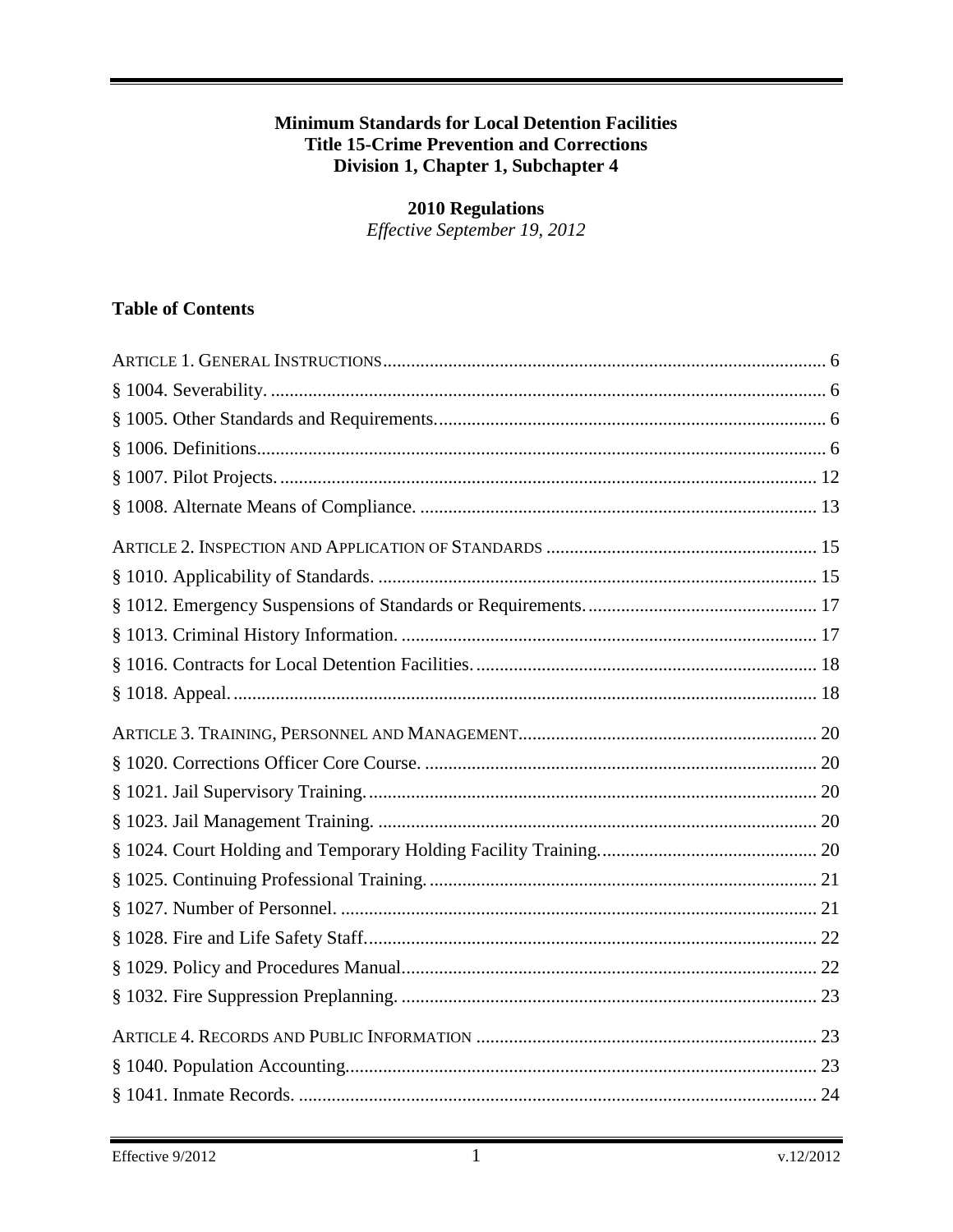| § 1047. Serious Illness or Injury of a Minor in an Adult Detention Facility 25 |  |
|--------------------------------------------------------------------------------|--|
|                                                                                |  |
|                                                                                |  |
|                                                                                |  |
|                                                                                |  |
|                                                                                |  |
|                                                                                |  |
|                                                                                |  |
|                                                                                |  |
|                                                                                |  |
|                                                                                |  |
|                                                                                |  |
|                                                                                |  |
|                                                                                |  |
|                                                                                |  |
|                                                                                |  |
|                                                                                |  |
|                                                                                |  |
|                                                                                |  |
|                                                                                |  |
|                                                                                |  |
|                                                                                |  |
|                                                                                |  |
|                                                                                |  |
|                                                                                |  |
|                                                                                |  |
|                                                                                |  |
|                                                                                |  |
|                                                                                |  |
|                                                                                |  |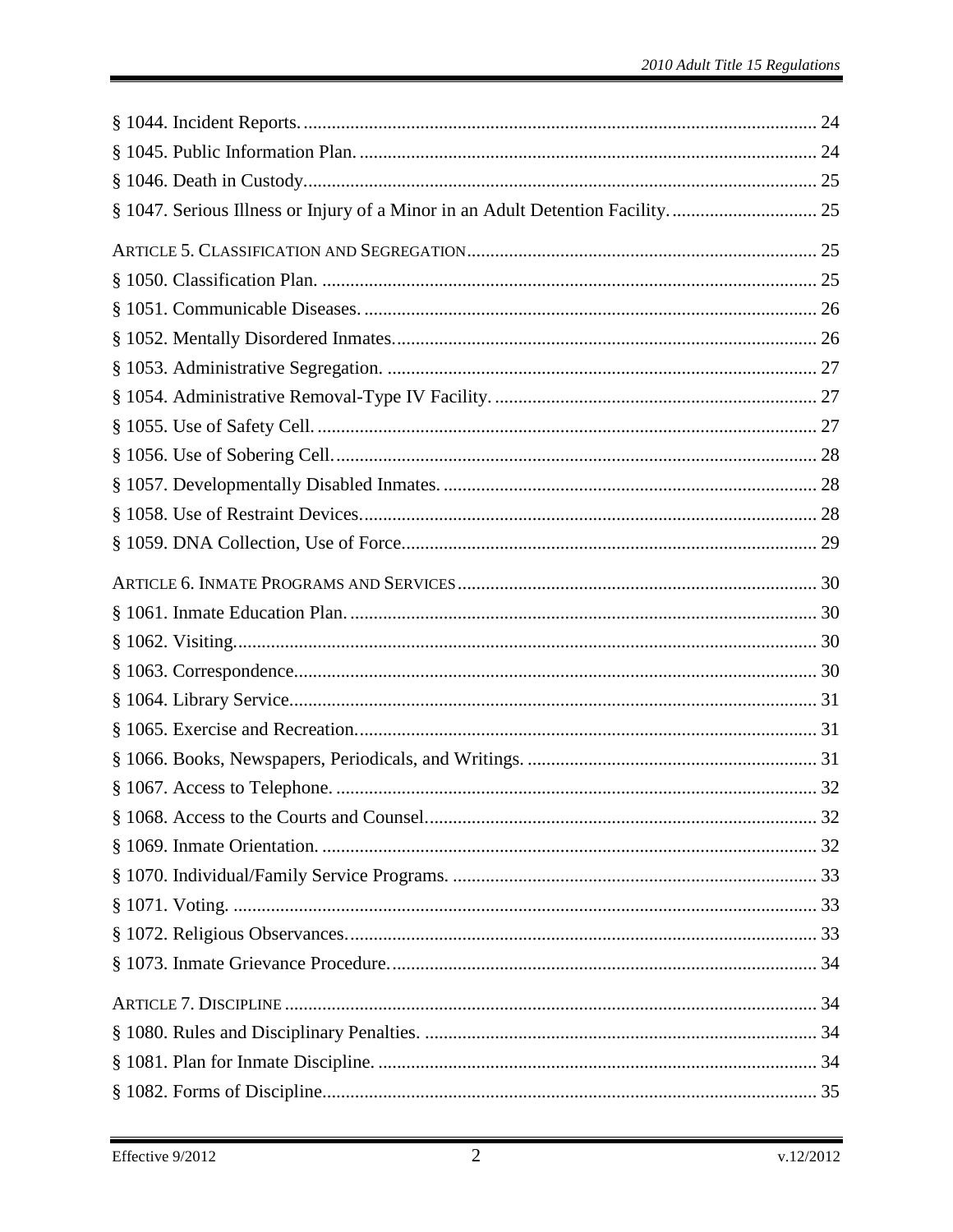| ARTICLE 9. MINORS IN TEMPORARY CUSTODY IN A LAW ENFORCEMENT FACILITY 41                  |  |
|------------------------------------------------------------------------------------------|--|
|                                                                                          |  |
|                                                                                          |  |
|                                                                                          |  |
|                                                                                          |  |
|                                                                                          |  |
|                                                                                          |  |
|                                                                                          |  |
| § 1147. Supervision of Minors in Secure Custody Inside a Locked Enclosure 43             |  |
| § 1148. Supervision of Minors in Secure Custody Outside of a Locked Enclosure 44         |  |
|                                                                                          |  |
|                                                                                          |  |
| § 1151. Minors Under the Influence of Any Intoxicating Substance in Secure or Non-Secure |  |
|                                                                                          |  |
|                                                                                          |  |
|                                                                                          |  |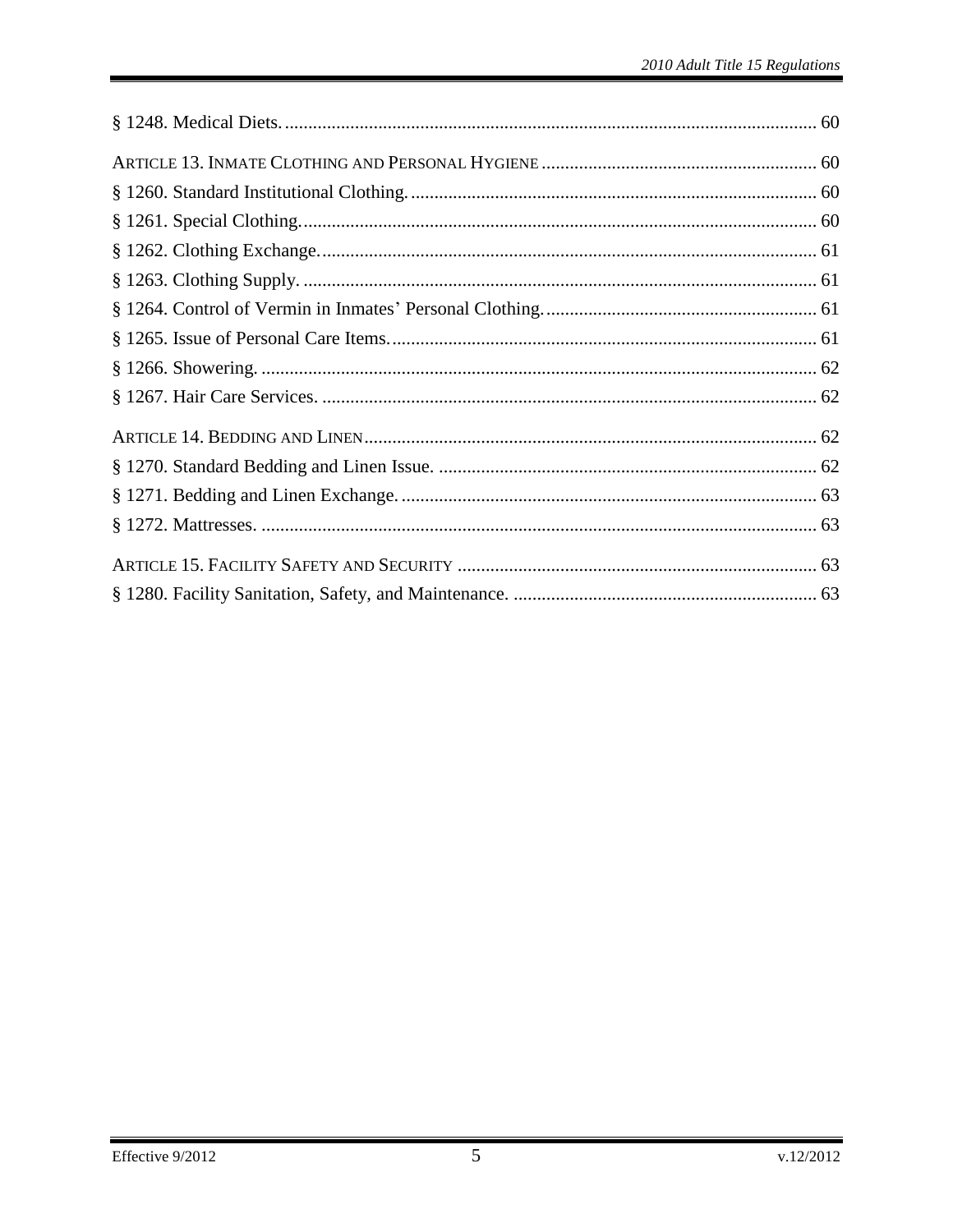#### <span id="page-5-0"></span>**ARTICLE 1. GENERAL INSTRUCTIONS**

#### <span id="page-5-1"></span>**§ 1004. Severability.**

If any article, section, subsection, sentence, clause or phrase of these regulations is for any reason held to be unconstitutional, contrary to statute, exceeding the authority of the Board, or otherwise inoperative, such decision shall not affect the validity of the remaining portion of these regulations.

Note: Authority cited: Section 6030, Penal Code. Reference: Section 6030, Penal Code.

#### <span id="page-5-2"></span>**§ 1005. Other Standards and Requirements.**

Nothing contained in the standards and requirements hereby fixed shall be construed to prohibit a city, county, or city and county agency operating a local detention facility from adopting standards and requirements governing its own employees and facilities; provided, such standards and requirements meet or exceed and do not conflict with these standards and requirements. Nor shall these regulations be construed as authority to violate any state fire safety standard, building standard, or health and safety code.

Note: Authority cited: Section 6030, Penal Code. Reference: Section 6030, Penal Code.

#### <span id="page-5-3"></span>**§ 1006. Definitions.**

The following definitions shall apply:

"Administering Medication," as it relates to managing legally obtained drugs, means the act by which a single dose of medication is given to a patient. The single dose of medication may be taken either from stock (undispensed), or dispensed supplies.

"Administrative segregation" means the physical separation of different types of inmates from each other as specified in Penal Code Sections 4001 and 4002, and Section 1053 of these regulations. Administrative segregation is accomplished to provide that level of control and security necessary for good management and the protection of staff and inmates.

"Alternate means of compliance" means a process for meeting or exceeding standards in an innovative way, after a pilot project evaluation, approved by the Board pursuant to an application.

"Average daily population" means the average number of inmates housed daily during the last fiscal year.

"Board" means the Board of State and Community Corrections, whose board acts by and through its executive director, deputy directors, and field representatives.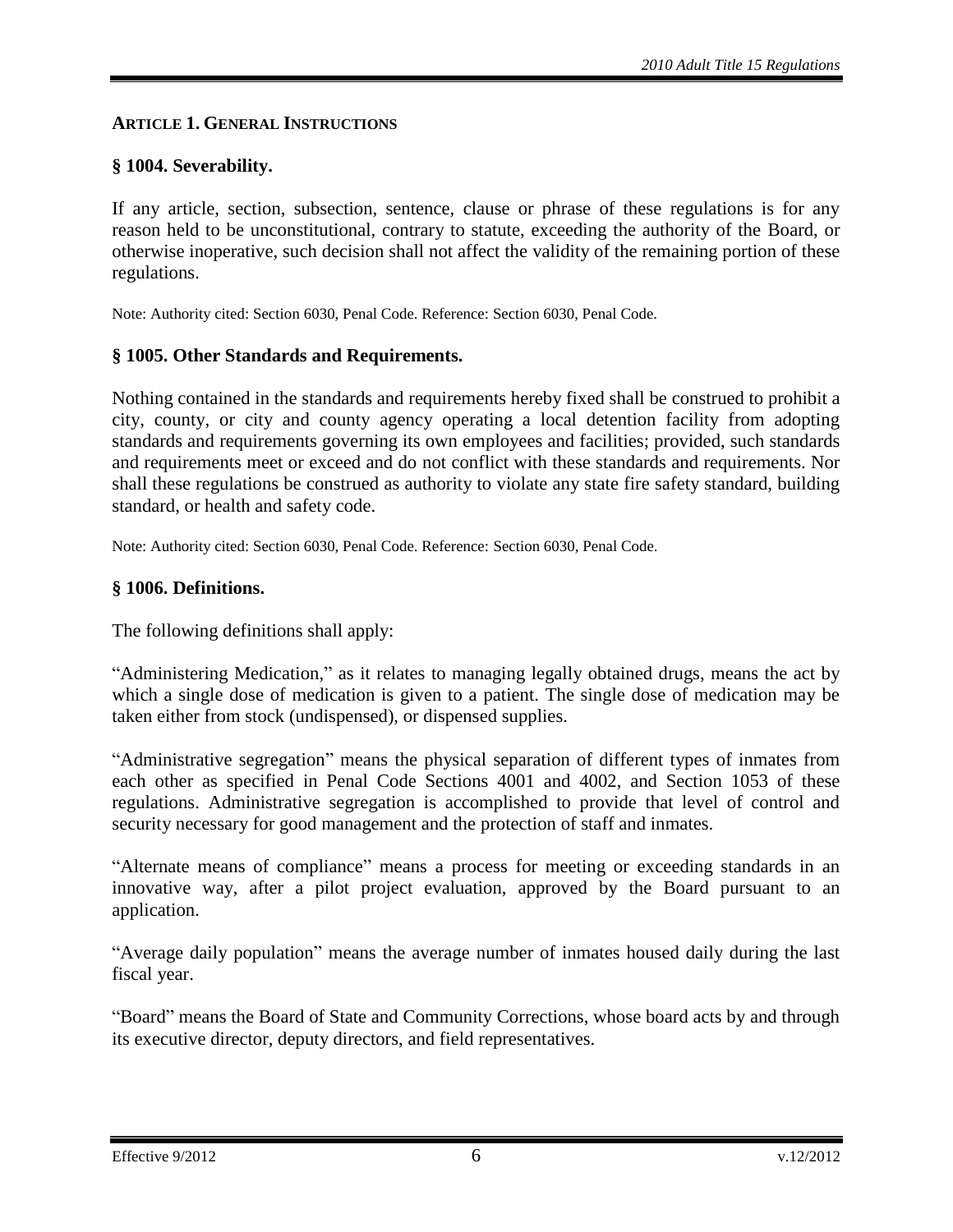"Clinical evaluation" means an assessment of a person's physical and/or mental health condition conducted by licensed health personnel operating within recognized scope of practice specific to their profession and authorized by a supervising physician or psychiatrist.

"Concept drawings" means, with respect to a design-build project, any drawings or architectural renderings that may be prepared, in addition to performance criteria, in such detail as the agency determines necessary to sufficiently describe the agency's needs.

"Contact" means any physical or sustained sight or sound contact between juveniles in detention and incarcerated adults. Sight contact is clear visual contact between adult inmates and juveniles within close proximity to each other. Sound contact is direct oral communication between adult inmates and juvenile offenders.

"Court Holding facility" means a local detention facility constructed within a court building after January 1, 1978, used for the confinement of persons solely for the purpose of a court appearance for a period not to exceed 12 hours.

"Custodial personnel" means those officers with the rank of deputy, correctional officer, patrol persons, or other equivalent sworn or civilian rank whose duties include the supervision of inmates.

"Delivering Medication," as it relates to managing legally obtained drugs, means the act of providing one or more doses of a prescribed and dispensed medication to a patient.

"Design-bid-build" means a construction procurement process independent of the design process and in which the construction of a project is procured based on completed construction documents.

"Design-build" means a construction procurement process in which both the design and construction of a project are procured from a single entity.

"Developmentally disabled" means those persons who have a disability which originates before an individual attains age 18, continues, or can be expected to continue indefinitely, and constitutes a substantial disability for that individual. This term includes mental retardation, cerebral palsy, epilepsy, and autism, as well as disabling conditions found to be closely related to mental retardation or to require treatment similar to that required for mentally retarded individuals.

"Direct visual observation" means direct personal view of the inmate in the context of his/her surroundings without the aid of audio/video equipment. Audio/video monitoring may supplement but not substitute for direct visual observation.

"Disciplinary isolation" means that punishment status assigned an inmate as the result of violating facility rules and which consists of confinement in a cell or housing unit separate from regular jail inmates.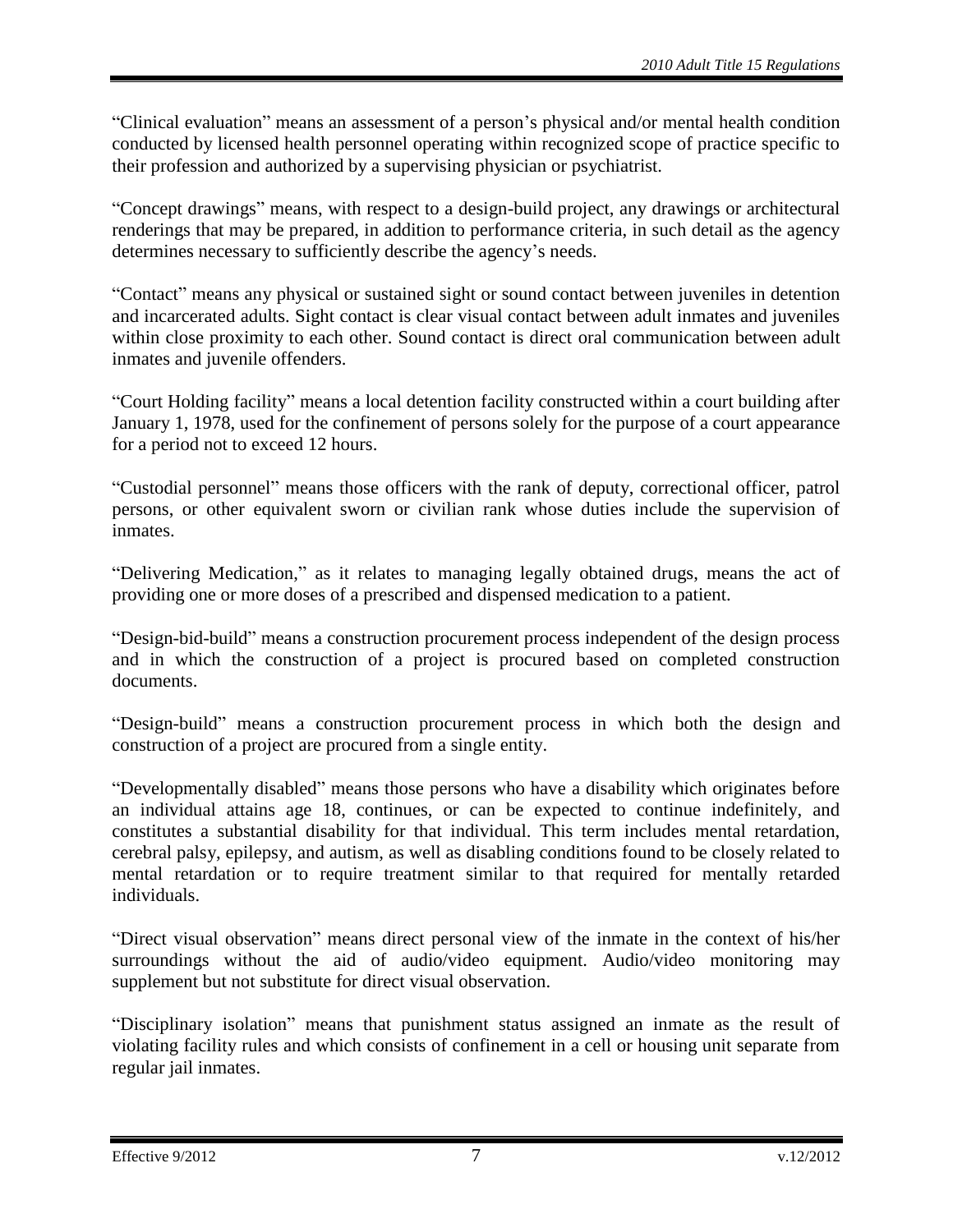"Dispensing," as it relates to managing legally obtained drugs, means the interpretation of the prescription order, the preparation, repackaging, and labeling of the drug based upon a prescription from a physician, dentist, or other prescriber authorized by law.

"Disposal," as it relates to managing legally obtained drugs, means the destruction of medication or its return to the manufacturer or supplier.

"Emergency" means any significant disruption of normal facility procedure, policies, or activities caused by a riot, fire, earthquake, attack, strike, or other emergent condition.

"Emergency medical situations" means those situations where immediate services are required for the alleviation of severe pain, or immediate diagnosis and treatment of unforeseeable medical conditions are required, if such conditions would lead to serious disability or death if not immediately diagnosed and treated.

"Exercise" means physical exertion of large muscle groups.

"Facility/system administrator" means the sheriff, chief of police, chief probation officer, or other official charged by law with the administration of a local detention facility/system.

"Facility manager" means the jail commander, camp superintendent, or other comparable employee who has been delegated the responsibility for operating a local detention facility by a facility administrator.

"Facility watch commander" means the individual designated by the facility manager to make operational decisions during his/her tour of duty.

"Health authority" means that individual or agency that is designated with responsibility for health care policy pursuant to a written agreement, contract or job description. The health authority may be a physician, an individual or a health agency. In those instances where medical and mental health services are provided by separate entities, decisions regarding mental health services shall be made in cooperation with the mental health director. When this authority is other than a physician, final clinical decisions rest with a single designated responsible physician.

"Health care" means medical, mental health and dental services.

"Jail," as used in Article 8, means a Type II or III facility as defined in the "Minimum Standards for Local Detention Facilities."

"Labeling," as it relates to managing legally obtained drugs, means the act of preparing and affixing an appropriate label to a medication container.

"Law enforcement facility" means a building that contains a Type I Jail, Temporary Holding Facility, or Lockup. It does not include a Type II or III jail, which has the purpose of detaining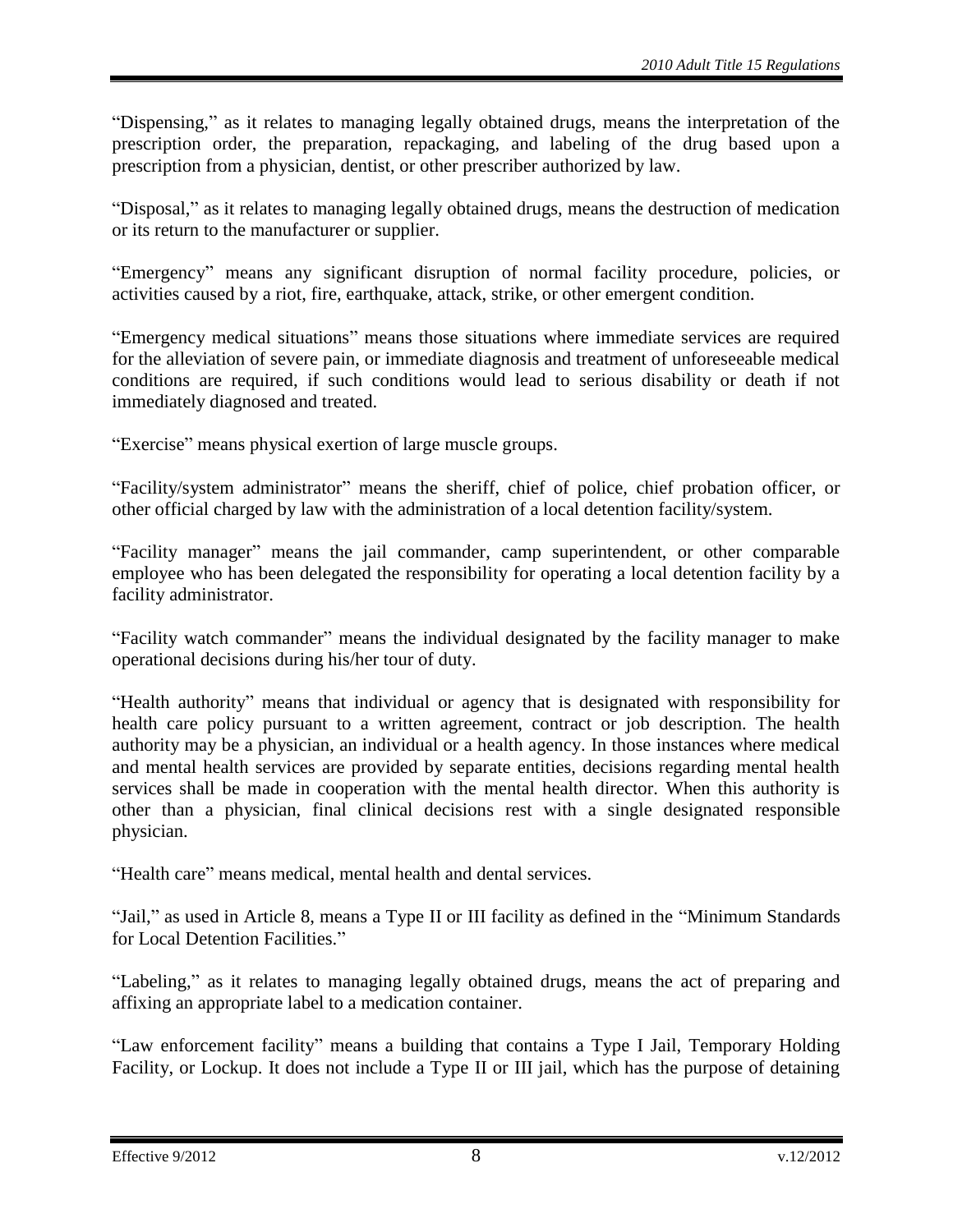adults, charged with criminal law violations while awaiting trial or sentenced adult criminal offenders.

"Legend drugs" are any drugs defined as "dangerous drugs" under Chapter 9, Division 2, Section 4211 of the California Business and Professions Code. These drugs bear the legend, "Caution Federal Law Prohibits Dispensing Without a Prescription." The Food and Drug Administration (FDA) has determined because of toxicity or other potentially harmful effects, that these drugs are not safe for use except under the supervision of a health care practitioner licensed by law to prescribe legend drugs.

"Living areas" means those areas of a facility utilized for the day-to-day housing and activities of inmates. These areas do not include special use cells such as sobering, safety, and holding or staging cells normally located in receiving areas.

"Local detention facility" means any city, county, city and county, or regional jail, camp, court holding facility, or other correctional facility, whether publicly or privately operated, used for confinement of adults or of both adults and minors, but does not include that portion of a facility for confinement of both adults and minors which is devoted only to the confinement of minors.

"Local detention system" means all of the local detention facilities that are under the jurisdiction of a city, county or combination thereof whether publicly or privately operated. Nothing in the standards are to be construed as creating enabling language to broaden or restrict privatization of local detention facilities beyond that which is contained in statute.

"Local Health Officer" means that licensed physician who is appointed pursuant to Health and Safety Code Section 101000 to carry out duly authorized orders and statutes related to public health within their jurisdiction.

"Lockup" means a locked room or secure enclosure under the control of a peace officer or custodial officer that is primarily used for the temporary confinement of adults who have recently been arrested; sentenced prisoners who are inmate workers may reside in the facility to carry out appropriate work.

"May" is permissive; "shall" is mandatory.

"Mental Health Director," means that individual who is designated by contract, written agreement or job description, to have administrative responsibility for the facility or system mental health program.

"Non-secure custody" means that a minor's freedom of movement in a law enforcement facility is controlled by the staff of the facility; and

- (1) the minor is under constant direct visual observation by the staff;
- (2) the minor is not locked in a room or enclosure; and,
- (3) the minor is not physically secured to a cuffing rail or other stationary object.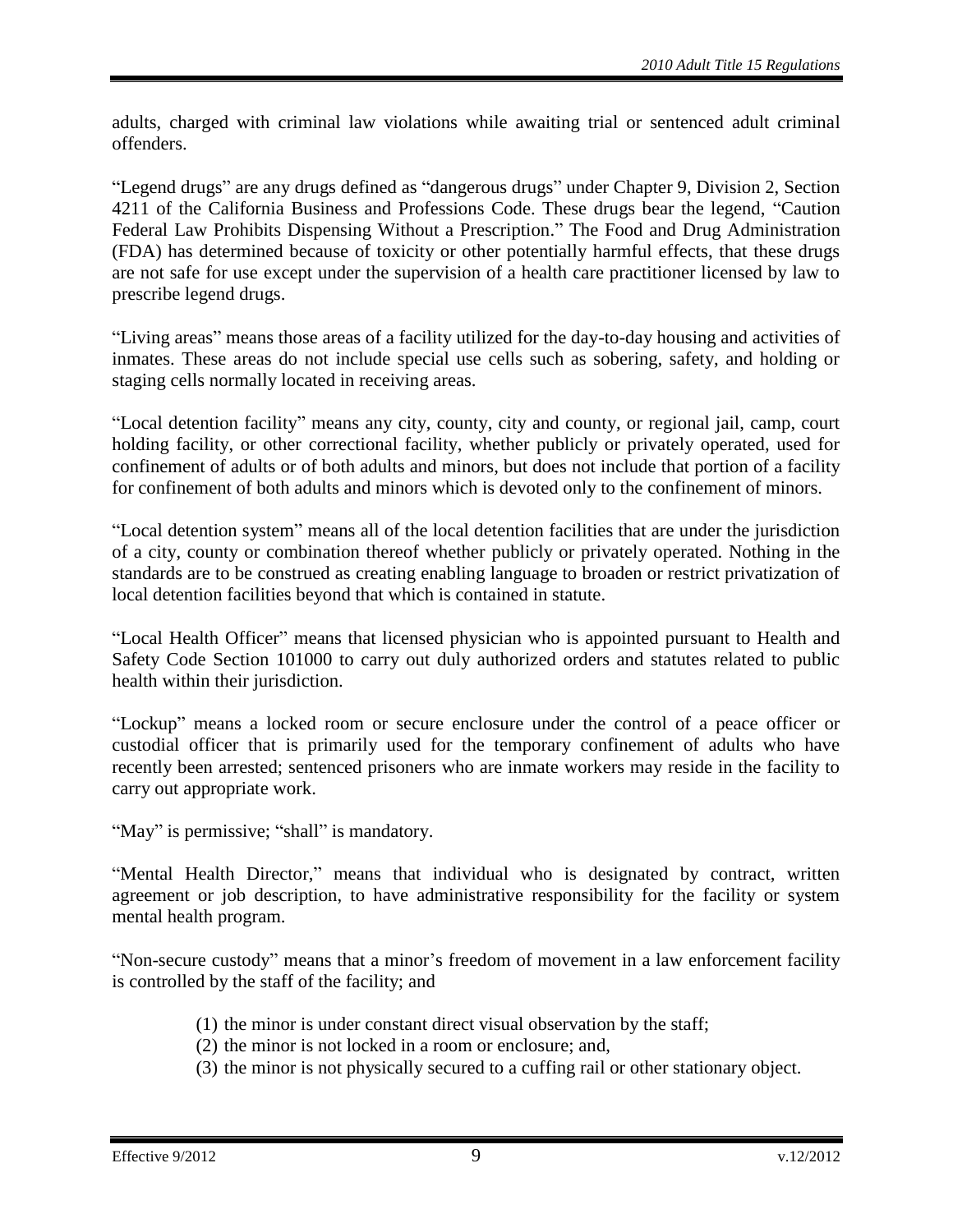"Non-sentenced inmate," means an inmate with any pending local charges or one who is being held solely for charges pending in another jurisdiction.

"Over-the-counter (OTC) Drugs," as it relates to managing legally obtained drugs, are medications which do not require a prescription (non-legend).

"People with disabilities" includes, but is not limited to, persons with a physical or mental impairment that substantially limits one or more of their major life activities or those persons with a record of such impairment or perceived impairment that does not include substance use disorders resulting from current illegal use of a controlled substance.

"Performance criteria" means, with respect to a design-build project, the information that fully describes the scope of the proposed project and includes, but is not limited to, the size, type, and design character of the buildings and site; the required form, fit, function, operational requirements and quality of design, materials, equipment and workmanship; and any other information deemed necessary to sufficiently describe the agency's needs; including documents prepared pursuant to paragraph (1) of subdivision (d) of Section 20133 of the Public Contract Code.

"Pilot Project" means an initial short-term method to test or apply an innovation or concept related to the operation, management or design of a local detention facility pursuant to application to, and approval by, the Board.

"Procurement," as it relates to managing legally obtained drugs, means the system for ordering and obtaining medications for facility stock.

"Psychotropic medication" means any medication prescribed for the treatment of symptoms of psychoses and other mental and emotional disorders.

"Rated capacity" means the number of inmate occupants for which a facility's single and double occupancy cells or dormitories, except those dedicated for health care or disciplinary isolation housing, were planned and designed in conformity to the standards and requirements contained in Title 15 and in Title 24.

"Regional Center for Developmentally Disabled" means those private agencies throughout the state, funded through the Department of Developmental Services, which assure provision of services to persons with developmental disabilities. Such centers will be referred to as regional centers in these regulations.

"Remodel" means to alter the facility structure by adding, deleting, or moving any of the buildings' components thereby affecting any of the spaces specified in Title 24, Part 2, Section 1231.

"Repackaging," as it relates to managing legally obtained drugs, means the transferring of medications from the original manufacturers' container to another properly labeled container.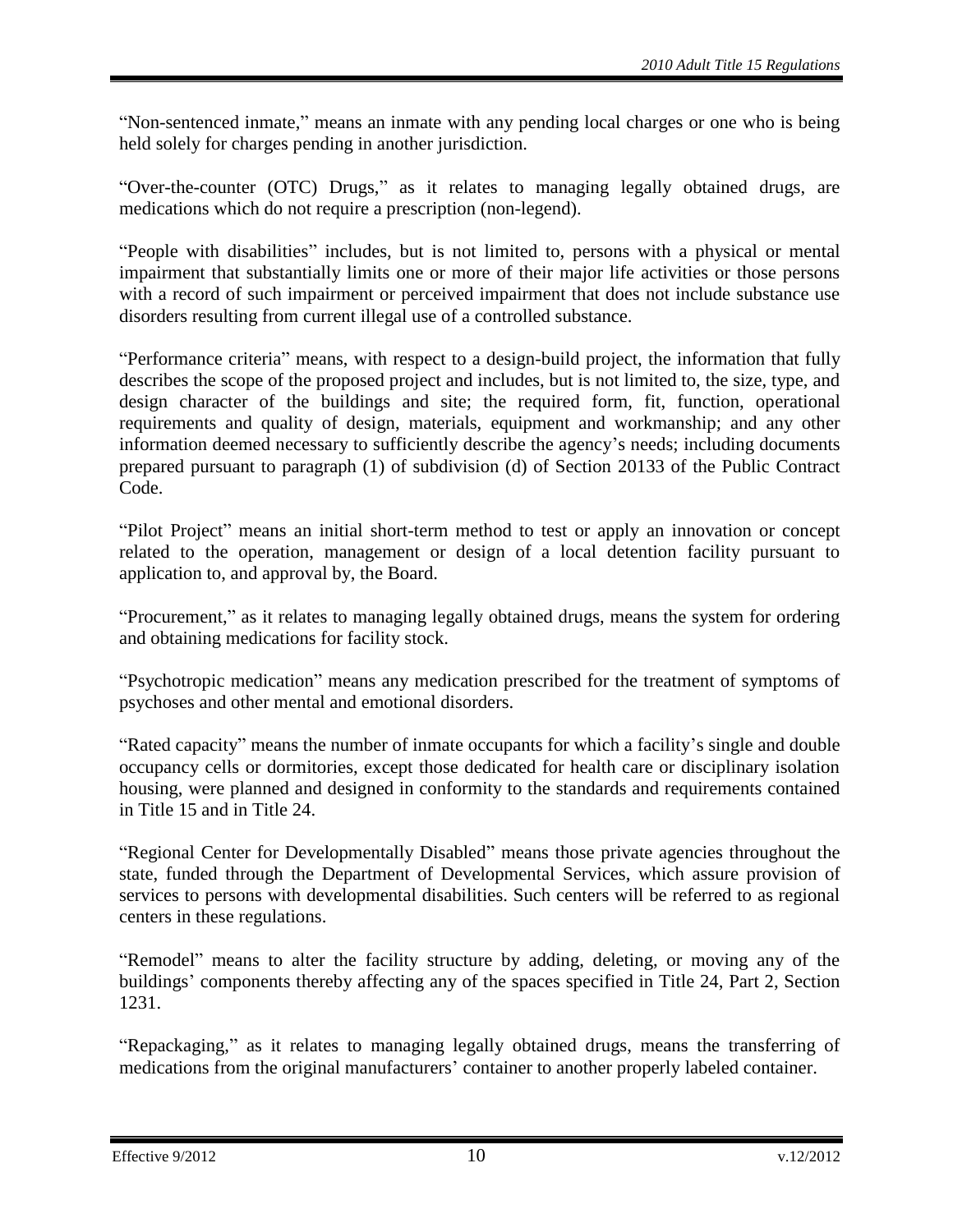"Repair" means to restore to original condition or replace with like-in-kind.

"Safety checks" means direct, visual observation performed at random intervals within timeframes prescribed in these regulations to provide for the health and welfare of inmates.

"Secure custody" means that a minor being held in temporary custody in a law enforcement facility is locked in a room or enclosure and/or is physically secured to a cuffing rail or other stationary object.

"Security glazing" means a glass/polycarbonate composite glazing material designed for use in detention facility doors and windows and intended to withstand measurable, complex loads from deliberate and sustained attacks in a detention environment.

"Sentenced inmate," means an inmate that is sentenced on all local charges.

"Shall" is mandatory; "may" is permissive.

"Sobering cell" as referenced in Section 1056, refers to an initial "sobering up" place for arrestees who are sufficiently intoxicated from any substance to require a protected environment to prevent injury by falling or victimization by other inmates.

"Storage," as it relates to legally obtained drugs, means the controlled physical environment used for the safekeeping and accounting of medications.

"Supervision in a law enforcement facility" means that a minor is being directly observed by the responsible individual in the facility to the extent that immediate intervention or other required action is possible.

"Supervisory custodial personnel" means those staff members whose duties include direct supervision of custodial personnel.

"Temporary custody" means that the minor is not at liberty to leave the law enforcement facility.

"Temporary Holding facility" means a local detention facility constructed after January 1, 1978, used for the confinement of persons for 24 hours or less pending release, transfer to another facility, or appearance in court.

"Type I facility" means a local detention facility used for the detention of persons for not more than 96 hours excluding holidays after booking. Such a Type I facility may also detain persons on court order either for their own safekeeping or sentenced to a city jail as an inmate worker, and may house inmate workers sentenced to the county jail provided such placement in the facility is made on a voluntary basis on the part of the inmate. As used in this section, an inmate worker is defined as a person assigned to perform designated tasks outside of his/her cell or dormitory, pursuant to the written policy of the facility, for a minimum of four hours each day on a five day scheduled work week.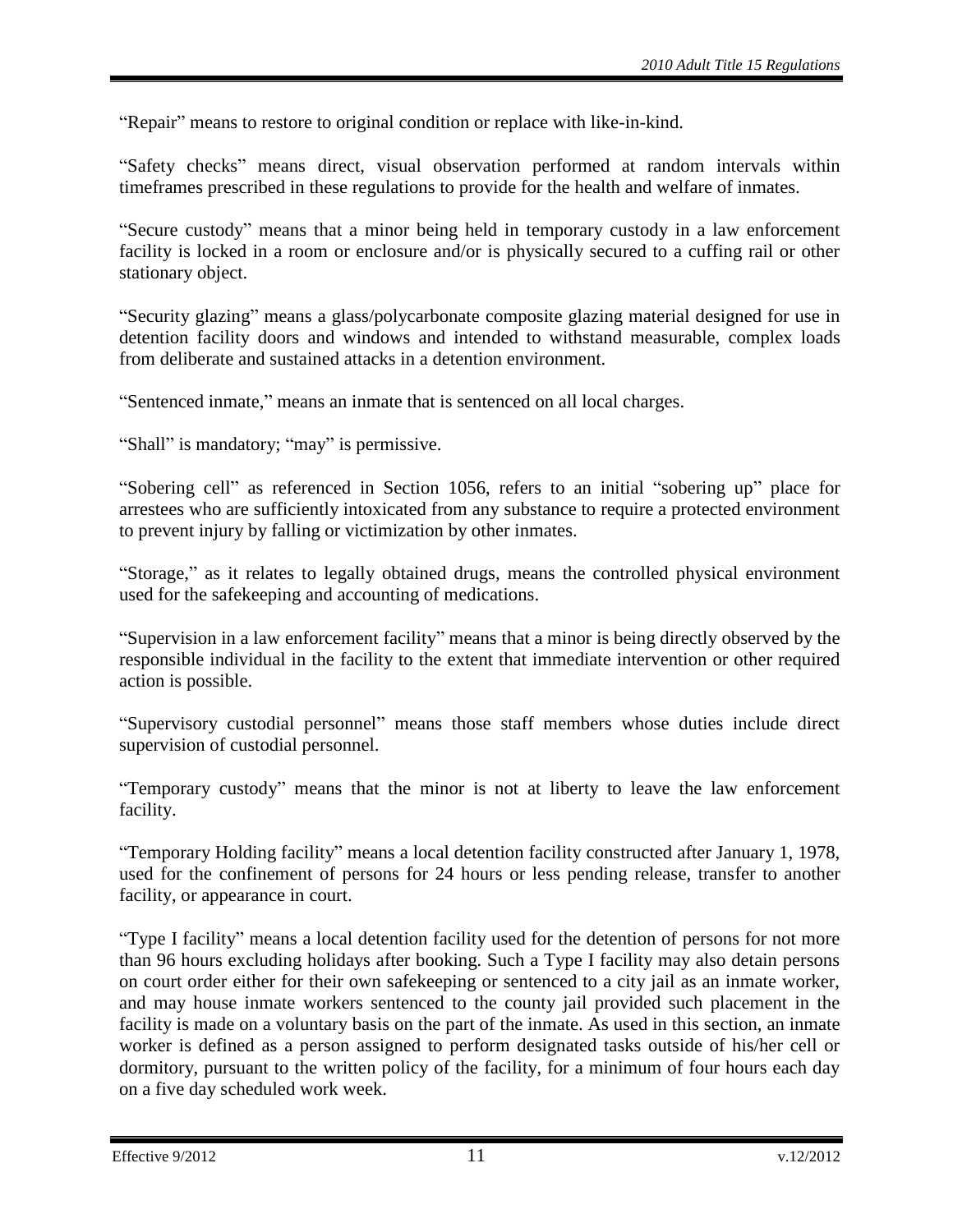"Type II facility" means a local detention facility used for the detention of persons pending arraignment, during trial, and upon a sentence of commitment.

"Type III facility" means a local detention facility used only for the detention of convicted and sentenced persons.

"Type IV facility" means a local detention facility or portion thereof designated for the housing of inmates eligible under Penal Code Section 1208 for work/education furlough and/or other programs involving inmate access into the community.

NOTE: Authority cited: Sections 6024 and 6030, Penal Code. Reference: Section 6030, Penal Code.

## <span id="page-11-0"></span>**§ 1007. Pilot Projects.**

The pilot project is the short-term method used by a local detention facility/system, approved by the Board, to evaluate innovative programs, operations or concepts which meet or exceed the intent of these regulations.

The Board may, upon application of a city, county or city and county, grant pilot project status to a program, operational innovation or new concept related to the operation and management of a local detention facility. An application for a pilot project shall include, at a minimum, the following information:

- (a) The regulations which the pilot project will affect.
- (b) Review of case law, including any lawsuits brought against the applicant local detention facility, pertinent to the proposal.
- (c) The applicant's history of compliance or non-compliance with standards.
- (d) A summary of the "totality of conditions" in the facility or facilities, including but not limited to;
	- (1) program activities, exercise and recreation;
	- (2) adequacy of supervision;
	- (3) types of inmates affected; and,
	- (4) inmate classification procedures.
- (e) A statement of the goals the pilot project is intended to achieve, the reasons a pilot project is necessary and why the particular approach was selected.
- (f) The projected costs of the pilot project and projected cost savings to the city, county, or city and county, if any.
- (g) A plan for developing and implementing the pilot project including a time line where appropriate.
- (h) A statement of how the overall goal of providing safety to staff and inmates will be achieved.

The Board shall consider applications for pilot projects based on the relevance and appropriateness of the proposed project, the completeness of the information provided in the application, and staff recommendations.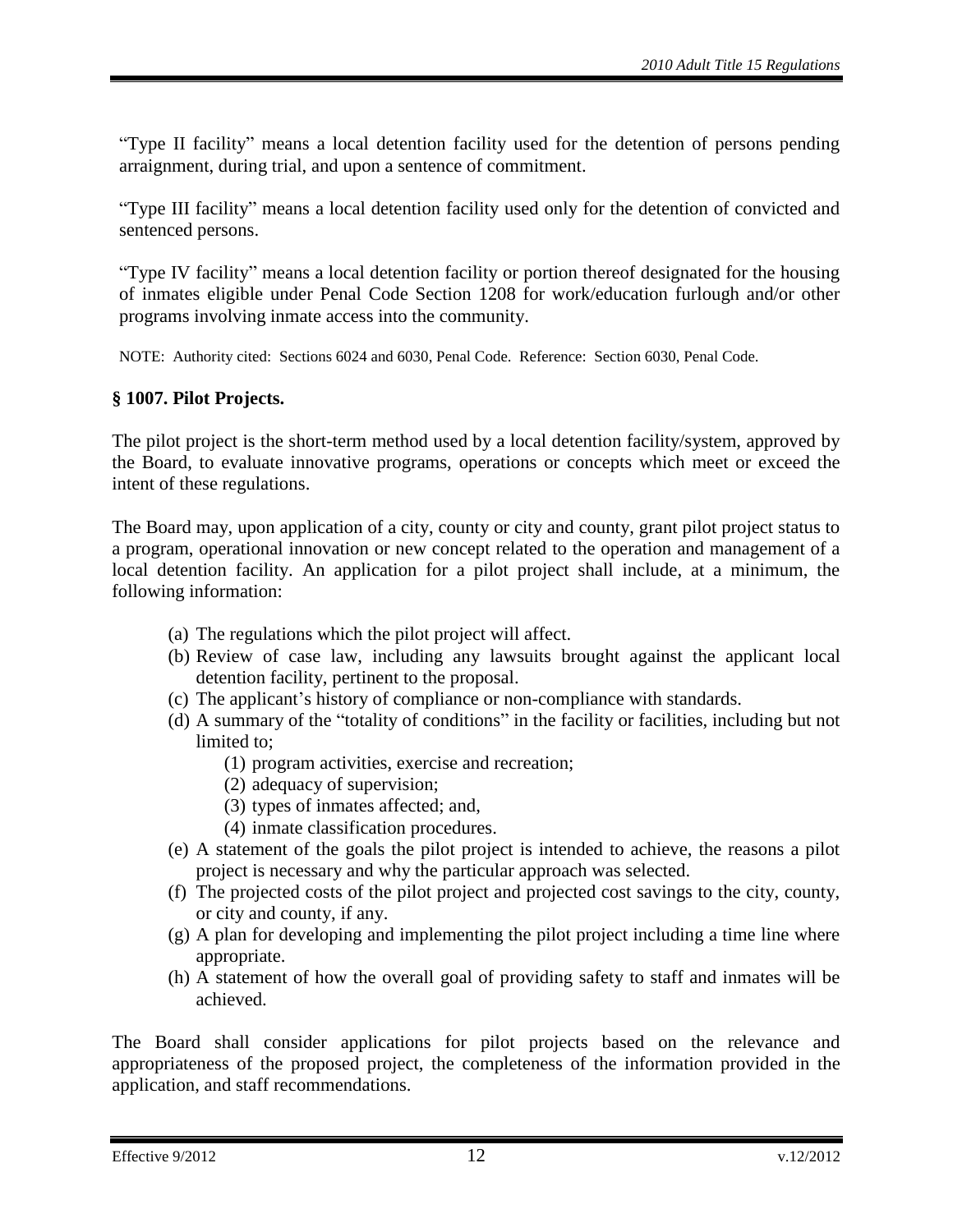Within 10 working days of receipt of the application, Board staff will notify the applicant, in writing, that the application is complete and accepted for filing, or that the application is being returned as deficient and identifying what specific additional information is needed. This does not preclude the Board members from requesting additional information necessary to make a determination that the pilot project proposed actually meets or exceeds the intent of these regulations at the time of the hearing. When complete, the application will be placed on the agenda for the Board's consideration at a regularly scheduled meeting. The written notification from the Board to the applicant shall also include the date, time and location of the meeting at which the application will be considered. (The Board meeting schedule for the current calendar year is available through its office in Sacramento.)

When an application for a pilot project is approved by the Board, Board staff shall notify the applicant, in writing within 10 working days of the meeting, of any conditions included in the approval and the time period for the pilot project. Regular progress reports and evaluative data on the success of the pilot project in meeting its goals shall be provided to the Board. If disapproved, the applicant shall be notified in writing, within 10 working days of the meeting, the reasons for said disapproval. This application approval process may take up to 90 days from the date of receipt of a complete application.

Pilot project status granted by the Board shall not exceed twelve months after its approval date. When deemed to be in the best interest of the application, the Board may extend the expiration date for up to an additional twelve months. Once a city, county, or city and county successfully completes the pilot project evaluation period and desires to continue with the program, it may apply for an alternate means of compliance as described in Section 1008 of these regulations.

NOTE: Authority cited: Sections 6024 and 6030, Penal Code. Reference: Section 6029, Penal Code.

# <span id="page-12-0"></span>**§ 1008. Alternate Means of Compliance.**

The alternate means of compliance is the long-term method used by a local detention facility/system, approved by the Board, to encourage responsible innovation and creativity in the operation of California's local detention facilities. The Board may, upon application of a city, county, or city and county, consider alternate means of compliance with these regulations after the pilot project process has been successfully evaluated (as defined in Section 1007). The city, county, or city and county must present the completed application to the Board no later than 30 days prior to the expiration of its pilot project.

Applications for alternate means of compliance must meet the spirit and intent of improving jail management, shall be equal to or exceed the existing standard(s) and shall include reporting and evaluation components. An application for alternate means of compliance shall include, at a minimum, the following information:

- (a) Review of case law, including any lawsuits brought against the applicant local detention facility, pertinent to the proposal.
- (b) The applicant's history of compliance or non-compliance with standards.
- (c) A summary of the "totality of conditions" in the facility or facilities, including but not limited to: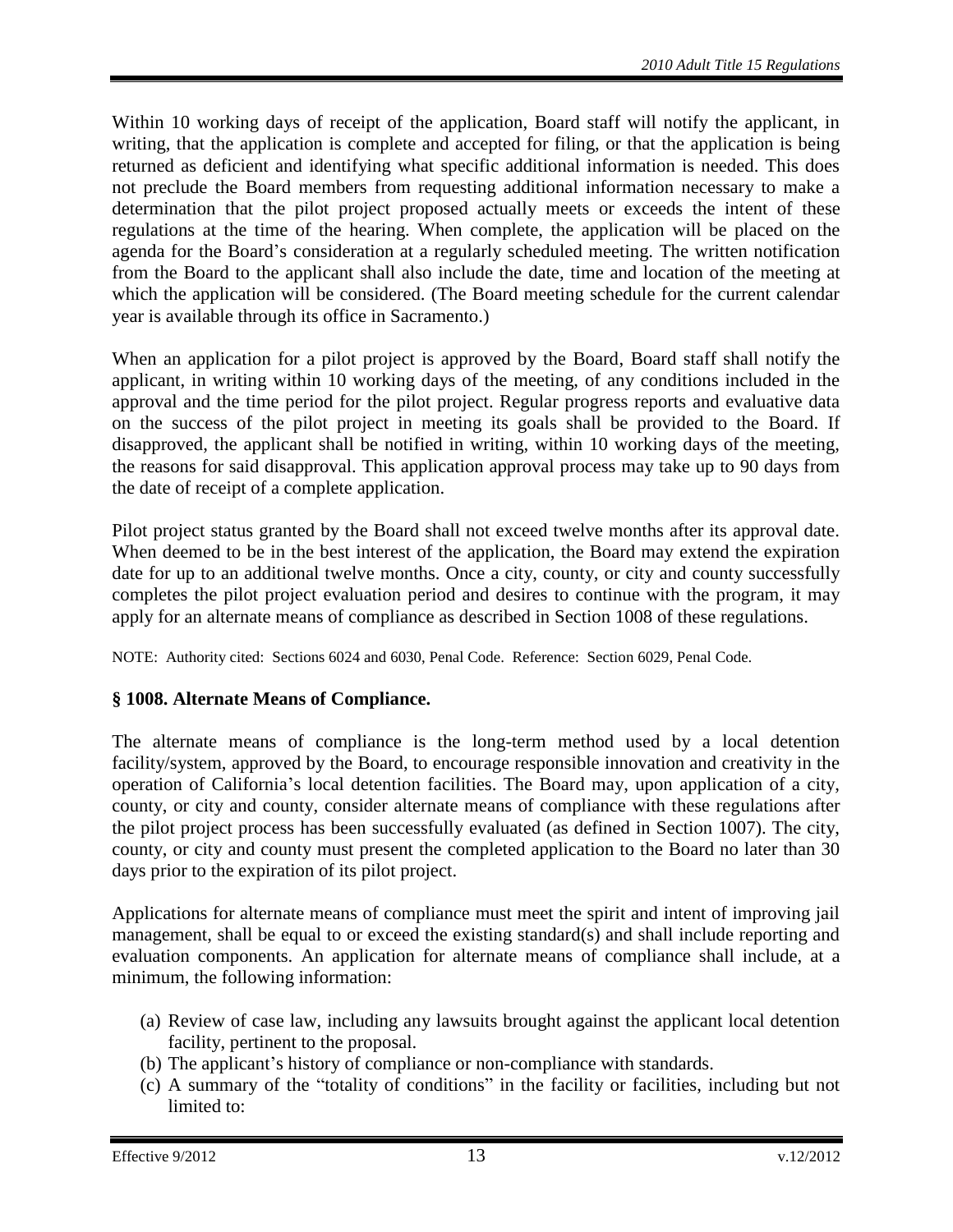- (1) program activities, exercise and recreation;
- (2) adequacy of supervision;
- (3) types of inmates affected; and,
- (4) inmate classification procedures.
- (d) A statement of the problem the alternate means of compliance is intended to solve, how the alternative will contribute to a solution of the problem and why it is considered an effective solution.
- (e) The projected costs of the alternative and projected cost savings to the city, county, or city and county if any.
- (f) A plan for developing and implementing the alternative including a time line where appropriate.
- (g) A statement of how the overall goal of providing safety to staff and inmates was achieved during the pilot project evaluation phase (Section 1007).

The Board shall consider applications for alternate means of compliance based on the relevance and appropriateness of the proposed alternative, the completeness of the information provided in the application, the experiences of the jurisdiction during the pilot project, and staff recommendations.

Within 10 working days of receipt of the application, Board staff will notify the applicant, in writing, that the application is complete and accepted for filing, or that the application is being returned as deficient and identifying what specific additional information is needed. This does not preclude the Board from requesting additional information necessary to make a determination that the alternate means of compliance proposed meets or exceeds the intent of these regulations at the time of the hearing. When complete, the application will be placed on the agenda for the Board's consideration at a regularly scheduled meeting. The written notification from the Board to the applicant shall also include the date, time and location of the meeting at which the application will be considered. (The Board meeting schedule for the current calendar year is available through its office in Sacramento.)

When an application for an alternate means of compliance is approved by the Board, Board staff shall notify the applicant, in writing within 10 working days of the meeting, of any conditions included in the approval and the time period for which the alternate means of compliance shall be permitted. The Board may require regular progress reports and evaluative data as to the success of the alternate means of compliance. If disapproved, the applicant shall be notified in writing, within 10 working days of the meeting, the reasons for said disapproval. This application approval process may take up to 90 days from the date of receipt of a complete application.

The Board may revise the minimum jail standards during the next biennial review (reference Penal Code Section 6030) based on data and information obtained during the alternate means of compliance process. If, however, the alternate means of compliance does not have universal application, a city, county, or city and county may continue to operate under this status as long as they meet the terms of this regulation.

NOTE: Authority cited: Sections 6024 and 6030, Penal Code. Reference: Section 6030, Penal Code.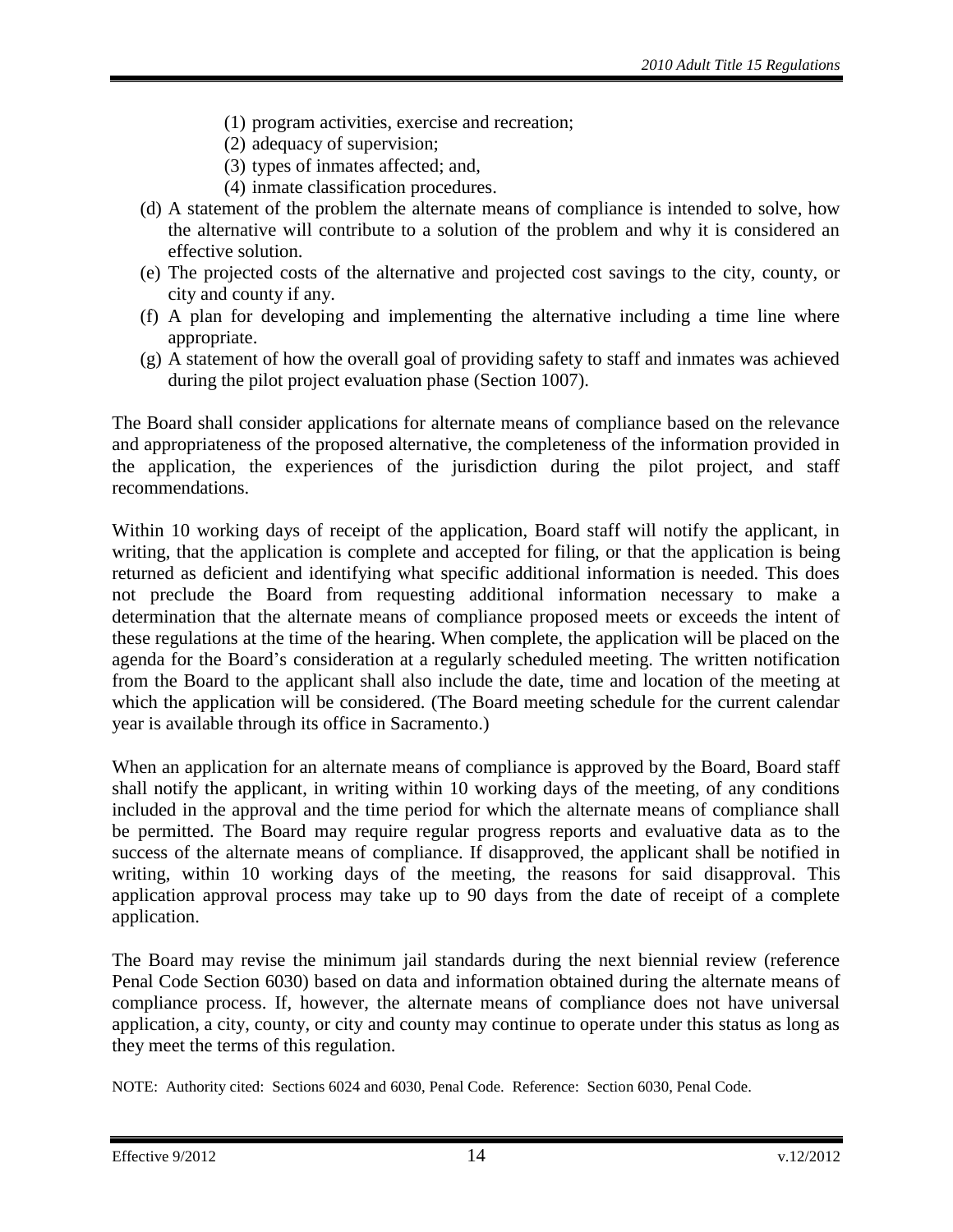# <span id="page-14-0"></span>**ARTICLE 2. INSPECTION AND APPLICATION OF STANDARDS**

# <span id="page-14-1"></span>**§ 1010. Applicability of Standards.**

(a) All standards and requirements contained herein shall apply to Types I, II, III and IV facilities except as specifically noted in these regulations.

(b) Court holding facilities shall comply with the following regulations:

- (1) 1012, Emergency Suspensions of Standards or Requirements
- (2) 1018, Appeal
- (3) 1024, Court Holding and Temporary Holding Facility Training
- (4) 1027, Number of Personnel
- (5) 1028, Fire and Life Safety Staff
- (6) 1029, Policy and Procedures Manual
- (7) 1032, Fire Suppression Preplanning
- (8) 1044, Incident Reports
- (9) 1046, Death in Custody
- (10) 1050, Classification Plan
- (11) 1051, Communicable Diseases
- (12) 1052, Mentally Disordered Inmates
- (13) 1053, Administrative Segregation
- (14) 1057, Developmentally Disabled Inmates
- (15) 1058, Use of Restraint Devices
- (16) 1068, Access to Courts and Counsel
- (17) Title 24, Section 13-102(c)1, Letter of Intent
- (18) Title 24, Section 13-102(c)3, Operational Program Statement
- (19) Title 24, Section 13-102(c)5, Submittal of Plans and Specifications
- (20) Title 24, Section 13-102(c)6C, Design Requirements
- (21) Title 24, Part 2, Section 1231.2, Design Criteria for Required Spaces
- (22) Title 24, Part 2, Section 1231.3, Design Criteria for Furnishings and Equipment
- (23) 1200, Responsibility for Health Care Services
- (24) 1219, Suicide Prevention Program
- (25) 1220, First Aid Kit(s)
- (26) 1246, Food Serving and Supervision
- (27) 1280, Facility Sanitation, Safety, Maintenance

(c) In addition to the regulations cited above, court holding facilities that hold minors shall also comply with the following regulations:

- (1) 1047, Serious Illness of a Minor in an Adult Detention Facility
- (2) 1160, Purpose
- (3) 1161, Conditions of Detention
- (4) 1162, Supervision of Minors
- (5) 1163, Classification

(d) Temporary holding facilities shall comply with the following regulations: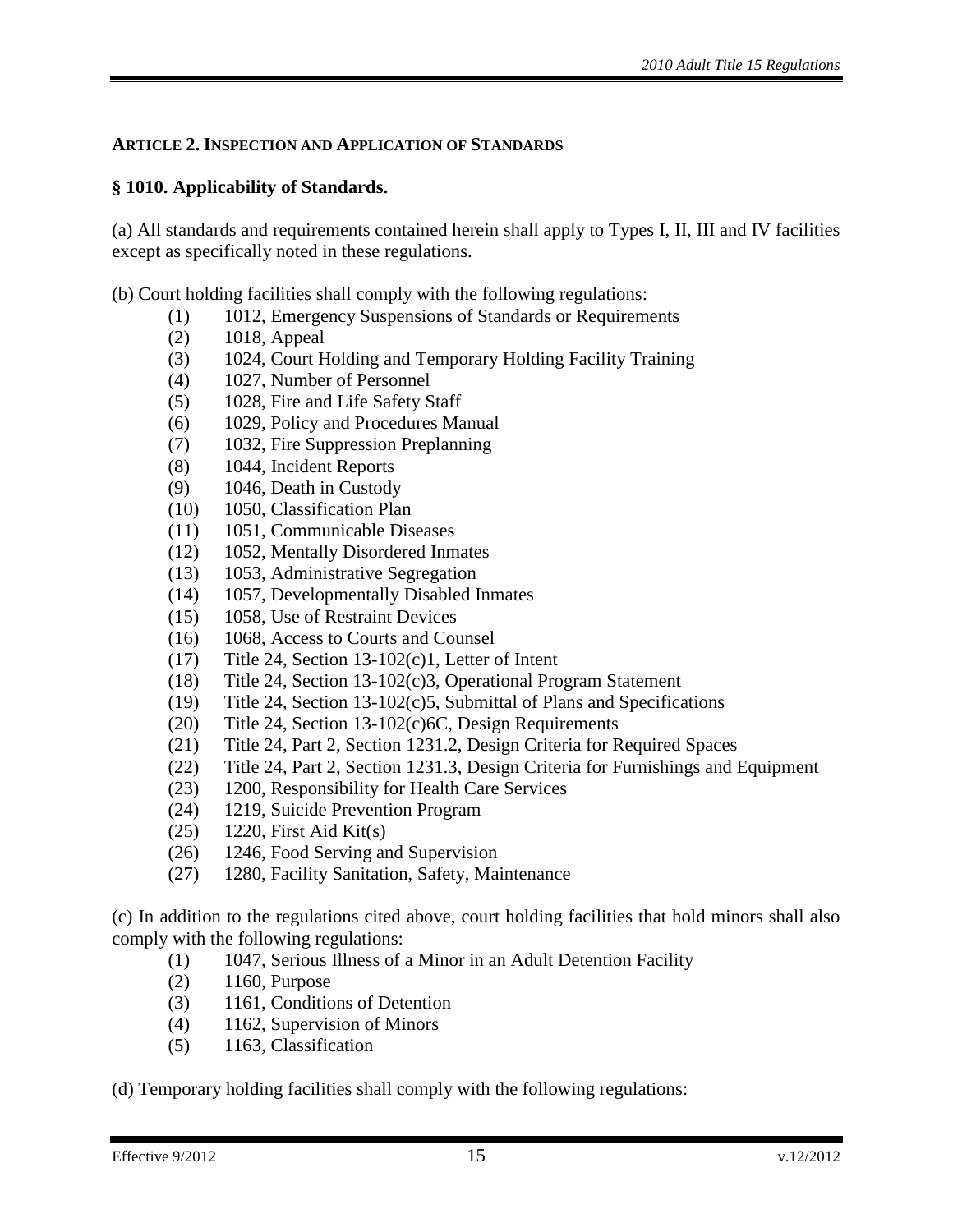- (1) 1012, Emergency Suspensions of Standards or Requirements
- (2) 1018, Appeal
- (3) 1024, Court Holding and Temporary Holding Facility Training
- (4) 1027, Number of Personnel
- (5) 1028, Fire and Life Safety Staff
- (6) 1029, Policy and Procedures Manual
- (7) 1032, Fire Suppression Preplanning
- (8) 1044, Incident Reports
- (9) 1046, Death in Custody
- (10) 1050, Classification Plan
- (11) 1051, Communicable Diseases
- (12) 1052, Mentally Disordered Inmates
- (13) 1053, Administrative Segregation
- (14) 1057, Developmentally Disabled Inmates
- (15) 1058, Use of Restraint Devices
- (16) 1067, Access to Telephone
- (17) 1068, Access to Courts and Counsel
- (18) Title 24, Section 13-102(c)1, Letter of Intent
- (19) Title 24, Section 13-102(c)3, Operational Program Statement
- (20) Title 24, Section 13-102(c)5, Submittal of Plans and Specifications
- (21) Title 24, Section 13-102(c)6C, Design Requirements
- (22) Title 24, Part 2, Section 1231.2, Design Criteria for Required Spaces
- (23) Title 24, Part 2 Section 1231.3, Design Criteria for Furnishings and Equipment
- (24) 1200, Responsibility for Health Care Services
- (25) 1207, Medical Receiving Screening
- (26) 1209, Transfer to Treatment Facility
- (27) 1212, Vermin Control
- (28) 1213, Detoxification Treatment
- (29) 1219, Suicide Prevention Program
- (30) 1220, First Aid Kit(s)
- (31) 1240, Frequency of Serving
- (32) 1241, Minimum Diet
- (33) 1243, Food Service Plan
- (34) 1246, Food Serving and Supervision
- (35) 1280, Facility Sanitation, Safety, Maintenance

(e) The following sections are applicable to temporary holding facilities where such procedural or physical plant items are utilized.

- (1) 1055, Use of Safety Cell
- (2) 1056, Use of Sobering Cell
- (3) 1058, Use of Restraint Devices
- (4) 1080, Rules and Disciplinary Penalties
- (5) 1081, Plan for Inmate Discipline
- (6) 1082, Forms of Discipline
- (7) 1083, Limitations on Disciplinary Actions
- (8) 1084, Disciplinary Records
- (9) Title 24, Part 2, Section 1231.2.1 Area for Reception and Booking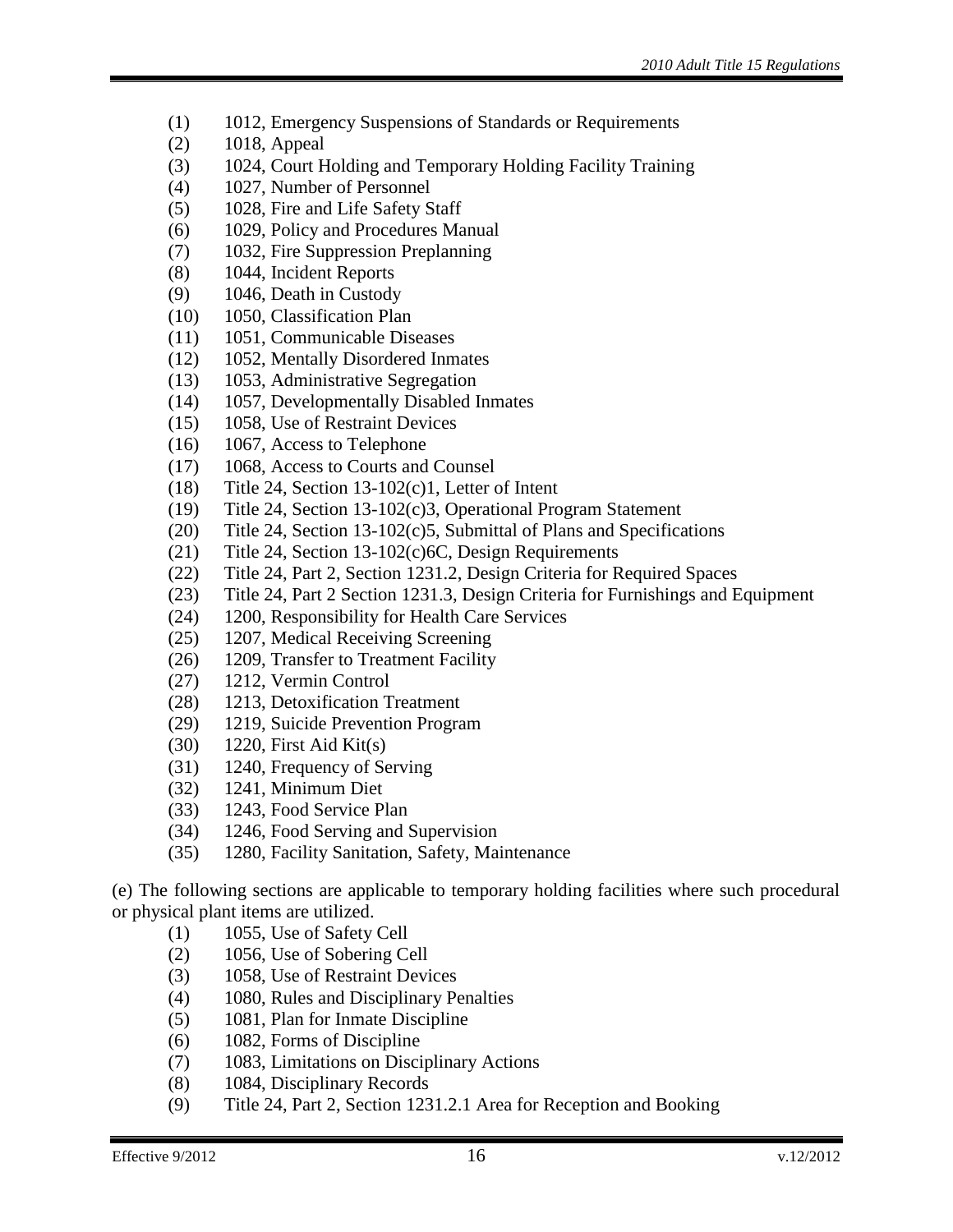- (10) Title 24, Part 2, Section 1231.2.4 Sobering Cell
- (11) Title 24, Part 2, Section 1231.2.5 Safety Cell
- (12) Title 24, Part 2, Section 1231.3.4 Design Criteria for Showers
- (13) Title 24, Part 2, Section 1231.3.5 Design Criteria for Beds/Bunks
- (14) Title 24, Part 2, Section 1231.3.8 Design Criteria for Cell Padding
- (15) 1270, Standard Bedding and Linen Issue
- (16) 1272, Mattresses

(f) Law enforcement facilities, including lockups that hold minors in temporary custody shall, in addition to the previously cited applicable regulations, comply with the following regulations:

- $(1)$  1046, Death in Custody
- (2) 1047, Serious Illness of a Minor in an Adult Detention Facility
- (3) 1140, Purpose
- (4) 1141, Minors Arrested for Law Violations
- (5) 1142, Written Policies and Procedures
- (6) 1143, Care of Minors in Temporary Custody
- (7) 1144, Contact Between Minors and Adult Prisoners
- (8) 1145, Decision on Secure Detention
- (9) 1146, Conditions of Secure Detention
- (10) 1147, Supervision of Minors Held Inside a Locked Enclosure
- (11) 1148, Supervision of Minors in Secure Detention Outside a Locked Enclosure
- (12) 1149, Criteria for Non-secure Custody
- (13) 1150, Supervision of Minors in Non-secure Custody
- (14) 1151, Intoxicated and Substance Abusing Minors in a Lockup

Note: Authority cited: Section 6030, Penal Code. Reference: Section 6030, Penal Code.

## <span id="page-16-0"></span>**§ 1012. Emergency Suspensions of Standards or Requirements.**

Nothing contained herein shall be construed to deny the power of any facility administrator to temporarily suspend any standard or requirement herein prescribed in the event of any emergency which threatens the safety of a local detention facility, its inmates or staff, or the public. Only such regulations directly affected by the emergency may be suspended. The facility administrator shall notify the Board in writing in the event that such a suspension lasts longer than three days. Suspensions lasting for more than 15 days require approval of the chairperson of the Board. Such approval shall be effective for the time specified by the chairperson.

NOTE: Authority cited: Sections 6024 and 6030, Penal Code. Reference: Section 6030, Penal Code.

## <span id="page-16-1"></span>**§ 1013. Criminal History Information.**

Such criminal history information as is necessary for conducting facility inspections as specified in Section 6031.1 of the Penal Code and detention needs surveys as specified in Section 6029 of the Penal Code shall be made available to the staff of the Board. Such information shall be held confidential except that published reports may contain such information in a form which does not identify an individual.

NOTE: Authority cited: Sections 6024 and 6030, Penal Code. Reference: Sections 6029, 6030, and 11105 Penal Code.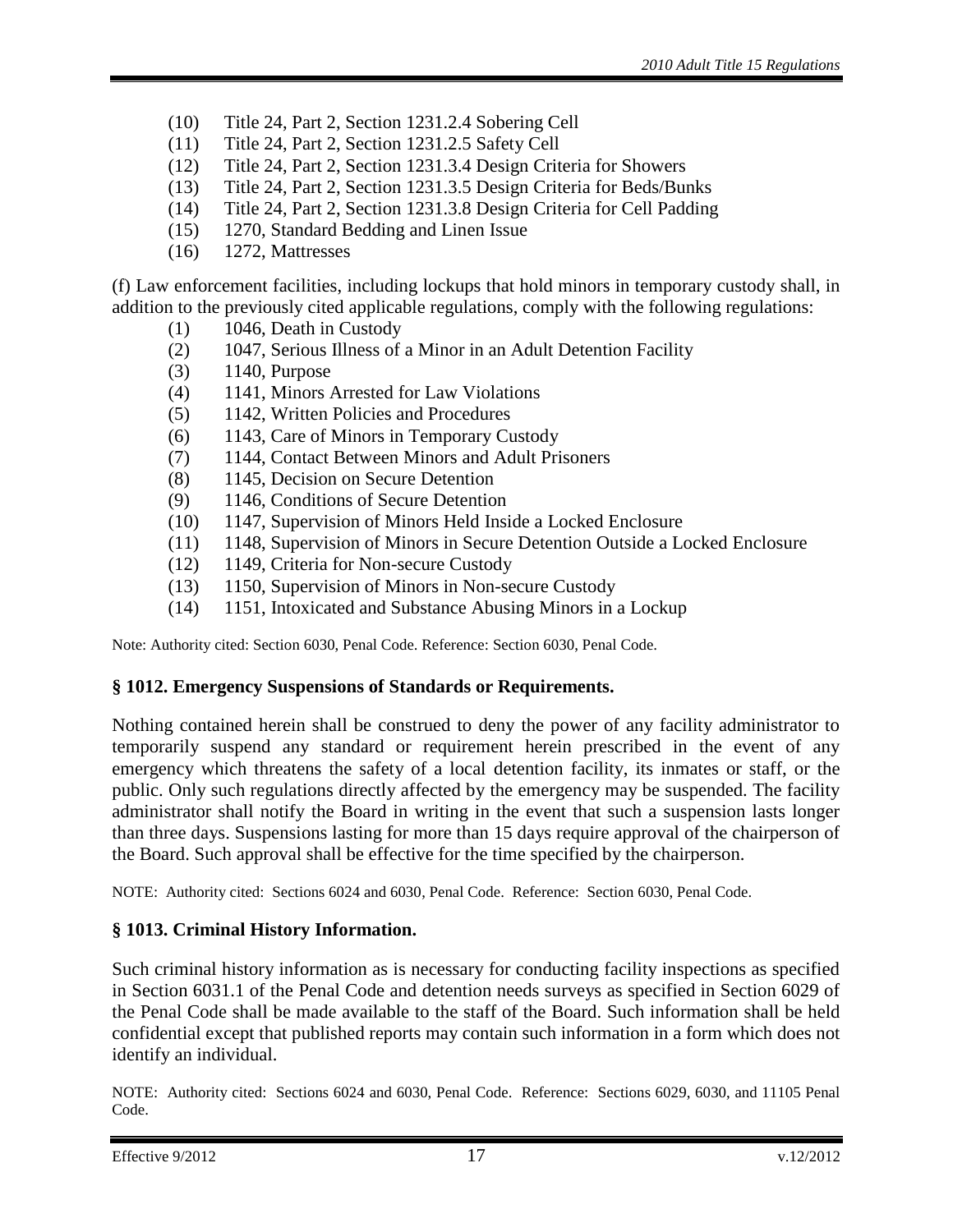# <span id="page-17-0"></span>**§ 1016. Contracts for Local Detention Facilities.**

In the event that a county, city or city and county contracts for a local detention facility with a community-based public or private organization, compliance with appropriate Title 15 and Title 24 regulations shall be made a part of the contract. Nothing in this standard shall be construed as creating enabling language to broaden or restrict privatization of local detention facilities beyond that which is contained in statute.

Note: Authority cited: Section 6030, Penal Code. Reference: Section 6030, Penal Code.

## <span id="page-17-1"></span>**§ 1018. Appeal.**

The appeal hearing procedures are intended to provide a review concerning the Board application and enforcement of standards and regulations in local detention facilities and lockups. A county, city, or city and county facility may appeal on the basis of alleged misapplication, capricious enforcement of regulations, or substantial differences of opinion as may occur concerning the proper application of regulations or procedures.

- (a) Levels of Appeal.
	- (1) There are two levels of appeal as follows:

(A) appeal to the Executive Director; and,

- (B) appeal to the Board.
- (2) An appeal shall first be filed with the Executive Director.
- (b) Appeal to the Executive Director.
	- (1) If a county, city, or city and county facility is dissatisfied with an action of the Board staff, it may appeal the cause of the dissatisfaction to the Executive Director. Such appeal shall be filed within 30 calendar days of the notification of the action with which the county or city is dissatisfied.
	- (2) The appeal shall be in writing and:
		- (A) state the basis for the dissatisfaction;
		- (B) state the action being requested of the Executive Director; and,

(C) attach any correspondence or other documentation related to the cause for dissatisfaction.

- (c) Executive Director Appeal Procedures.
	- (1) The Executive Director shall review the correspondence and related documentation and render a decision on the appeal within 30 calendar days except in those cases where the appellant withdraws or abandons the appeal.
	- (2) The procedural time requirement may be waived with the mutual consent of the appellant and the Executive Director.
	- (3) The Executive Director may render a decision based on the correspondence and related documentation provided by the appellant and may consider other relevant sources of information deemed appropriate.

(d) Executive Director's Decision.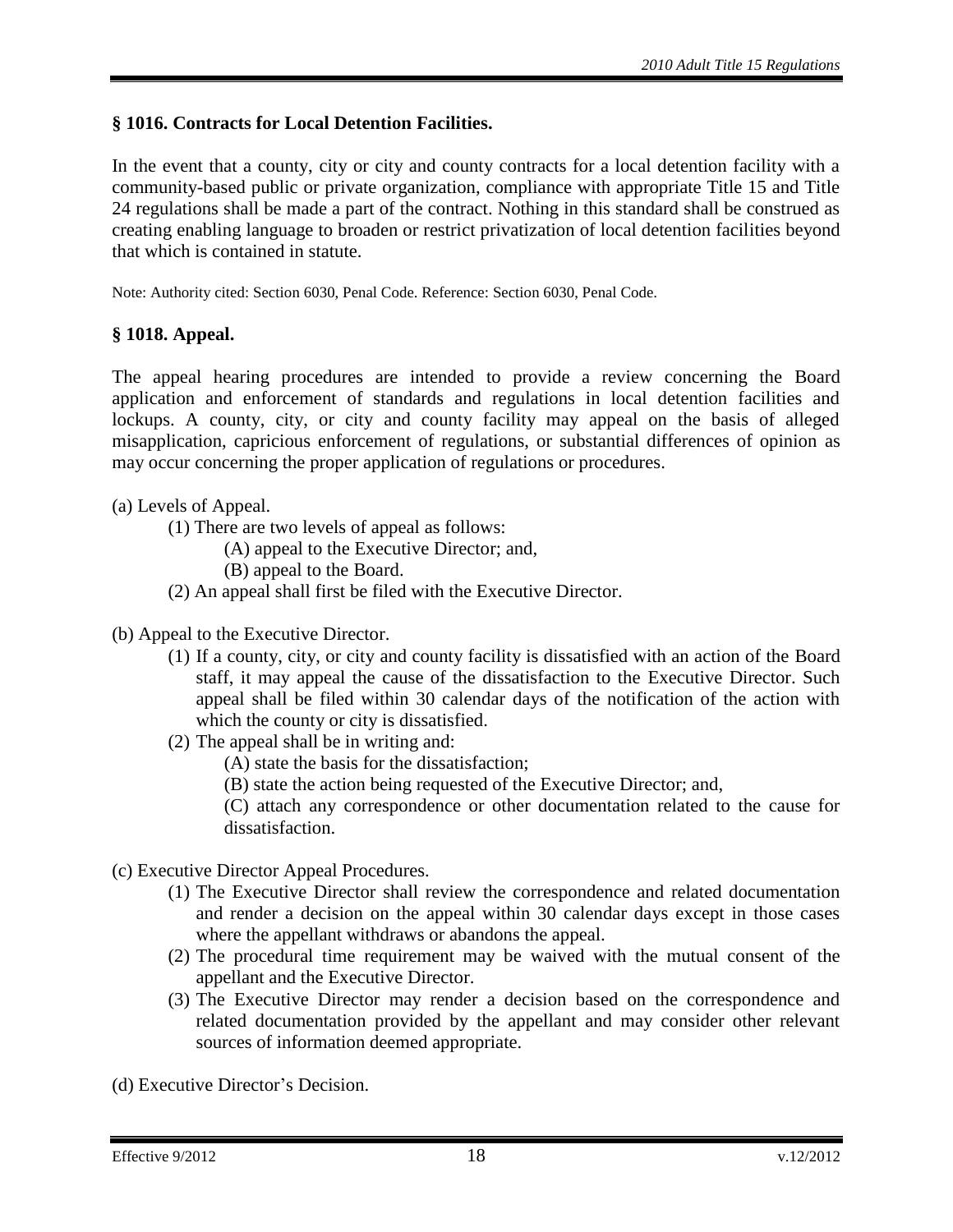The decision of the Executive Director shall be in writing and shall provide the rationale for the decision.

- (e) Request for Appeal Hearing by Board.
	- (1) If a county, city, or city and county facility is dissatisfied with the decision of the Executive Director, it may file a request for an appeal hearing with the Board. Such appeal shall be filed within 30 calendar days after receipt of the Executive Director's decision.
	- (2) The request shall be in writing and:
		- (a) state the basis for the dissatisfaction;
		- (b) state the action being requested of the Board; and,
		- (c) attach any correspondence related to the appeal from the Executive Director.
- (f) Board Hearing Procedures.
	- (1) The hearing shall be conducted by a hearing panel designated by the Chairman of the Board at a reasonable time, date, and place, but not later than 21 days after the filing of the request for hearing with the Board, unless delayed for good cause. The Board shall mail or deliver to the appellant or authorized representative a written notice of the time and place of hearing not less than 7 days prior to the hearing.
	- (2) The procedural time requirements may be waived with mutual consent of the parties involved.
	- (3) Appeal hearing matters shall be set for hearing, heard, and disposed of by a notice of decision within 60 days from the date of the request for appeal hearing, except in those cases where the appellant withdraws or abandons the request for hearing or the matter is continued for what is determined by the hearing panel to be good cause.
	- (4) An appellant may waive a personal hearing before the hearing panel and, under such circumstances, the hearing panel shall consider the written information submitted by the appellant and other relevant information as may be deemed appropriate.
	- (5) The hearing is not formal or judicial in nature. Pertinent and relative information, whether written or oral, shall be accepted. Hearings shall be tape recorded.
	- (6) After the hearing has been completed, the hearing panel shall submit a proposed decision in writing to the Board at its next regular public meeting.
- (g) Board of State and Community Corrections Decision.
	- (1) The Board, after receiving the proposed decision, may:
		- (a) adopt the proposed decision;
		- (b) decide the matter on the record with or without taking additional evidence; or,
		- (c) order a further hearing to be conducted if additional information is needed to decide the issue.
	- (2) The Board, or notice of a new hearing ordered, notice of decision or other such actions shall be mailed or otherwise delivered by the Board to the appellant.
	- (3) The record of the testimony exhibits, together with all papers and requests filed in the proceedings and the hearing panel's proposed decision, shall constitute the exclusive record for decision and shall be available to the appellant at any reasonable time for one year after the date of the Board's notice of decision in the case.
	- (4) The decision of the Board shall be final.

Note: Authority cited: Section 6030, Penal Code. Reference: Section 6030, Penal Code.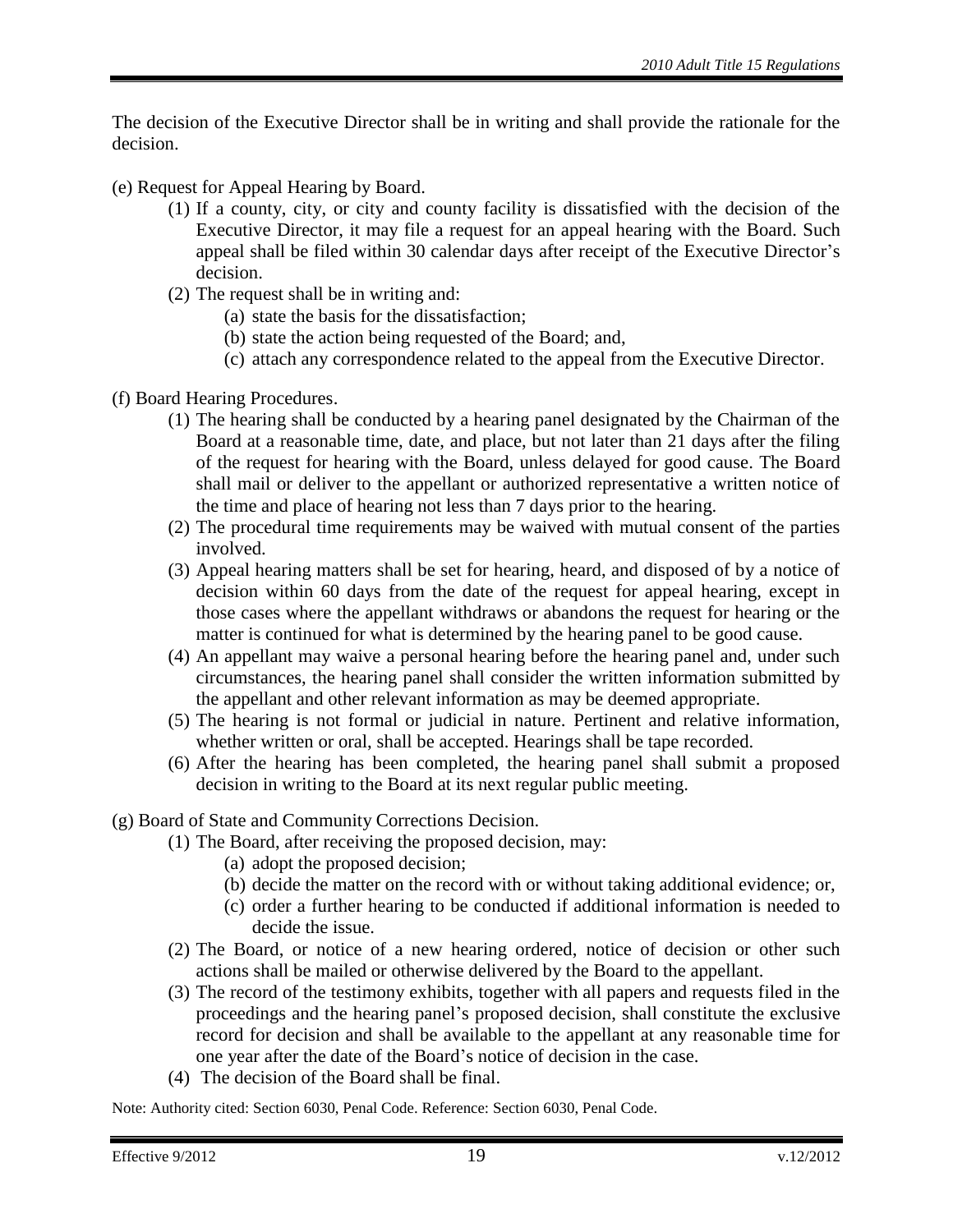#### <span id="page-19-0"></span>**ARTICLE 3. TRAINING, PERSONNEL AND MANAGEMENT**

#### <span id="page-19-1"></span>**§ 1020. Corrections Officer Core Course.**

(a) In addition to the provisions of California Penal Code Section 831.5, all custodial personnel of a Type I, II, III, or IV facility shall successfully complete the "Corrections Officer Core Course" as described in Section 179 of Title 15, CCR, within one year from the date of assignment.

(b) Custodial Personnel who have successfully completed the course of instruction required by Penal Code Section 832.3 shall also successfully complete the "Corrections Officer Basic Academy Supplemental Core Course" as described in Section 180 of Title 15, CCR, within one year from the date of assignment.

Note: Authority cited: Section 6030, Penal Code. Reference: Section 6030, Penal Code.

#### <span id="page-19-2"></span>**§ 1021. Jail Supervisory Training.**

Prior to assuming supervisory duties, jail supervisors shall complete the core training requirements pursuant to Section 1020, Corrections Officer Core Course. In addition, supervisory personnel of any Type I, II, III or IV jail shall also be required to complete either the STC Supervisory Course (as described in Section 181, Title 15, CCR) or the POST supervisory course within one year from date of assignment.

Note: Authority cited: Sections 6030, 6031.6 and 6035, Penal Code. Reference: Section 6030, Penal Code.

#### <span id="page-19-3"></span>**§ 1023. Jail Management Training.**

Managerial personnel of any Type I, II, III or IV jail shall be required to complete either the STC management course (as described in Section 182, Title 15, CCR) or the POST management course within one year from date of assignment.

Note: Authority cited: Sections 6030, 6031.6 and 6035, Penal Code. Reference: Section 6030, Penal Code.

#### <span id="page-19-4"></span>**§ 1024. Court Holding and Temporary Holding Facility Training.**

Custodial personnel who are responsible for supervising inmates in, and supervisors of, a Court Holding or Temporary Holding facility shall complete 8 hours of specialized training.

Such training shall include, but not be limited to:

- (a) applicable minimum jail standards;
- (b) jail operations liability;
- (c) inmate segregation;
- (d) emergency procedures and planning; and,
- (e) suicide prevention.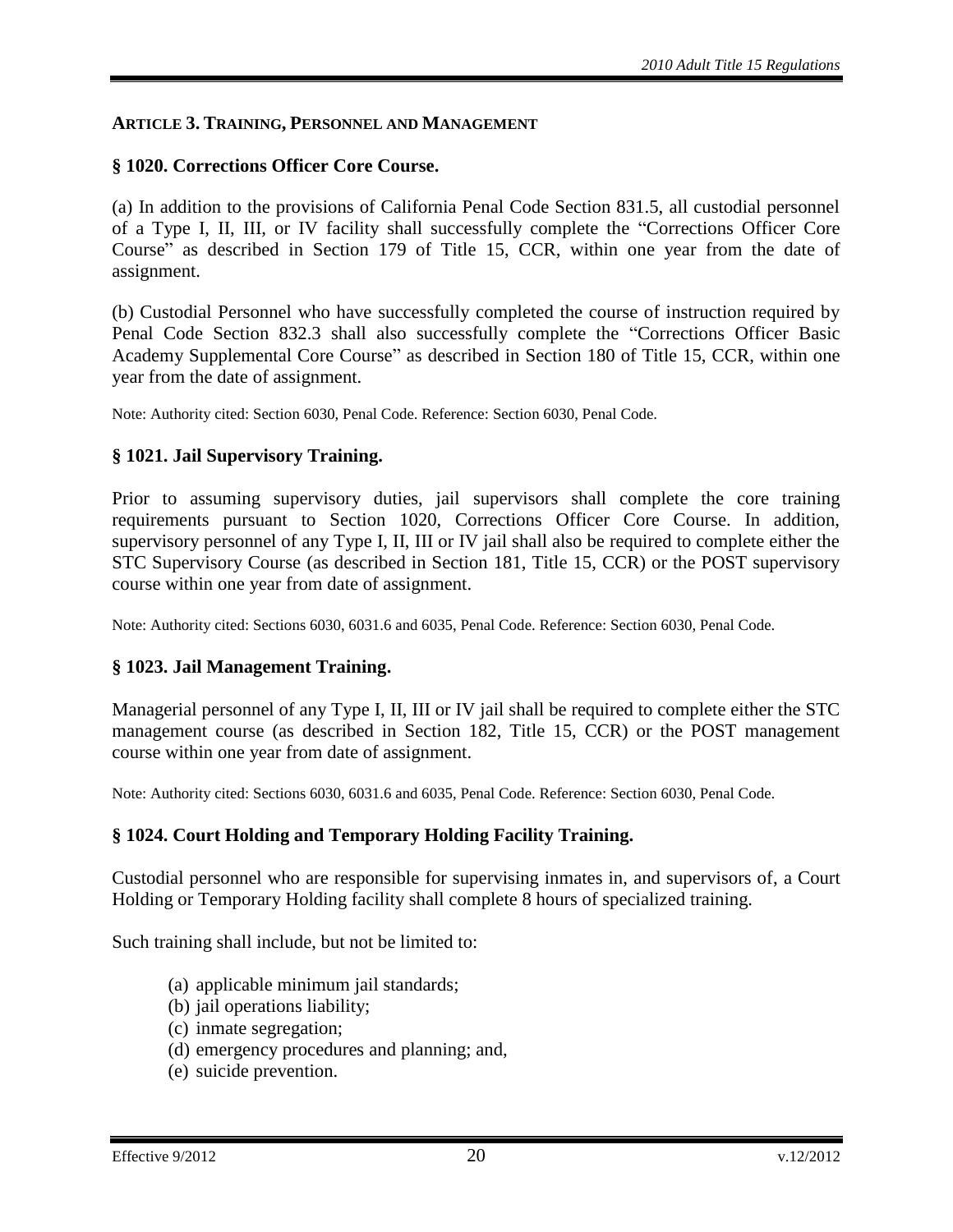Such training shall be completed as soon as practical, but in any event not more than six months after the date of assigned responsibility, or the effective date of this regulation. Successful completion of Core training or supplemental Core training, pursuant to Section 1020, Corrections Officer Core Course, may be substituted for the initial eight hours of training.

Eight hours of refresher training shall be completed once every two years. Successful completion of the requirements in Section 1025, Continuing Professional Training may be substituted for the eight hour refresher.

Each agency shall determine if additional training is needed based upon, but not limited to, the complexity of the facility, the number of inmates, the employees' level of experience and training, and other relevant factors.

NOTE: Authority cited: Sections 6024 and 6030, Penal Code. Reference: Section 6030, Penal Code.

# <span id="page-20-0"></span>**§ 1025. Continuing Professional Training.**

With the exception of any year that a core training module is successfully completed, all facility/system administrators, managers, supervisors, and custody personnel of a Type I, II, III, or IV facility shall successfully complete the "annual required training" specified in Section 184 of Title 15, CCR.

Note: Authority cited: Section 6030, Penal Code. Reference: Section 6030, Penal Code.

# <span id="page-20-1"></span>**§ 1027. Number of Personnel.**

A sufficient number of personnel shall be employed in each local detention facility to conduct at least hourly safety checks of inmates through direct visual observation of all inmates and to ensure the implementation and operation of the programs and activities required by these regulations. There shall be a written plan that includes the documentation of routine safety checks.

Whenever there is an inmate in custody, there shall be at least one employee on duty at all times in a local detention facility or in the building which houses a local detention facility who shall be immediately available and accessible to inmates in the event of an emergency. Such an employee shall not have any other duties which would conflict with the supervision and care of inmates in the event of an emergency. Whenever one or more female inmates are in custody, there shall be at least one female employee who shall in like manner be immediately available and accessible to such females.

Additionally, in Type IV programs the administrator shall ensure a sufficient number of personnel to provide case review, program support, and field supervision.

In order to determine if there is a sufficient number of personnel for a specific facility, the facility administrator shall prepare and retain a staffing plan indicating the personnel assigned in the facility and their duties. Such a staffing plan shall be reviewed by the Board staff at the time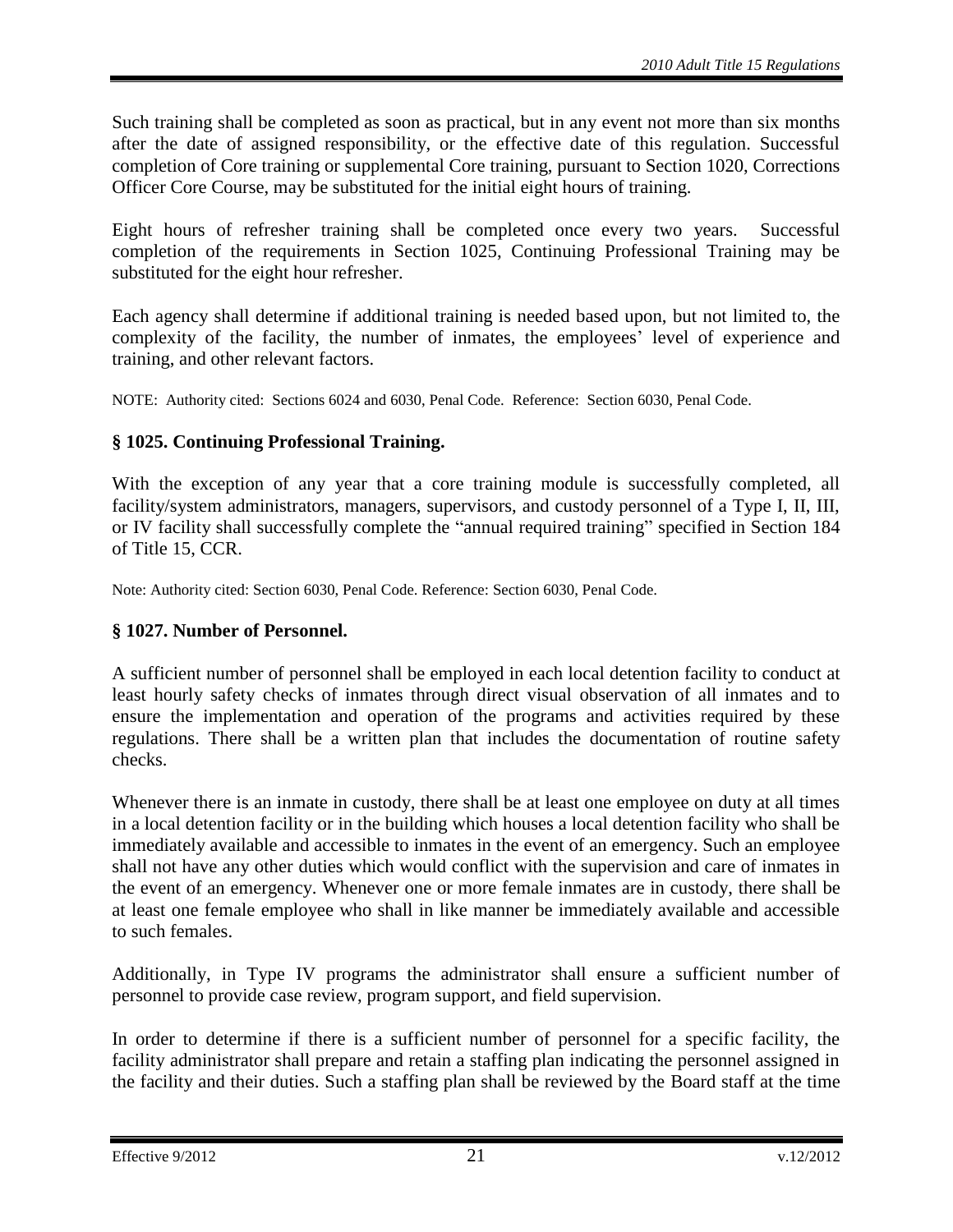of their biennial inspection. The results of such a review and recommendations shall be reported to the local jurisdiction having fiscal responsibility for the facility.

Note: Authority cited: Section 6030, Penal Code. Reference: Sections 6030, 6031 and 6031.1, Penal Code.

# <span id="page-21-0"></span>**§ 1028. Fire and Life Safety Staff.**

Pursuant to Penal Code Section 6030(c), effective January 1, 1980, whenever there is an inmate in custody, there shall be at least one person on duty at all times who meets the training standards established by the Board for general fire and life safety. The facility manager shall ensure that there is at least one person on duty who trained in fire and life safety procedures that relate specifically to the facility.

Note: Authority cited: Section 6030, Penal Code. Reference: Section 6030, Penal Code.

## <span id="page-21-1"></span>**§ 1029. Policy and Procedures Manual.**

Facility administrator(s) shall develop and publish a manual of policy and procedures for the facility. The policy and procedures manual shall address all applicable Title 15 and Title 24 regulations and shall be comprehensively reviewed and updated at least every two years. Such a manual shall be made available to all employees.

(a) The manual for Temporary Holding, Type I, II, and III facilities shall provide for, but not be limited to, the following:

- (1) Table of organization, including channels of communications.
- (2) Inspections and operations reviews by the facility administrator/manager.
- (3) Policy on the use of force.
- (4) Policy on the use of restraint equipment, including the restraint of pregnant inmates as referenced in Penal Code Section 6030(f).
- (5) Procedure and criteria for screening newly received inmates for release per Penal Code sections 849(b)(2) and 853.6, and any other such processes as the facility administrator is empowered to use.
- (6) Security and control including physical counts of inmates, searches of the facility and inmates, contraband control, and key control. Each facility administrator shall, at least annually, review, evaluate, and make a record of security measures. The review and evaluation shall include internal and external security measures of the facility.
- (7) Emergency procedures include:
	- (A) fire suppression preplan as required by section 1032 of these regulations;
	- (B) escape, disturbances, and the taking of hostages;
	- (C) civil disturbance;
	- (D) natural disasters;
	- (E) periodic testing of emergency equipment; and,

(F) storage, issue, and use of weapons, ammunition, chemical agents, and related security devices.

- (8) Suicide Prevention.
- (9) Segregation of Inmates.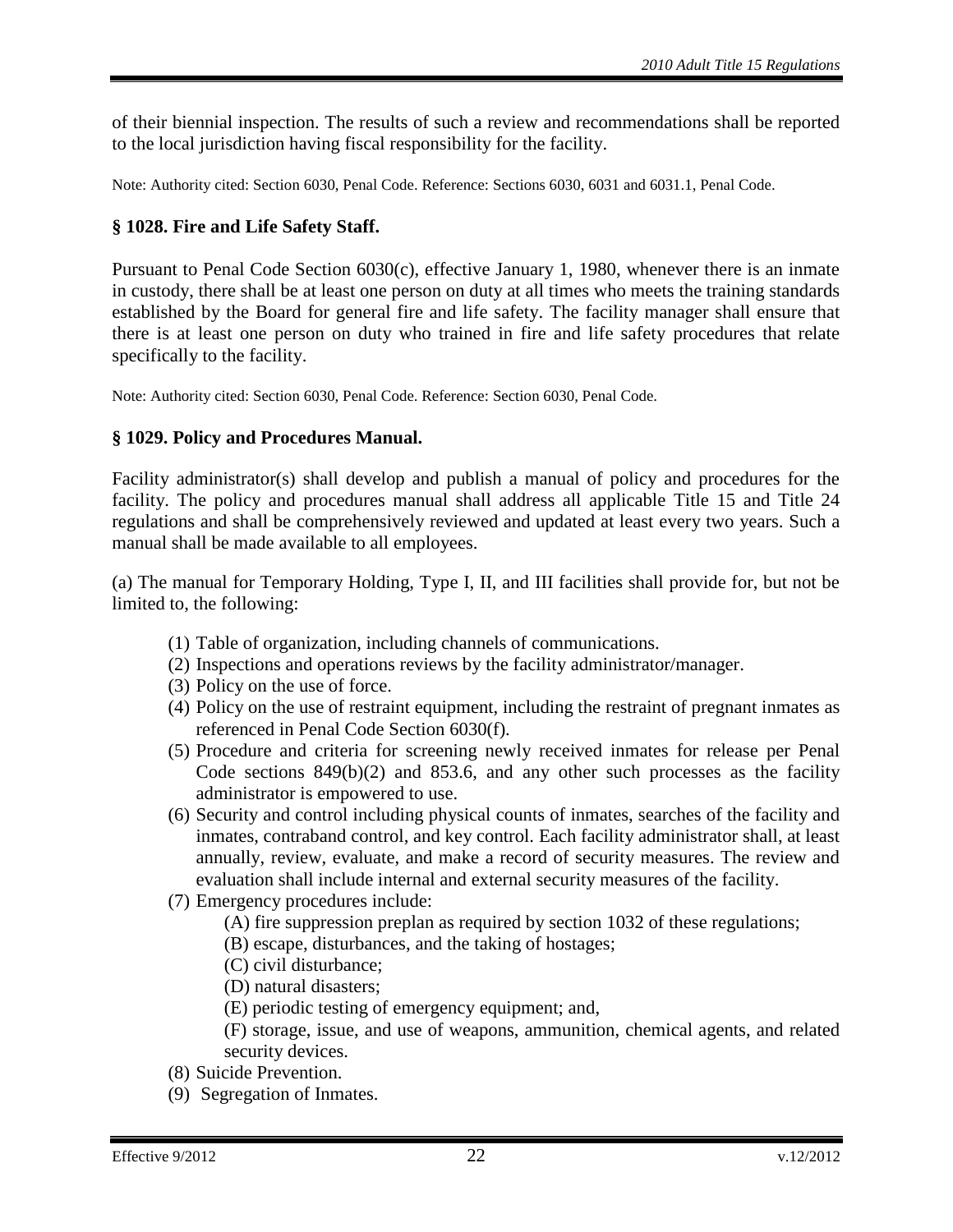(10) The policies and procedures required in subsections (6) and (7) may be placed in a separate manual to ensure confidentiality.

(b) The manual for court holding facilities shall include all of the procedures listed in subsection (a), except number (5).

(c) The manual for Type IV facilities shall include, in addition to the procedures required in subsection (a), except number (5), procedures for:

- (1) accounting of inmate funds;
- (2) community contacts;
- (3) field supervision;
- (4) temporary release; and
- (5) obtaining health care.

Note: Authority cited: Section 6030, Penal Code. Reference: Section 6030, Penal Code.

## <span id="page-22-0"></span>**§ 1032. Fire Suppression Preplanning.**

Pursuant to Penal Code Section 6031.1(b), the facility administrator shall consult with the local fire department having jurisdiction over the facility, with the State Fire Marshal, or both, in developing a plan for fire suppression which shall include, but not be limited to:

- (a) a fire suppression pre-plan developed with the local fire department to be included as part of the policy and procedures manual (Title 15, California Code of Regulations Section 1029);
- (b) regular fire prevention inspections by facility staff on a monthly basis with two year retention of the inspection record;
- (c) fire prevention inspections as required by Health and Safety Code Section 13146.1(a) and (b) which requires inspections at least once every two years;
- (d) an evacuation plan; and,
- (e) a plan for the emergency housing of inmates in the case of fire.

NOTE: Authority cited: Sections 6024 and 6030, Penal Code. Reference: Section 6030 and 6031.1, Penal Code.

## <span id="page-22-1"></span>**ARTICLE 4. RECORDS AND PUBLIC INFORMATION**

## <span id="page-22-2"></span>**§ 1040. Population Accounting.**

Except in court holding and temporary holding facilities, each facility administrator shall maintain an inmate demographics accounting system which reflects the monthly average daily population of sentenced and non-sentenced inmates by categories of male, female and juvenile. Facility administrators shall provide the Board with applicable inmate demographic information as described in the Jail Profile Survey.

Note: Authority cited: Section 6030, Penal Code. Reference: Sections 6030, Penal Code.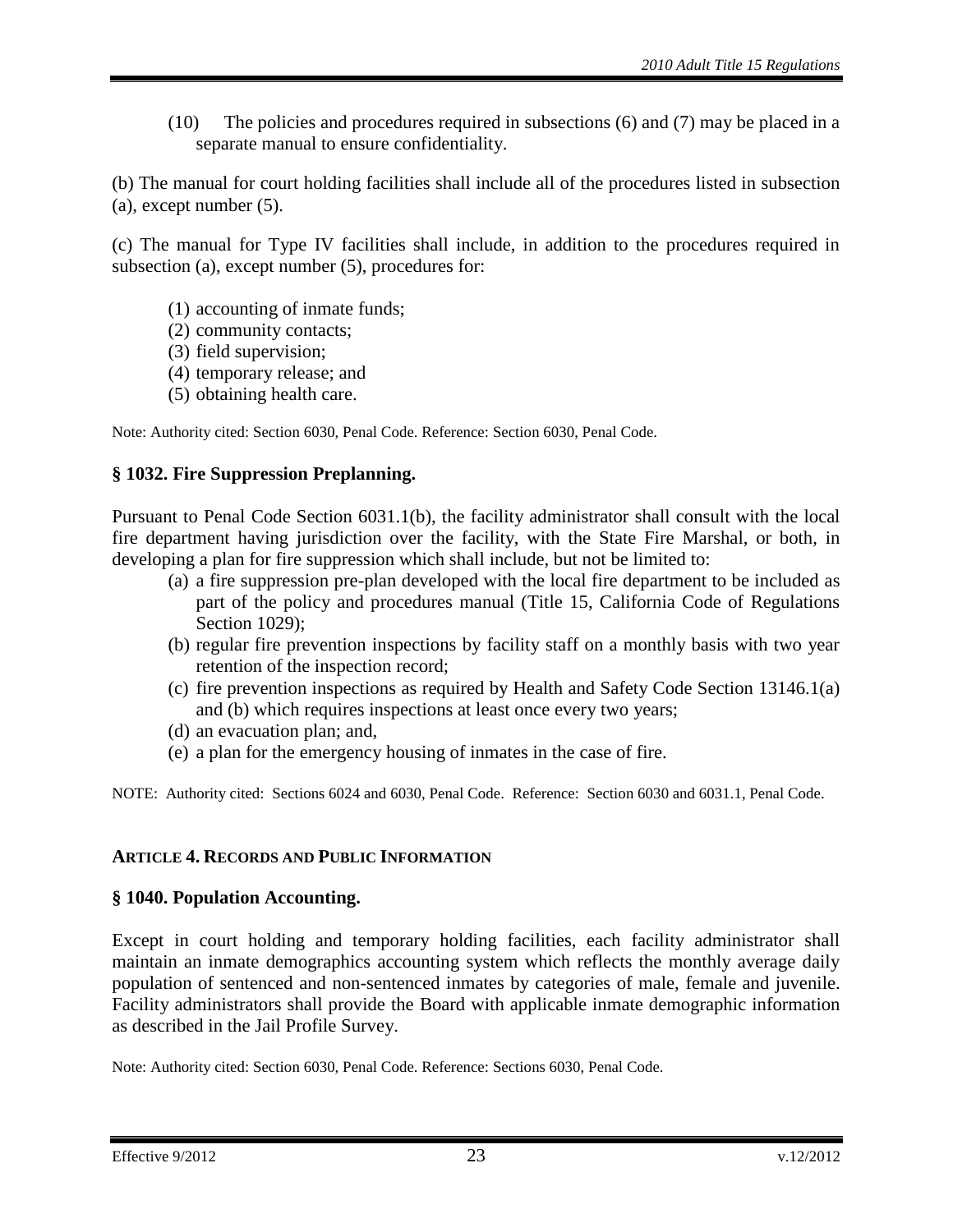#### <span id="page-23-0"></span>**§ 1041. Inmate Records.**

Each facility administrator of a Type I, II, III or IV facility shall develop written policies and procedures for the maintenance of individual inmate records which shall include, but not be limited to, intake information, personal property receipts, commitment papers, court orders, reports of disciplinary actions taken, medical orders issued by the responsible physician and staff response, and non-medical information regarding disabilities and other limitations.

Note: Authority cited: Section 6030, Penal Code. Reference: Section 6030, Penal Code.

#### <span id="page-23-1"></span>**§ 1044. Incident Reports.**

Each facility administrator shall develop written policies and procedures for the maintenance of written records and reporting of all incidents which result in physical harm, or serious threat of physical harm, to an employee or inmate of a detention facility or other person. Such records shall include the names of the persons involved, a description of the incident, the actions taken, and the date and time of the occurrence. Such a written record shall be prepared by the staff assigned to investigate the incident and submitted to the facility manager or his/her designee.

NOTE: Authority cited: Sections 6024 and 6030, Penal Code. Reference: Section 6030, Penal Code.

#### <span id="page-23-2"></span>**§ 1045. Public Information Plan.**

Each facility administrator of a Type I, II, III or IV facility shall develop written policies and procedures for the dissemination of information to the public, to other government agencies, and to the news media. The public and inmates shall have available for review the following material:

(a) The Board of State and Community Corrections Minimum Standards for Local Detention Facilities as found in Title 15 of the California Code of Regulations.

(b) Facility rules and procedures affecting inmates as specified in sections:

- (1) 1045, Public Information Plan
- (2) 1061, Inmate Education Plan
- (3) 1062, Visiting
- (4) 1063, Correspondence
- (5) 1064, Library Service
- (6) 1065, Exercise and Recreation
- (7) 1066, Books, Newspapers, Periodicals and Writings
- (8) 1067, Access to Telephone
- (9) 1068, Access to Courts and Counsel
- (10) 1069, Inmate Orientation
- (11) 1070, Individual/Family Service Programs
- (12) 1071, Voting
- (13) 1072, Religious Observance
- (14) 1073, Inmate Grievance Procedure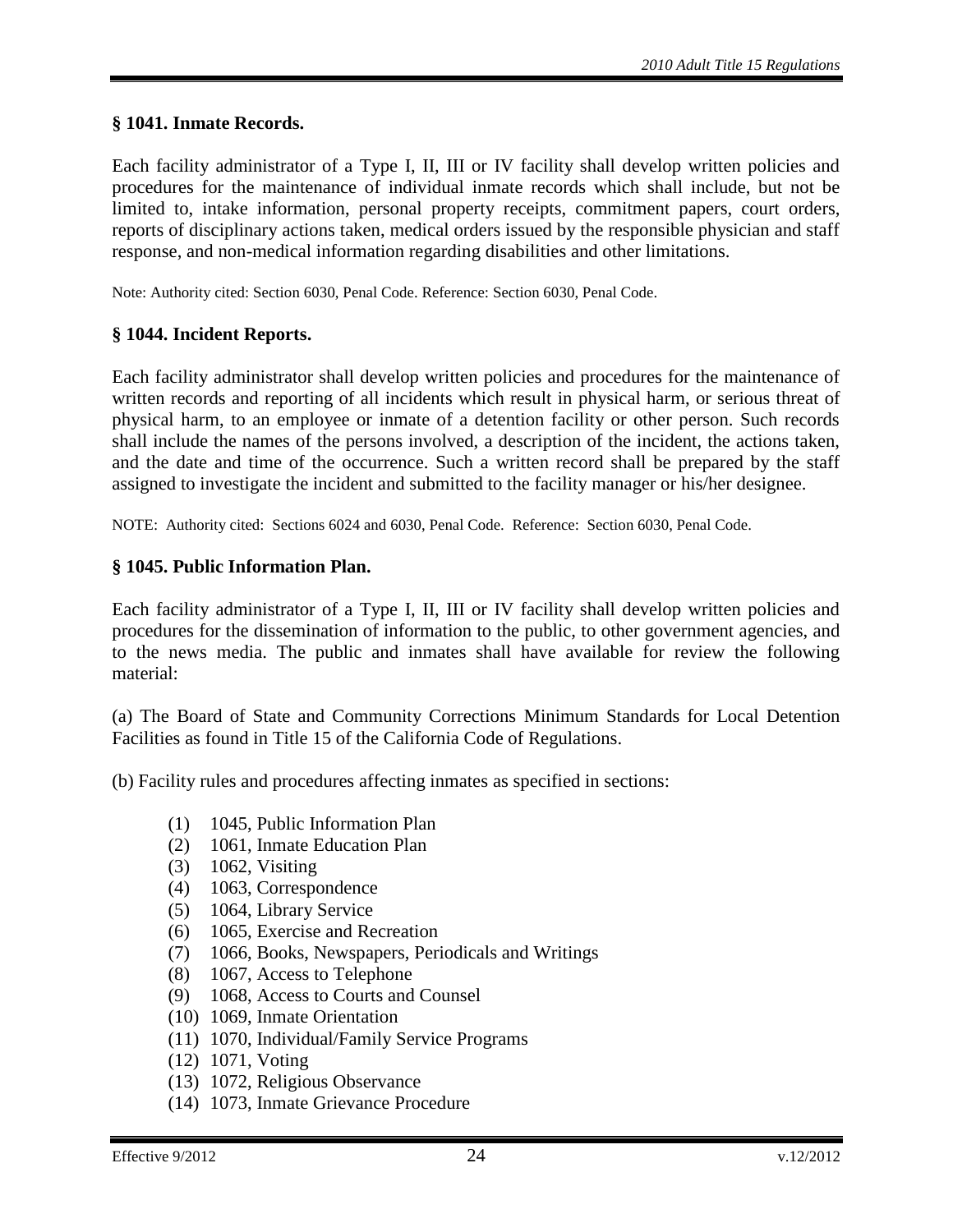- (15) 1080, Rules and Disciplinary Penalties
- (16) 1081, Plan for Inmate Discipline
- (17) 1082, Forms of Discipline
- (18) 1083, Limitations on Discipline
- (19) 1200, Responsibility for Health Care Services

Note: Authority cited: Section 6030, Penal Code. Reference: Section 6030, Penal Code.

#### <span id="page-24-0"></span>**§ 1046. Death in Custody.**

(a) Death in Custody Reviews for Adults and Minors.

The facility administrator, in cooperation with the health administrator, shall develop written policy and procedures to assure that there is a review of every in-custody death. The review team shall include the facility administrator and/or the facility manager, the health administrator, the responsible physician and other health care and supervision staff who are relevant to the incident.

(b) Death of a Minor

In any case in which a minor dies while detained in a jail, lockup, or court holding facility:

- (1) The administrator of the facility shall provide to the Board a copy of the report submitted to the Attorney General under Government Code Section 12525. A copy of the report shall be submitted within 10 calendar days after the death.
- (2) Upon receipt of a report of death of a minor from the administrator, the Board may within 30 calendar days inspect and evaluate the jail, lockup, or court holding facility pursuant to the provisions of this subchapter. Any inquiry made by the Board shall be limited to the standards and requirements set forth in these regulations.

NOTE: Authority cited: Sections 6024 and 6030, Penal Code. Reference: Section 6030, Penal Code.

## <span id="page-24-1"></span>**§ 1047. Serious Illness or Injury of a Minor in an Adult Detention Facility.**

The facility administrator shall develop policy and procedures for notification of the court of jurisdiction and the parent, guardian, or person standing in loco parentis, in the event of a suicide attempt, serious illness, injury or death of a minor in custody.

Note: Authority cited: Section 6030, Penal Code. Reference: Section 6030, Penal Code.

#### <span id="page-24-2"></span>**ARTICLE 5. CLASSIFICATION AND SEGREGATION**

#### <span id="page-24-3"></span>**§ 1050. Classification Plan.**

(a) Each administrator of a temporary holding, Type I, II, or III facility shall develop and implement a written classification plan designed to properly assign inmates to housing units and activities according to the categories of sex, age, criminal sophistication, seriousness of crime charged, physical or mental health needs, assaultive/non-assaultive behavior and other criteria which will provide for the safety of the inmates and staff. Such housing unit assignment shall be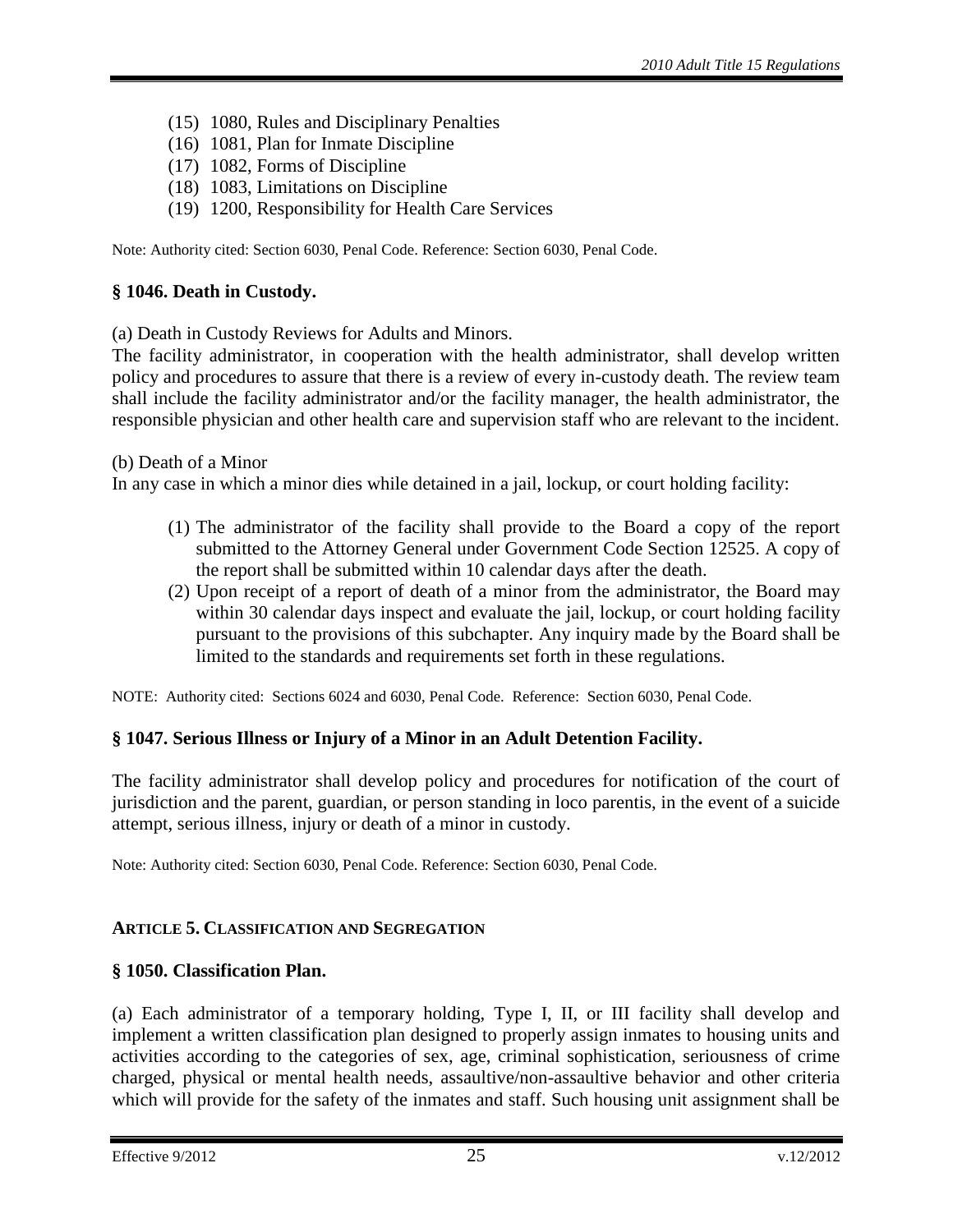accomplished to the extent possible within the limits of the available number of distinct housing units or cells in a facility.

The written classification plan shall be based on objective criteria and include receiving screening performed at the time of intake by trained personnel, and a record of each inmate's classification level, housing restrictions, and housing assignments.

Each administrator of a Type II or III facility shall establish and implement a classification system which will include the use of classification officers or a classification committee in order to properly assign inmates to housing, work, rehabilitation programs, and leisure activities. Such a plan shall include the use of as much information as is available about the inmate and from the inmate and shall provide for a channel of appeal by the inmate to the facility administrator. An inmate who has been sentenced to more than 60 days may request a review of his classification plan no more often than 30 days from his last review.

(b) Each administrator of a court holding facility shall establish and implement a written plan designed to provide for the safety of staff and inmates held at the facility. The plan shall include receiving and transmitting of information regarding inmates who represent unusual risk or hazard while confined at the facility, and the segregation of such inmates to the extent possible within the limits of the court holding facility.

Note: Authority cited: Section 6030, Penal Code. Reference: Section 6030, Penal Code.

#### <span id="page-25-0"></span>**§ 1051. Communicable Diseases.**

The facility administrator, in cooperation with the responsible physician, shall develop written policies and procedures specifying those symptoms that require segregation of an inmate until a medical evaluation is completed. At the time of intake into the facility, an inquiry shall be made of the person being booked as to whether or not he/she has or has had any communicable diseases or has observable symptoms of communicable diseases, including but not limited to, tuberculosis, other airborne diseases, or other special medical problem identified by the health authority. The response shall be noted on the booking form and/or screening device.

NOTE: Authority cited: Sections 6024 and 6030, Penal Code. Reference: Section 6030, Penal Code.

# <span id="page-25-1"></span>**§ 1052. Mentally Disordered Inmates.**

The facility administrator, in cooperation with the responsible physician, shall develop written policies and procedures to identify and evaluate all mentally disordered inmates. If an evaluation from medical or mental health staff is not readily available, an inmate shall be considered mentally disordered for the purpose of this section if he or she appears to be a danger to himself/herself or others or if he/she appears gravely disabled. An evaluation from medical or mental health staff shall be secured within 24 hours of identification or at the next daily sick call, whichever is earliest. Segregation may be used if necessary to protect the safety of the inmate or others.

Note: Authority cited: Section 6030, Penal Code. Reference: Section 6030, Penal Code.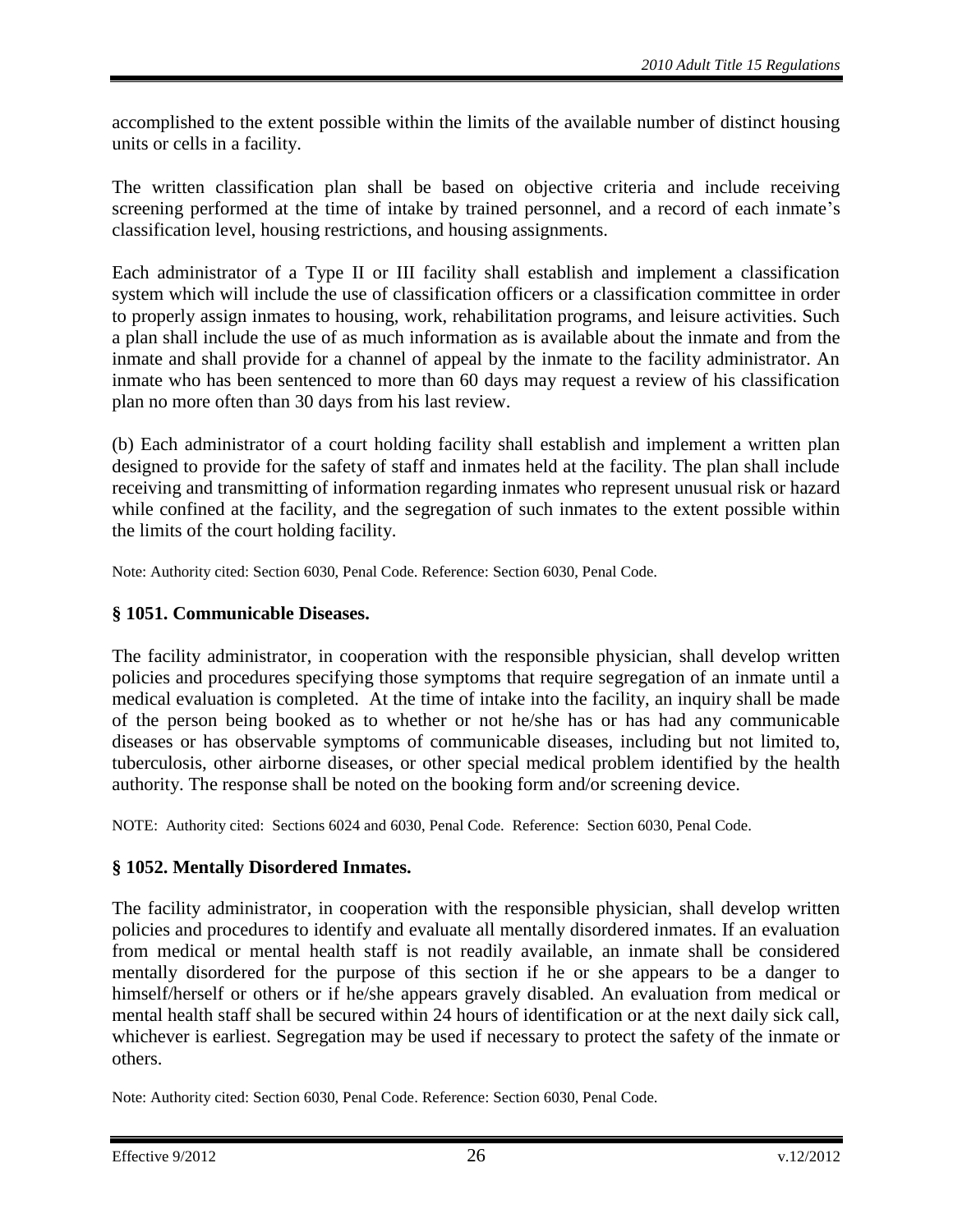# <span id="page-26-0"></span>**§ 1053. Administrative Segregation.**

Except in Type IV facilities, each facility administrator shall develop written policies and procedures which provide for the administrative segregation of inmates who are determined to be prone to: escape; assault staff or other inmates; disrupt the operations of the jail, or likely to need protection from other inmates, if such administrative segregation is determined to be necessary in order to obtain the objective of protecting the welfare of inmates and staff. Administrative segregation shall consist of separate and secure housing but shall not involve any other deprivation of privileges than is necessary to obtain the objective of protecting the inmates and staff.

Note: Authority cited: Section 6030, Penal Code. Reference: Section 6030, Penal Code.

# <span id="page-26-1"></span>**§ 1054. Administrative Removal-Type IV Facility.**

In Type IV facilities, the facility administrator shall develop written policies and procedures which provide for the administrative removal of an inmate for the safety and well being of the inmate, the staff, the program, the facility, and/or the general public. Such removal shall be subject to review by the facility administrator on the next business day.

Note: Authority cited: Section 6030, Penal Code. Reference: Section 6030, Penal Code.

# <span id="page-26-2"></span>**§ 1055. Use of Safety Cell.**

The safety cell described in Title 24, Part 2, Section 1231.2.5, shall be used to hold only those inmates who display behavior which results in the destruction of property or reveals an intent to cause physical harm to self or others. The facility administrator, in cooperation with the responsible physician, shall develop written policies and procedures governing safety cell use and may delegate authority to place an inmate in a safety cell to a physician.

In no case shall the safety cell be used for punishment or as a substitute for treatment.

An inmate shall be placed in a safety cell only with the approval of the facility manager, the facility watch commander, or the designated physician; continued retention shall be reviewed a minimum of every eight hours. A medical assessment shall be completed within a maximum of 12 hours of placement in the safety cell or at the next daily sick call, whichever is earliest. The inmate shall be medically cleared for continued retention every 24 hours thereafter. A mental health opinion on placement and retention shall be secured within 24 hours of placement. Direct visual observation shall be conducted at least twice every thirty minutes. Such observation shall be documented.

Procedures shall be established to assure administration of necessary nutrition and fluids. Inmates shall be allowed to retain sufficient clothing, or be provided with a suitably designed "safety garment," to provide for their personal privacy unless specific identifiable risks to the inmate's safety or to the security of the facility are documented.

NOTE: Authority cited: Sections 6024 and 6030, Penal Code. Reference: Section 6030, Penal Code.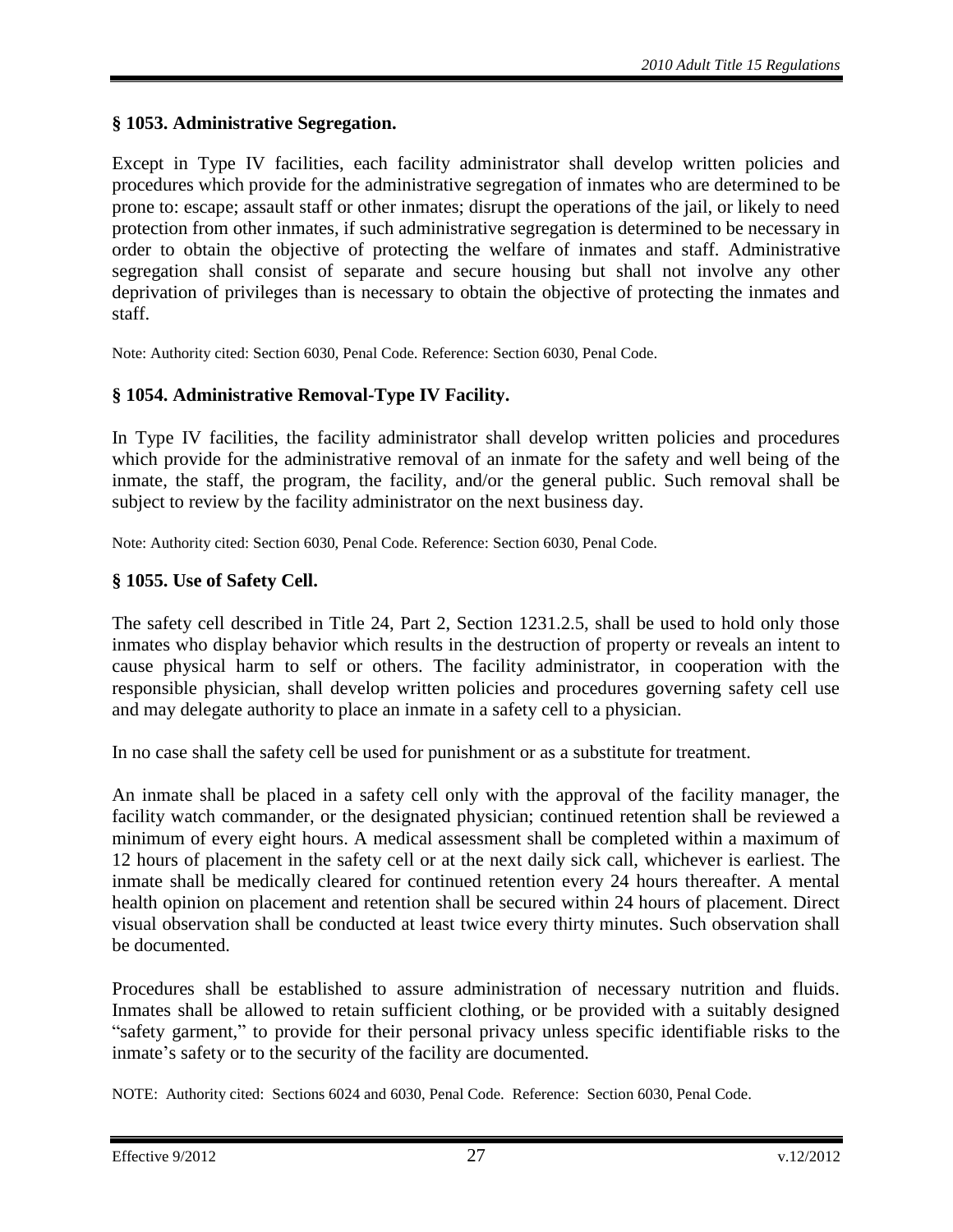# <span id="page-27-0"></span>**§ 1056. Use of Sobering Cell.**

The sobering cell described in Title 24, Part 2, Section 1231.2.4, shall be used for the holding of inmates who are a threat to their own safety or the safety of others due to their state of intoxication and pursuant to written policies and procedures developed by the facility administrator. Such inmates shall be removed from the sobering cell as they are able to continue in the processing. In no case shall an inmate remain in a sobering cell over six hours without an evaluation by a medical staff person or an evaluation by custody staff, pursuant to written medical procedures in accordance with section 1213 of these regulations, to determine whether the prisoner has an urgent medical problem. Intermittent direct visual observation of inmates held in the sobering cell shall be conducted no less than every half hour. Such observation shall be documented.

NOTE: Authority cited: Sections 6024 and 6030, Penal Code. Reference: Section 6030, Penal Code.

# <span id="page-27-1"></span>**§ 1057. Developmentally Disabled Inmates.**

The facility administrator, in cooperation with the responsible physician, shall develop written policies and procedures for the identification and evaluation of all developmentally disabled inmates.

The health authority or designee shall contact the regional center on any inmate suspected or confirmed to be developmentally disabled for the purposes of diagnosis and/or treatment within 24 hours of such determination, excluding holidays and weekends.

Note: Authority cited: Section 6030, Penal Code. Reference: Section 6030, Penal Code.

## <span id="page-27-2"></span>**§ 1058. Use of Restraint Devices.**

The facility administrator, in cooperation with the responsible physician, shall develop written policies and procedures for the use of restraint devices and may delegate authority to place an inmate in restraints to a physician. In addition to the areas specifically outlined in this regulation, at a minimum, the policy shall address the following areas: acceptable restraint devices; signs or symptoms which should result in immediate medical/mental health referral; availability of cardiopulmonary resuscitation equipment; protective housing of restrained persons; provision for hydration and sanitation needs; and exercising of extremities.

Restraint devices shall only be used on inmates who display behavior which results in the destruction of property or reveal an intent to cause physical harm to self or others. Restraint devices include any devices which immobilize an inmate's extremities and/or prevent the inmate from being ambulatory. Physical restraints should be utilized only when it appears less restrictive alternatives would be ineffective in controlling the disordered behavior.

Inmates shall be placed in restraints only with the approval of the facility manager, the facility watch commander, or the designated physician; continued retention shall be reviewed a minimum of every two hours. A medical opinion on placement and retention shall be secured as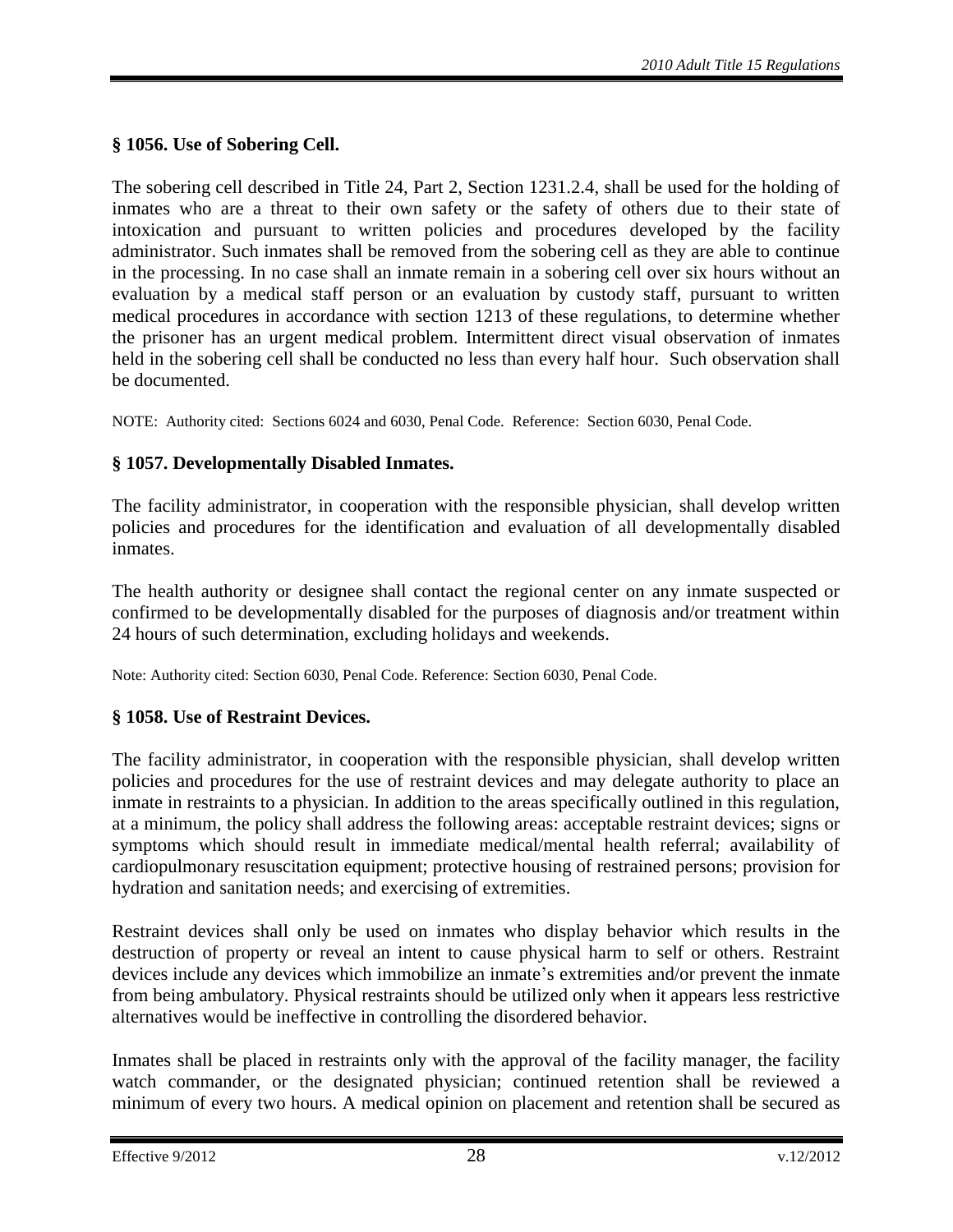soon as possible, but no later than four hours from the time of placement. The inmate shall be medically cleared for continued retention at least every six hours thereafter. A mental health consultation shall be secured as soon as possible, but in no case longer than eight hours from the time of placement, to assess the need for mental health treatment.

Direct visual observation shall be conducted at least twice every thirty minutes to ensure that the restraints are properly employed, and to ensure the safety and well-being of the inmate. Such observation shall be documented. While in restraint devices all inmates shall be housed alone or in a specified housing area for restrained inmates which makes provisions to protect the inmate from abuse. In no case shall restraints be used for discipline, or as a substitute for treatment.

The provisions of this section do not apply to the use of handcuffs, shackles or other restraint devices when used to restrain inmates for security reasons.

NOTE: Authority cited: Sections 6024 and 6030, Penal Code. Reference: Section 6030, Penal Code.

# <span id="page-28-0"></span>**§ 1059. DNA Collection, Use of Force.**

(a) Pursuant to Penal Code Section 298.1, authorized law enforcement, custodial, or corrections personnel including peace officers, may employ reasonable force to collect blood specimens, saliva samples, or thumb or palm print impressions from individuals who are required to provide such samples, specimens or impressions pursuant to Penal Code Section 296 and who refuse following written or oral request.

- (1) For the purpose of this regulation, the "use of reasonable force" shall be defined as the force that an objective, trained and competent correctional employee, faced with similar facts and circumstances, would consider necessary and reasonable to gain compliance with this regulation.
- (2) The use of reasonable force shall be preceded by efforts to secure voluntary compliance. Efforts to secure voluntary compliance shall be documented and include an advisement of the legal obligation to provide the requisite specimen, sample or impression and the consequences of refusal.

(b) The force shall not be used without the prior written authorization of the facility watch commander on duty. The authorization shall include information that reflects the fact that the offender was asked to provide the requisite specimen, sample, or impression and refused.

(c) If the use of reasonable force includes a cell extraction, the extraction shall be videotaped, including audio. Video shall be directed at the cell extraction event. The videotape shall be retained by the agency for the length of time required by statute. Notwithstanding the use of the video as evidence in a criminal proceeding, the tape shall be retained administratively.

Note: Authority cited: Sections 298.1, 6024, and 6030, Penal Code. Reference: Sections 298.1 and 6030, Penal Code.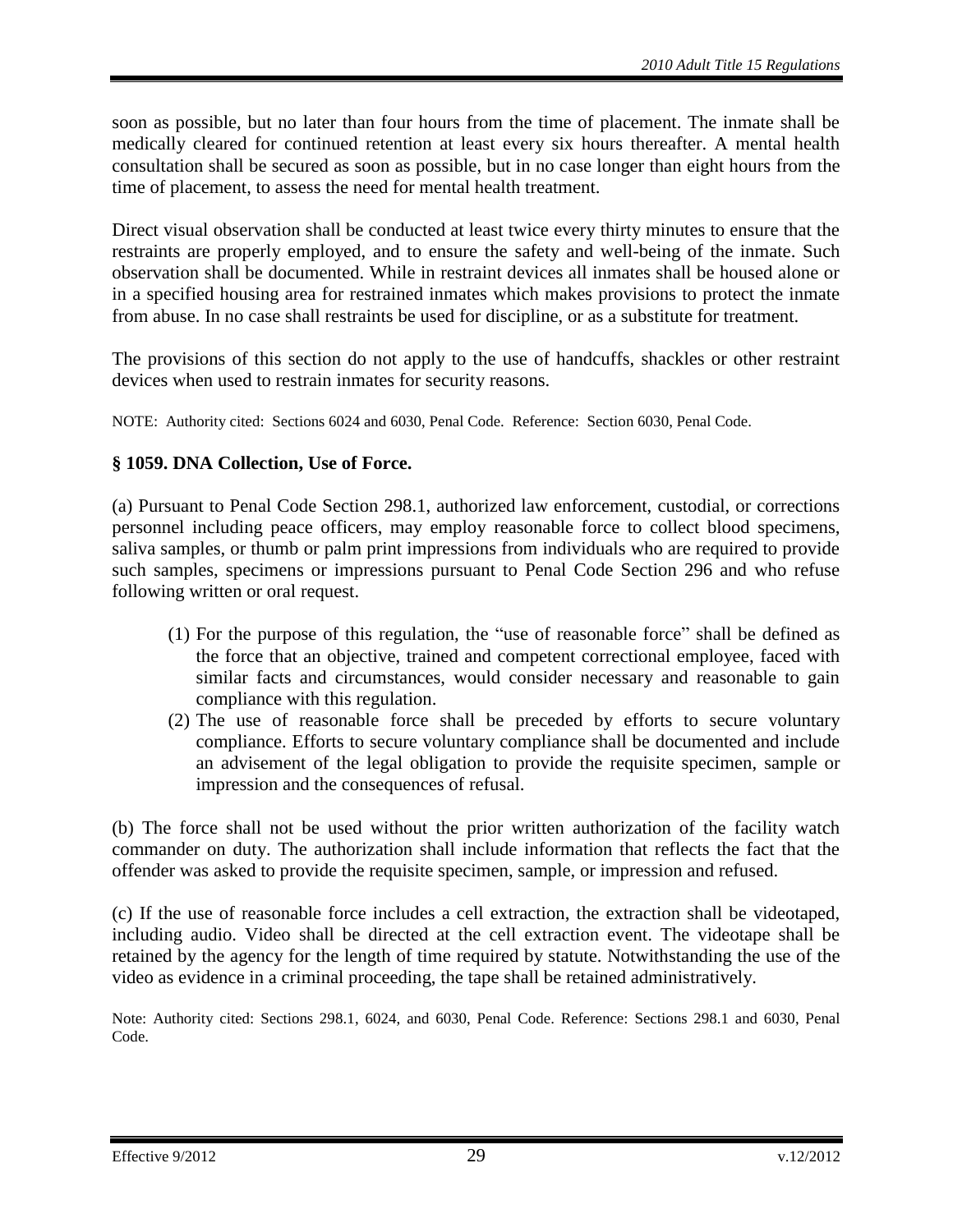#### <span id="page-29-0"></span>**ARTICLE 6. INMATE PROGRAMS AND SERVICES**

## <span id="page-29-1"></span>**§ 1061. Inmate Education Plan.**

The facility administrator of any Type II or III facility shall plan and shall request of appropriate public officials an inmate education program. When such services are not made available by the appropriate public officials, then the facility administrator shall develop and implement an education program with available resources. Such a plan shall provide for the voluntary academic and/or vocational education of both sentenced and non-sentenced inmates. Reasonable criteria for eligibility shall be established and an inmate may be excluded or removed from any class based on sound security practices or failure to abide by facility rules and regulations.

Note: Authority cited: Section 6030, Penal Code. Reference: Section 6030, Penal Code.

## <span id="page-29-2"></span>**§ 1062. Visiting.**

(a) The facility administrator shall develop written policies and procedures for inmate visiting which shall provide for as many visits and visitors as facility schedules, space, and number of personnel will allow. For sentenced inmates in Type I facilities and all inmates in Type II facilities there shall be allowed no fewer than two visits totaling at least one hour per inmate each week. In Type III and Type IV facilities there shall be allowed one or more visits, totaling at least one hour, per week.

(b) In Type I facilities, the facility administrator shall develop and implement written policies and procedures to allow visiting for non-sentenced detainees. The policies and procedures will include a schedule to assure that non-sentenced detainees will be afforded a visit no later than the calendar day following arrest.

(c) The visiting policies developed pursuant to this section shall include provision for visitation by minor children of the inmate.

NOTE: Authority cited: Sections 6024 and 6030, Penal Code. Reference: Section 6030, Penal Code.

#### <span id="page-29-3"></span>**§ 1063. Correspondence.**

The facility administrator shall develop written policies and procedures for inmate correspondence which provide that:

- (a) there is no limitation on the volume of mail that an inmate may send or receive;
- (b) inmate correspondence may be read when there is a valid security reason and the facility manager or his/her designee approves;
- (c) jail staff shall not review inmate correspondence to or from state and federal courts, any member of the State Bar or holder of public office, and the Board of State and Community Corrections; however, jail authorities may open and inspect such mail only to search for contraband, cash, checks, or money orders and in the presence of the inmate;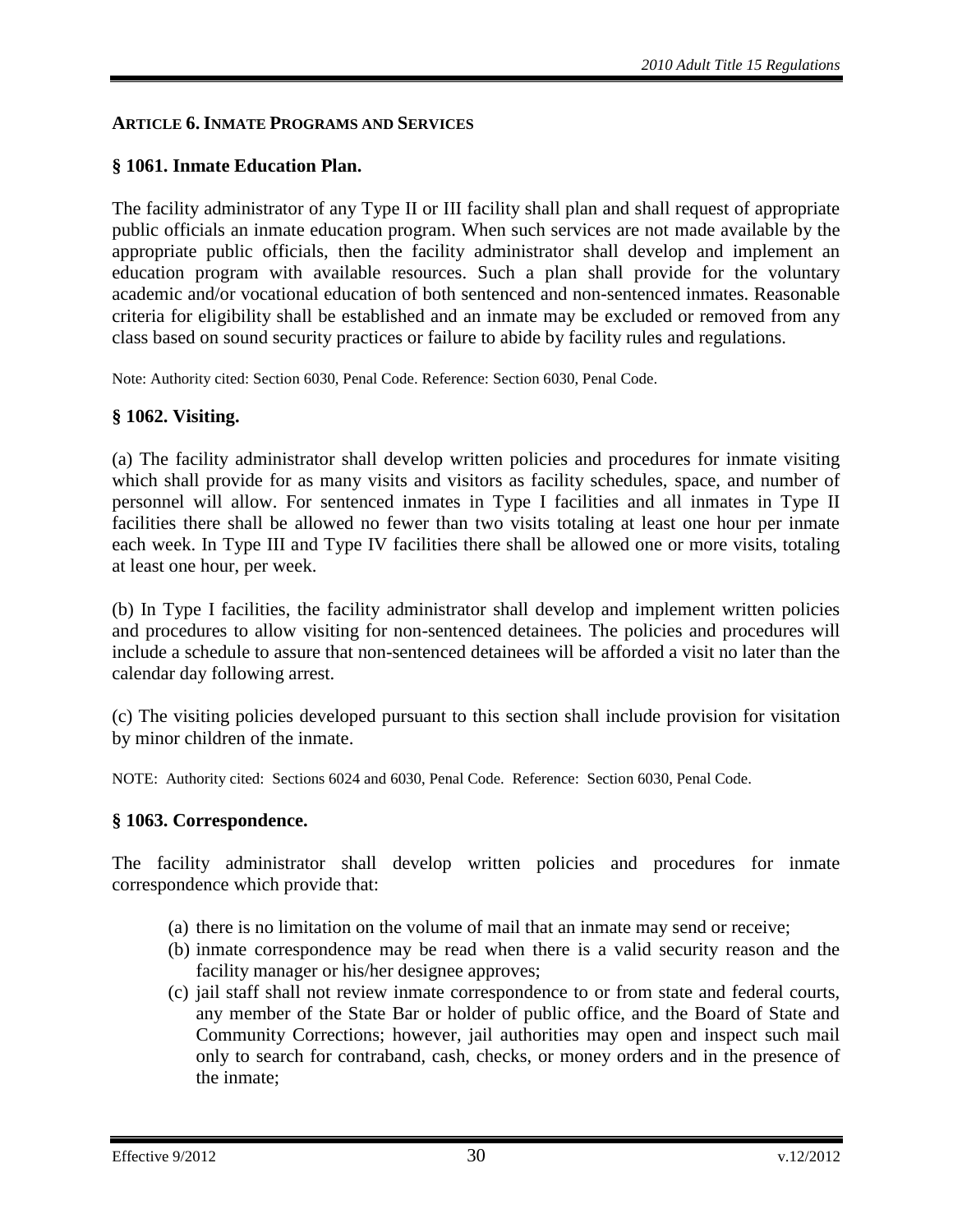- (d) inmates may correspond, confidentially, with the facility manager or the facility administrator; and,
- (e) those inmates who are without funds shall be permitted at least two postage paid letters each week to permit correspondence with family members and friends but without limitation on the number of postage paid letters to his or her attorney and to the courts.

NOTE: Authority cited: Sections 6024 and 6030, Penal Code. Reference: Section 6030, Penal Code.

# <span id="page-30-0"></span>**§ 1064. Library Service.**

The facility administrator shall develop written policies and procedures for library service in all Type II, III, and IV facilities. The scope of such service shall be determined by the facility administrator. The library service shall include access to legal reference materials, current information on community services and resources, and religious, educational, and recreational reading material. In Type IV facilities such a program can be either in-house or provided through access to the community.

Note: Authority cited: Section 6030, Penal Code. Reference: Section 6030, Penal Code.

## <span id="page-30-1"></span>**§ 1065. Exercise and Recreation.**

(a) The facility administrator of a Type II or III facility shall develop written policies and procedures for an exercise and recreation program, in an area designed for recreation, which will allow a minimum of three hours of exercise distributed over a period of seven days. Such regulations as are reasonable and necessary to protect the facility's security and the inmates' welfare shall be included in such a program. In Type IV facilities, such a program can be either in-house or provided through access to the community.

(b) The facility administrator of a Type I facility shall make table games and/or television available to inmates.

Note: Authority cited: Section 6030, Penal Code. Reference: Section 6030, Penal Code.

## <span id="page-30-2"></span>**§ 1066. Books, Newspapers, Periodicals, and Writings.**

(a) The facility administrator of a Type II or III facility shall develop written policies and procedures which will permit inmates to purchase, receive and read any book, newspaper, periodical, or writing accepted for distribution by the United States Postal Service. Nothing herein shall be construed as limiting the right of a facility administrator to:

- (1) exclude any publications or writings based on any legitimate penological interest;
- (2) exclude obscene publications or writings, and mail containing information concerning where, how, or from whom such matter may be obtained; and any matter of a character tending to incite murder, arson, riot, violent racism, or any other form of violence; any matter of a character tending to incite crimes against children; any matter concerning unlawful gambling or an unlawful lottery; the manufacture or use of weapons, narcotics, or explosives; or any other unlawful activity;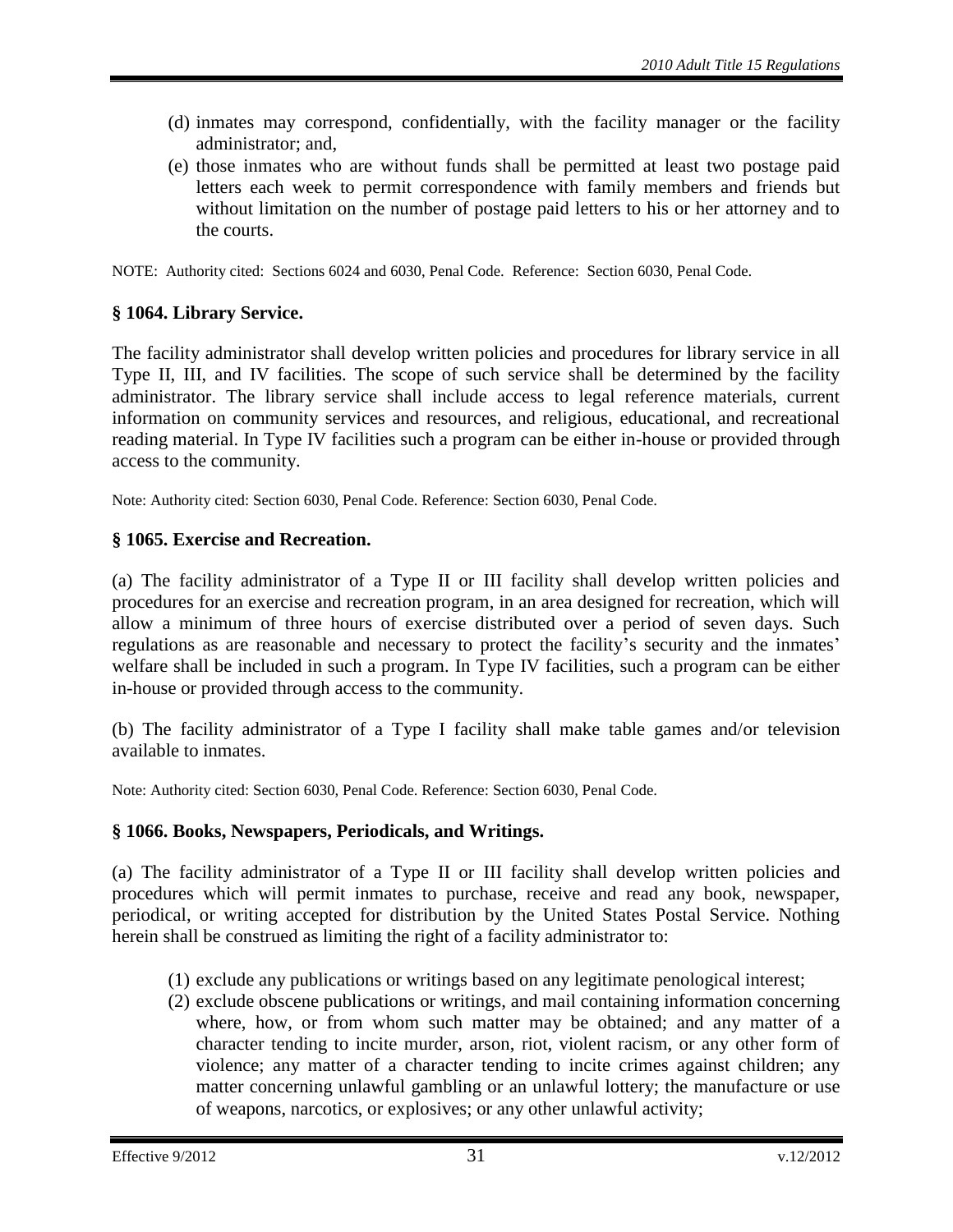- (3) open and inspect any publications or packages received by an inmate; and
- (4) restrict the number of books, newspapers, periodicals, or writings the inmate may have in his/her cell or elsewhere in the facility at one time.

(b) The facility administrator of a Type I facility shall develop and implement a written plan to make available a daily newspaper in general circulation, including a non-English language publication, to assure reasonable access to interested inmates.

Note: Authority cited: Section 6030, Penal Code. Reference: Sections 6030, Penal Code.

## <span id="page-31-0"></span>**§ 1067. Access to Telephone.**

The facility administrator shall develop written policies and procedures which allow reasonable access to a telephone beyond those telephone calls which are required by Section 851.5 of the Penal Code.

Note: Authority cited: Section 6030, Penal Code. Reference: Section 6030, Penal Code.

# <span id="page-31-1"></span>**§ 1068. Access to the Courts and Counsel.**

The facility administrator shall develop written policies and procedures to ensure inmates have access to the court and to legal counsel. Such access shall consist of:

- (a) unlimited mail as provided in Section 1063 of these regulations, and,
- (b) confidential consultation with attorneys.

Note: Authority cited: Section 6030, Penal Code. Reference: Section 6030, Penal Code.

# <span id="page-31-2"></span>**§ 1069. Inmate Orientation.**

(a) In Type II, III, and IV facilities, the facility administrator shall develop written policies and procedures for the implementation of a program reasonably understandable to inmates designed to orient a newly received inmate at the time of placement in a living area. Such a program shall be published and include, but not be limited to, the following:

- (1) correspondence, visiting, and telephone usage rules;
- (2) rules and disciplinary procedures;
- (3) inmate grievance procedures;
- (4) programs and activities available and method of application;
- (5) medical services;
- (6) classification/housing assignments;
- (7) court appearance where scheduled, if known; and,
- (8) voting, including registration.

(b) In Type I facilities, the facility administrator shall develop written policies and procedures for a program reasonably understandable to non-sentenced detainees to orient an inmate at the time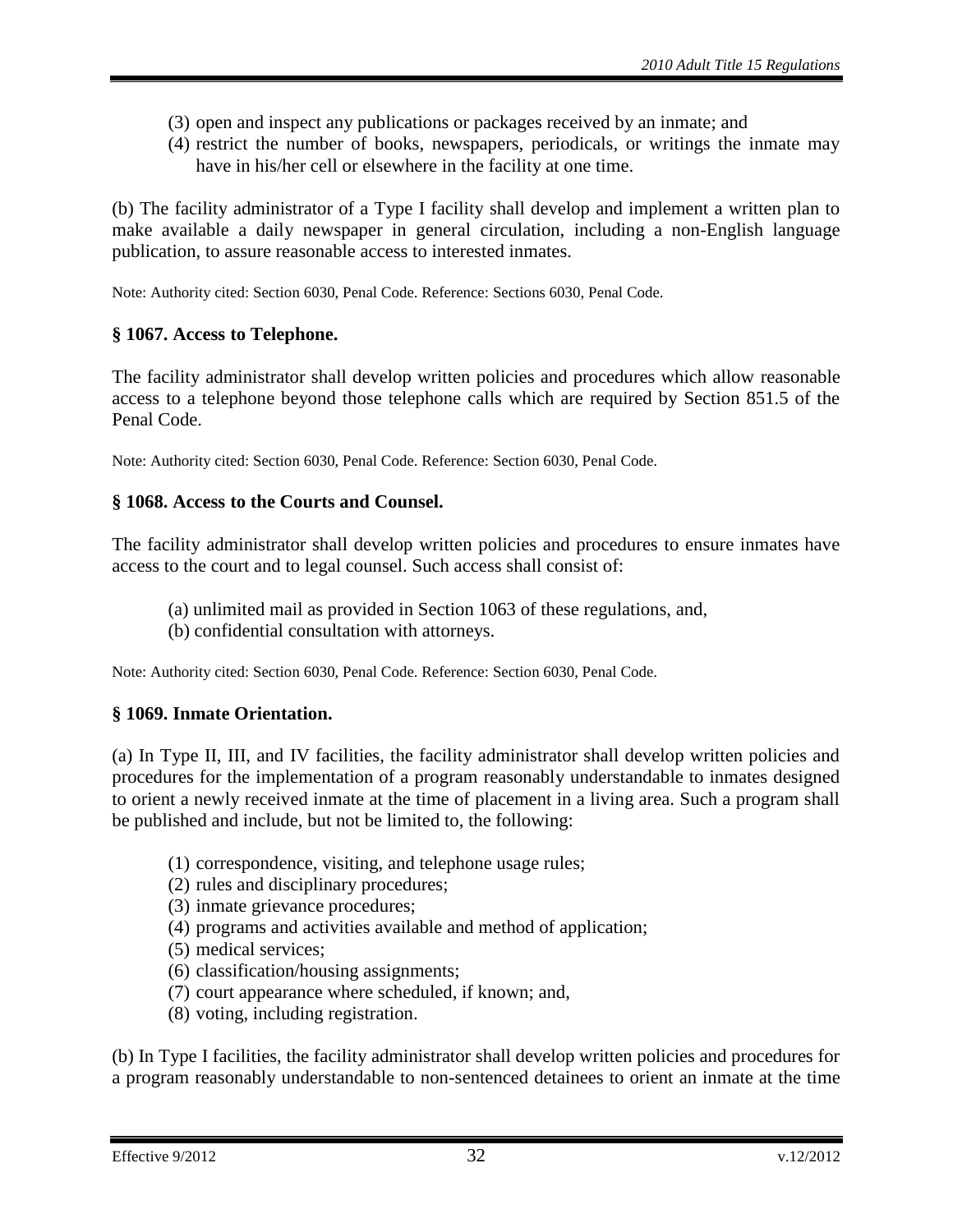of placement in a living area. Such a program shall be published and include, but not be limited to, the following:

- (1) rules and disciplinary procedures;
- (2) visiting rules;
- (3) availability of personal care items, opportunities for personal hygiene;
- (4) availability of reading and recreational materials; and,
- (5) medical/mental health procedures.

NOTE: Authority cited: Sections 6024 and 6030, Penal Code. Reference: Section 6030, Penal Code.

#### <span id="page-32-0"></span>**§ 1070. Individual/Family Service Programs.**

The facility administrator of a Type II, III, or IV facility shall develop written policies and procedures which facilitate cooperation with appropriate public or private agencies for individual and/or family social service programs for inmates. Such a program shall utilize the services and resources available in the community and may be in the form of a resource guide and/or actual service delivery. The range and source of such services shall be at the discretion of the facility administrator and may include:

- (a) individual, group and/or family counseling;
- (b) drug and alcohol abuse counseling;
- (c) community volunteers;
- (d) vocational testing and counseling;
- (e) employment counseling;
- (f) referral to community resources and programs;
- (g) prerelease and release assistance;
- (h) legal assistance; and,
- (i) regional center services for the developmentally disabled.

Note: Authority cited: Section 6030, Penal Code. Reference: Section 6030, Penal Code.

## <span id="page-32-1"></span>**§ 1071. Voting.**

The facility administrator of a Type I (holding sentenced inmate workers) II, III or IV facility shall develop written policies and procedures whereby the county registrar of voters allows qualified voters to vote in local, state, and federal elections, pursuant to election codes.

Note: Authority cited: Section 6030, Penal Code. Reference: Section 6030, Penal Code.

## <span id="page-32-2"></span>**§ 1072. Religious Observances.**

The facility administrator of a Type I, II, III or IV facility shall develop written policies and procedures to provide opportunities for inmates to participate in religious services, practices and counseling on a voluntary basis.

NOTE: Authority cited: Sections 6024 and 6030, Penal Code. Reference: Section 6030, Penal Code.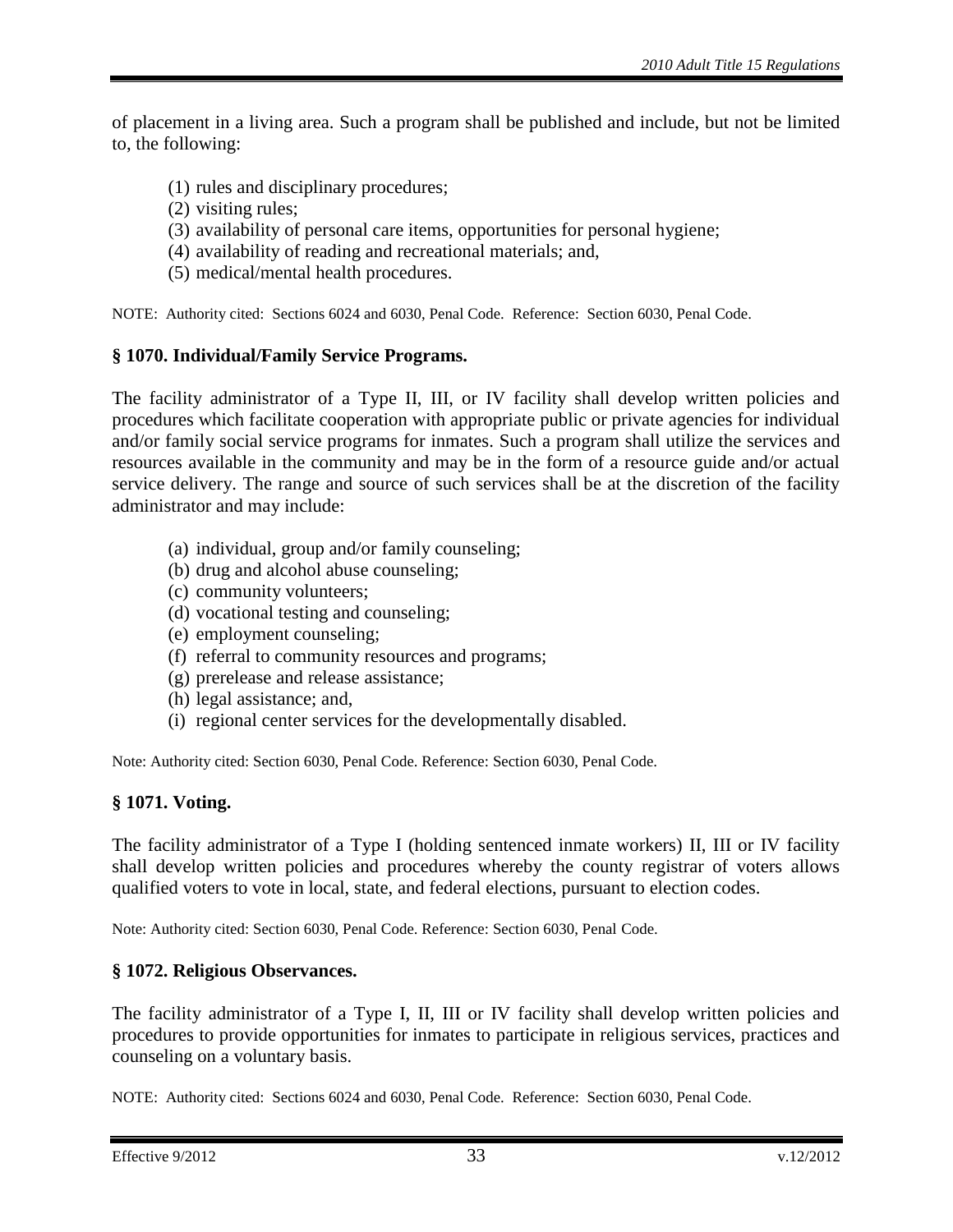# <span id="page-33-0"></span>**§ 1073. Inmate Grievance Procedure.**

(a) Each administrator of a Type II, III, or IV facility and Type I facilities which hold inmate workers shall develop written policies and procedures whereby any inmate may appeal and have resolved grievances relating to any conditions of confinement, included but not limited to: medical care; classification actions; disciplinary actions; program participation; telephone, mail, and visiting procedures; and food, clothing, and bedding. Such policies and procedures shall include:

- (1) a grievance form or instructions for registering a grievance;
- (2) resolution of the grievance at the lowest appropriate staff level;
- (3) appeal to the next level of review;
- (4) written reasons for denial of grievance at each level of review which acts on the grievance;
- (5) provision for response within a reasonable time limit; and,
- (6) provision for resolving questions of jurisdiction within the facility.

#### (b) Grievance System Abuse:

The facility may establish written policy and procedure to control the submission of an excessive number of grievances.

Note: Authority cited: Section 6030, Penal Code. Reference: Section 6030, Penal Code.

## <span id="page-33-1"></span>**ARTICLE 7. DISCIPLINE**

## <span id="page-33-2"></span>**§ 1080. Rules and Disciplinary Penalties.**

Wherever discipline is administered, each facility administrator shall establish written rules and disciplinary penalties to guide inmate conduct. Such rules and disciplinary penalties shall be stated simply and affirmatively, and posted conspicuously in housing units and the booking area or issued to each inmate upon booking. For those inmates who are illiterate or unable to read English, and for persons with disabilities, provision shall be made for the jail staff to instruct them verbally or provide them with material in an understandable form regarding jail rules and disciplinary procedures and penalties.

NOTE: Authority cited: Sections 6024 and 6030, Penal Code. Reference: Section 6030, Penal Code.

## <span id="page-33-3"></span>**§ 1081. Plan for Inmate Discipline.**

Each facility administrator shall develop written policies and procedures for inmate discipline which shall include, but not be limited to, the following elements:

(a) Designation of one or more subordinates who will act on all formal charges of violation of facility rules by inmates, and who shall have investigative and punitive powers. Staff so designated shall not participate in disciplinary review if they are involved in the charges.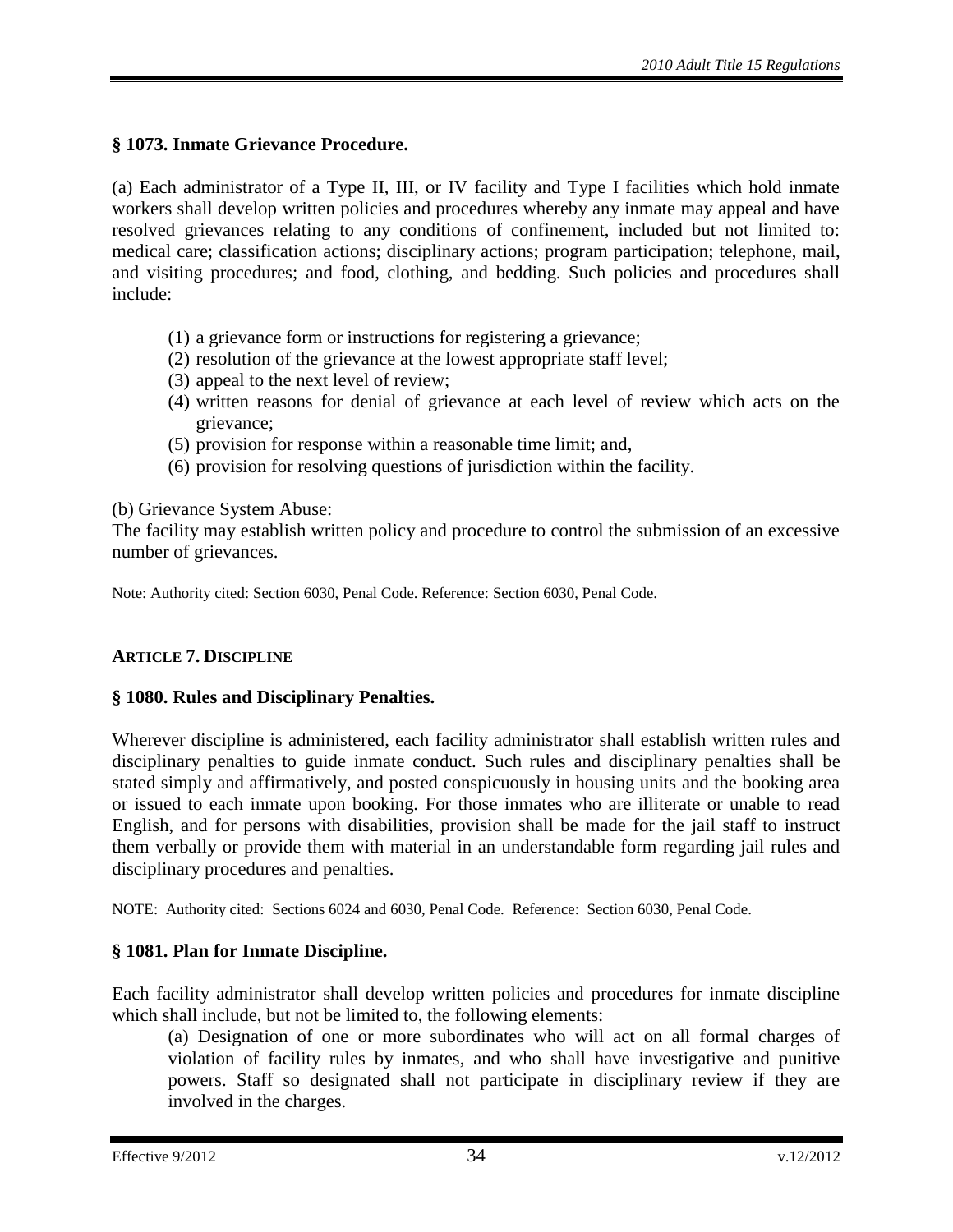(b) Minor acts of non-conformance or minor violations of institution rules may be handled informally by any staff member by counseling or advising the inmate of expected conduct, assignment to an extra work detail, or removal from a work assignment without loss of work time credit. In addition, temporary loss of privileges such as, but not limited to, access to television, telephones, or commissary, or lockdown for less than 24 hours, may be considered minor discipline if such acts are accompanied by written documentation, and a policy of review and appeal to a supervisor.

(c) Major violations or repetitive minor acts of non-conformance or repetitive minor violations of institutional rules shall be reported in writing by the staff member observing the act and submitted to the disciplinary officer. The inmate shall be informed of the charge(s) in writing. The consequences of a major violation may include, but are not limited to, loss of good time/work time, placement in disciplinary isolation, disciplinary isolation diet, or loss of privileges mandated by regulations. In addition:

- (1) Charges pending against an inmate shall be acted on no sooner than 24 hours after the report has been submitted to the disciplinary officer and the inmate has been informed of the charges in writing. A violation(s) shall be acted on no later than 72 hours after an inmate has been informed of the charge(s) in writing. The inmate may waive the 24-hour limitation. The hearing may be postponed or continued for a reasonable time through a written waiver by the inmate or for good cause.
- (2) The inmate shall be permitted to appear on his/her own behalf at the time of hearing.
- (3) Subsequent to final disposition of disciplinary charges by the disciplinary officer, the charges and the action taken shall be reviewed by the facility manager or designee.
- (4) The inmate shall be advised of the action taken by the disciplinary officer by a copy of the record required to be kept by Penal Code Section 4019.5.

(d) Nothing in this section precludes a facility administrator from administratively segregating any inmate from the general population or program for reasons of personal, mental, or physical health, or under any circumstance in which the safety of the inmates, staff, program, or community is endangered, pending disciplinary action or a review as required by Section 1054 of these regulations.

NOTE: Authority cited: Sections 6024 and 6030, Penal Code. Reference: Section 6030, Penal Code.

#### <span id="page-34-0"></span>**§ 1082. Forms of Discipline.**

The degree of punitive actions taken by the disciplinary officer shall be directly related to the severity of the rule infraction. Acceptable forms of discipline shall consist of, but not be limited to, the following:

- (a) Loss of privileges.
- (b) Extra work detail.
- (c) Short term lockdown for less than 24 hours.
- (d) Removal from work details.
- (e) Forfeiture of "good time" credits earned under Penal Code Section 4019.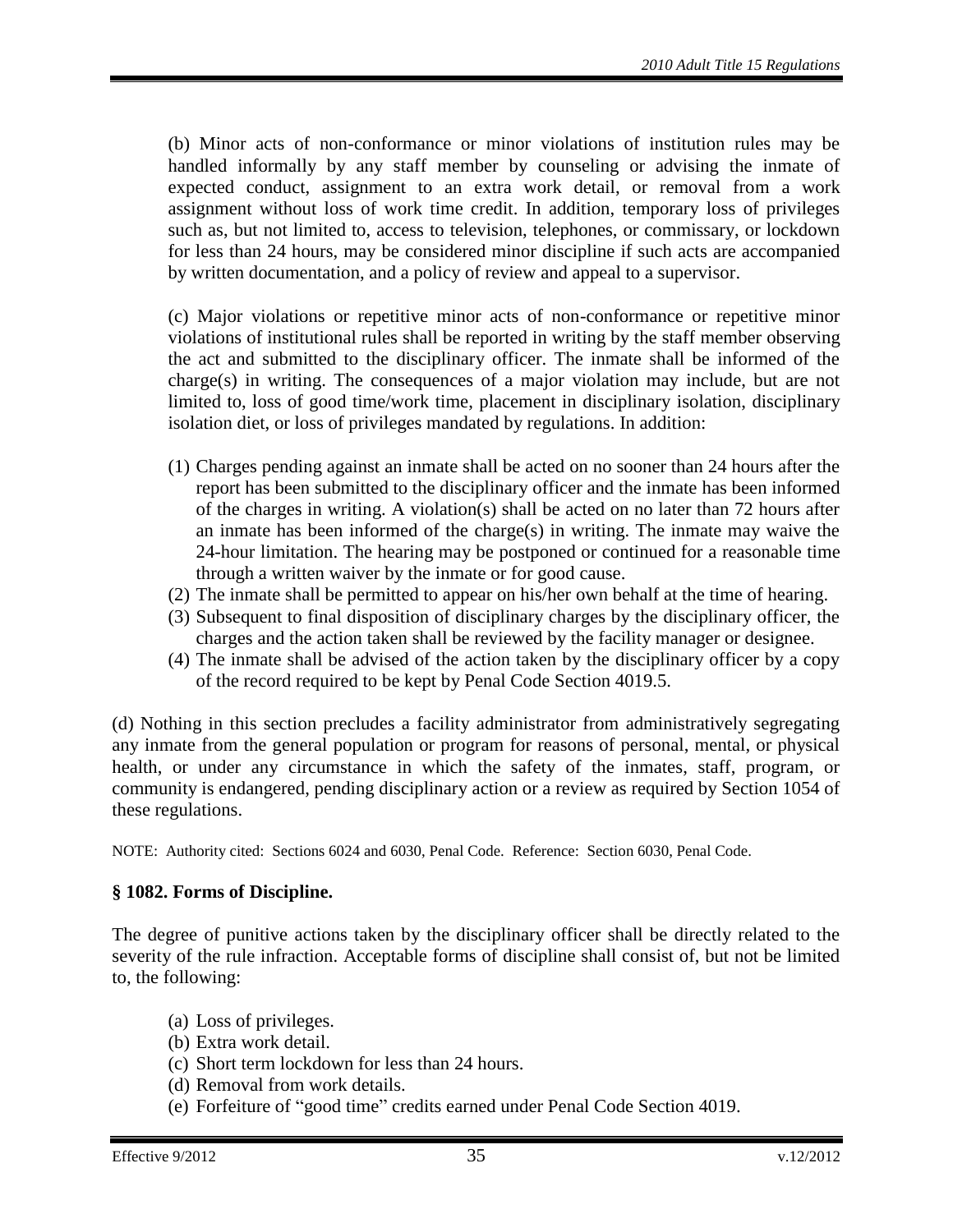- (f) Forfeiture of "work time" credits earned under Penal Code Section 4019.
- (g) Disciplinary isolation.
- (h) Disciplinary isolation diet.

Note: Authority cited: Section 6030, Penal Code. Reference: Section 6030, Penal Code.

#### <span id="page-35-0"></span>**§ 1083. Limitations on Disciplinary Actions.**

The Penal Code and the State Constitution expressly prohibit all cruel and unusual punishment. Additionally, there shall be the following limitations:

- (a) If an inmate is on disciplinary isolation status for 30 consecutive days there shall be a review by the facility manager before the disciplinary isolation status is continued. This review shall include a consultation with health care staff. Such reviews shall continue at least every fifteen days thereafter until the disciplinary status has ended. This review shall be documented.
- (b) The disciplinary isolation cells or cell shall have the minimum furnishings and space specified in Title 24, Part 2, 1231.2.6 and 2.7. Occupants shall be issued clothing and bedding as specified in Articles 13 and 14 of these regulations and shall not be deprived of them through any portion of the day except that those inmates who engage in the destruction of bedding or clothing may be deprived of such articles. The decision to deprive inmates of such articles of clothing and bedding shall be reviewed by the facility manager or designee during each 24 hour period.
- (c) Penal Code Section 4019.5 expressly prohibits the delegation of authority to any inmate or group of inmates to exercise the right of punishment over any other inmate or group of inmates.
- (d) In no case shall a safety cell, as specified in Title 24, Part 2, 1231.2.5, or any restraint device be used for disciplinary purposes.
- (e) No inmate may be deprived of the implements necessary to maintain an acceptable level of personal hygiene as specified in Section 1265 of these regulations.
- (f) Food shall not be withheld as a disciplinary measure.
- (g) The disciplinary isolation diet described in section 1247 of these regulations shall only be utilized for major violations of institutional rules.
	- (1) In addition to the provisions of Section 1247, the facility manager shall approve the initial placement on the disciplinary isolation diet and ensure that medical staff is notified.
	- (2) In consultation with medical care staff, the facility manager shall approve any continuation on that diet every 72 hours after the initial placement.
- (h) Correspondence privileges shall not be withheld except in cases where the inmate has violated correspondence regulations, in which case correspondence may be suspended for no longer than 72 hours, without the review and approval of the facility manager.
- (i) In no case shall access to courts and legal counsel be suspended as a disciplinary measure.

NOTE: Authority cited: Sections 6024 and 6030, Penal Code. Reference: Section 6030, Penal Code.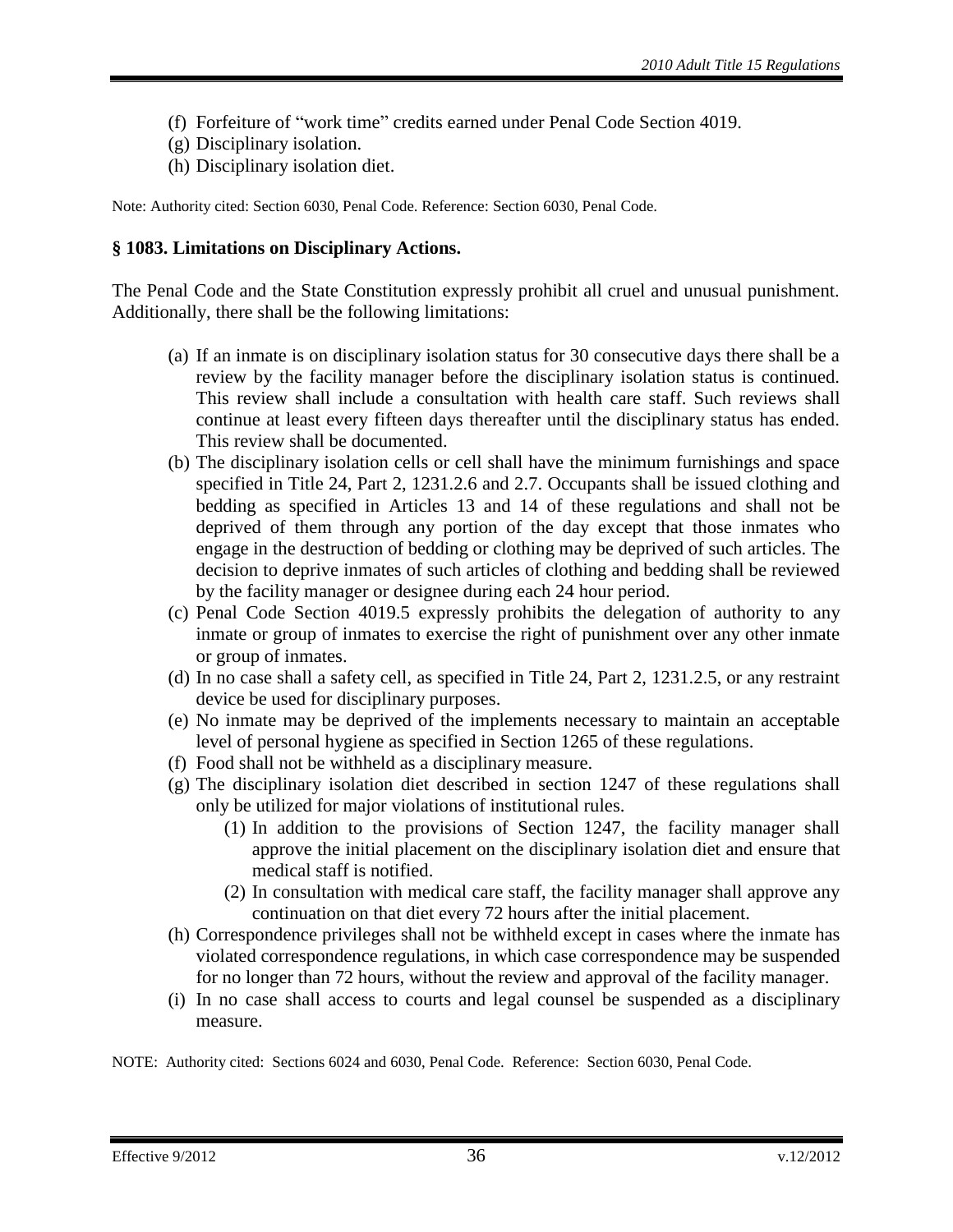## <span id="page-36-0"></span>**§ 1084. Disciplinary Records.**

Penal Code Section 4019.5 requires that a record is kept of all disciplinary infractions and punishment administered therefore. This requirement may be satisfied by retaining copies of rule violation reports and report of the disposition of each.

NOTE: Authority cited: Sections 6024 and 6030, Penal Code. Reference: Section 6030, Penal Code.

#### <span id="page-36-1"></span>**ARTICLE 8. MINORS IN JAILS**

#### <span id="page-36-2"></span>**§ 1100. Purpose.**

The purpose of this article is to establish minimum standards for local adult detention facilities, Types II and III, in which minors are lawfully detained.

Unless otherwise specified in statute or these regulations, minors lawfully held in local adult detention facilities shall be subject to the regulations and statutes governing those facilities found in Minimum Standards for Local Detention Facilities, Title 15, Division 1, Chapter 1, Subchapter 4, Section 1000 et seq. and Title 24, Part 1, Section 13-102, and Part 2, Section 1231, California Code of Regulations.

An existing jail built in accordance with construction standards in effect at the time of construction and approved for the detention of minors by the Board shall be considered as being in compliance with the provisions of this article unless the condition of the structure is determined by the Board to be dangerous to life, health or welfare of minors.

NOTE: Authority cited: Sections 6024 and 6030, Penal Code. Reference: Section 6030, Penal Code.

## <span id="page-36-3"></span>**§ 1101. Restrictions on Contact with Adult Prisoners.**

The facility administrator shall establish policies and procedures to restrict contact, as defined in Section 1006, between detained minors and adults confined in the facility.

In situations where brief or accidental contact may occur, such as booking or facility movement, facility staff (trained in the supervision of inmates) shall maintain a constant, side-by-side presence with the minor or the adult to prevent sustained contact.

The above restrictions do not apply to minors who are participating in supervised program activities pursuant to Section 208 (c) of the Welfare and Institutions Code.

Note: Authority cited: Section 6030, Penal Code. Reference: Section 6030, Penal Code.

#### <span id="page-36-4"></span>**§ 1102. Classification.**

The facility administrator shall develop and implement a written plan designed to provide for the safety of staff and minors held at the facility. The plan shall include the following: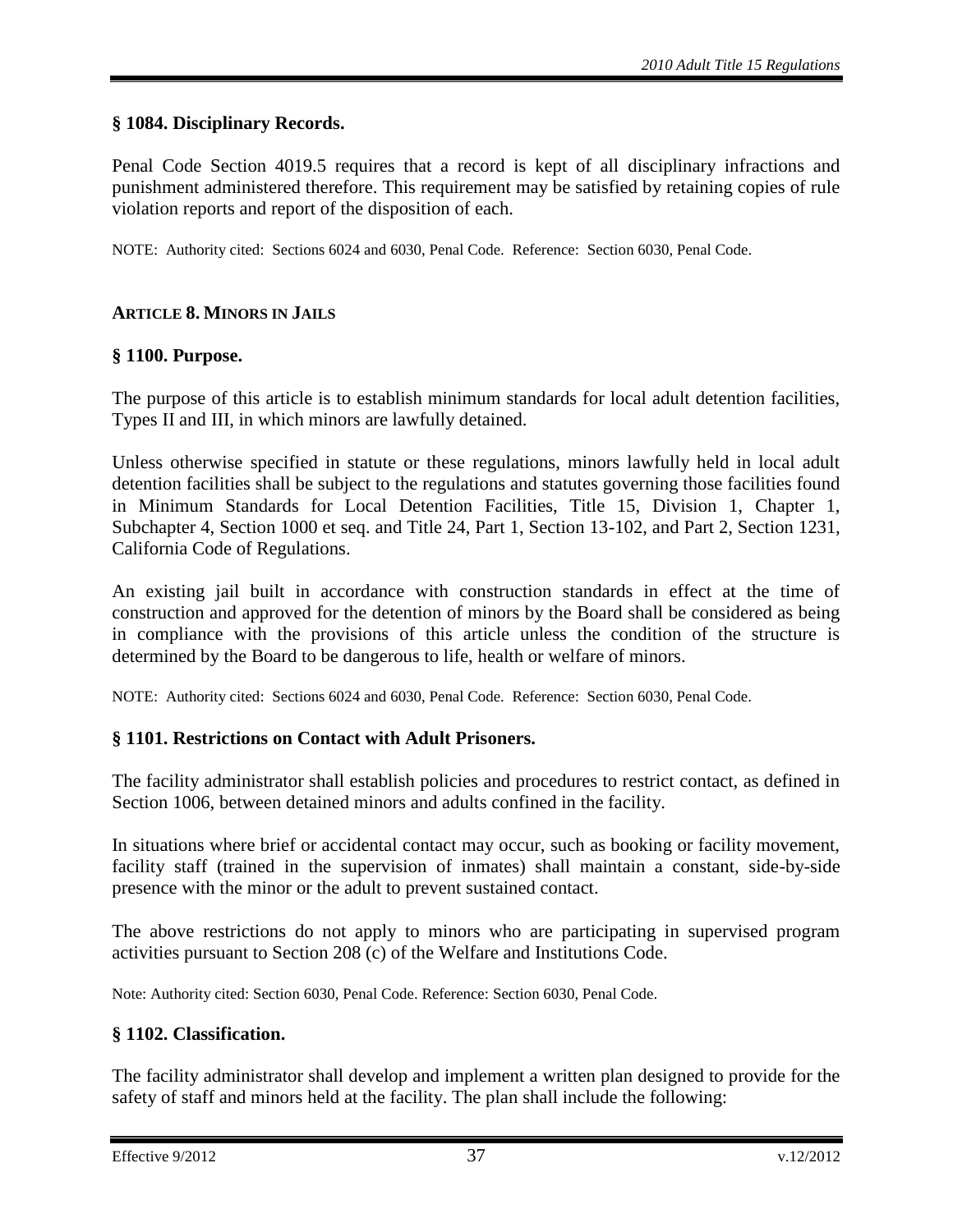- (a) a procedure for receiving and transmitting information regarding minors who present a risk or hazard to self or others while confined at the facility, and the segregation of such minors to the extent possible within the limits of the facility.
- (b) a procedure to provide care for any minor who appears to be in need of or who requests medical, mental health, or developmental disability treatment. Written procedures shall be established by the responsible health administrator in cooperation with the facility administrator.
- (c) a suicide prevention program designed to identify, monitor, and provide treatment to those minors who present a suicide risk.
- (d) provide that minors be housed separately from adults and not be allowed to come or remain in contact with adults except as provided in Sections 208(c) of the Welfare and Institutions Code.

Note: Authority cited: Section 6030, Penal Code. Reference: Section 6030, Penal Code.

## <span id="page-37-0"></span>**§ 1103. Release Procedures.**

Facility staff shall notify the parents or guardians prior to the release of a minor. The minor's personal clothing and valuables shall be returned to the minor, parents or guardian, upon the minor's release or consent.

Note: Authority cited: Section 6030, Penal Code. Reference: Section 6030, Penal Code.

#### <span id="page-37-1"></span>**§ 1104. Supervision of Minors.**

The facility administrator shall develop and implement policy and procedures that provide for:

- (a) continuous around-the-clock supervision of minors with assurance that staff can hear and respond; and,
- (b) safety checks of minors at least once every 30 minutes. These safety checks shall include the direct visual observation of movement and/or skin. Safety checks shall not be replaced, but may be supplemented by, an audio/visual electronic surveillance system designed to detect overt, aggressive, or assaultive behavior and to summon aid in emergencies. All safety checks shall be documented.

NOTE: Authority cited: Sections 6024 and 6030, Penal Code. Reference: Section 6030, Penal Code.

## <span id="page-37-2"></span>**§ 1105. Recreation Programs.**

The facility administrator shall develop written policies and procedures to provide a recreation program that shall protect the welfare of minors and other inmates, recognize facility security needs and comply with minimum jail standards for recreation (California Code of Regulations, Title 15, Section 1065).

Note: Authority cited: Section 6030, Penal Code. Reference: Section 6030, Penal Code.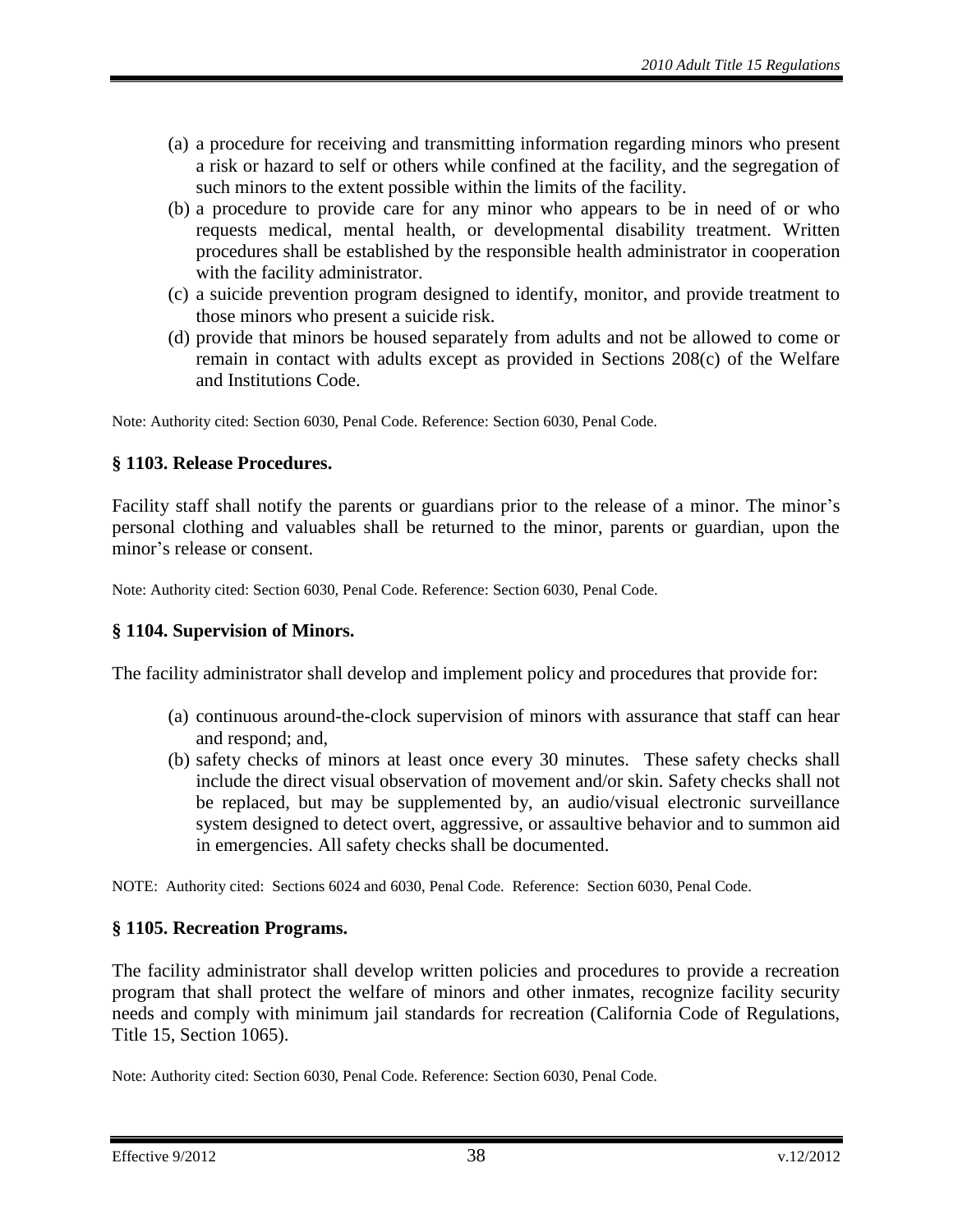# <span id="page-38-0"></span>**§ 1106. Disciplinary Procedures.**

Nothing in this regulation shall prevent the administrator from removing a detained minor from the general population or program for reasons of the minor's mental or physical health; or under any circumstances in which the safety of the minor, other inmates, staff, the program or community is endangered, pending a disciplinary action or review.

- (a) Minors requiring disciplinary confinement shall be housed only in living areas designated for the detention of minors.
- (b) Permitted forms of discipline include:
	- (1) loss of privileges; and,
	- (2) disciplinary confinement.
- (c) Access to visitation and recreation shall be restricted only after a second level review by a supervisor or manager, and shall not extend beyond five days without subsequent review.
- (d) A status review shall be conducted for those minors placed in disciplinary confinement no less than every 24 hours.
- (e) Prohibited forms of discipline include:
	- (1) discipline that does not fit the violation;
	- (2) corporal punishment;
	- (3) inmate imposed discipline;
	- (4) placement in safety cells;
	- (5) deprivation of food; and,
	- (6) the adult disciplinary diet.

Note: Authority cited: Section 6030, Penal Code. Reference: Section 6030, Penal Code.

## <span id="page-38-1"></span>**§ 1120. Education Program for Minors in Jails.**

Whenever a minor is held in a Type II or III facility, the facility administrator shall coordinate with the County Department of Education or County Superintendent of Schools to provide education programs as required by Section 48200 of the Education Code.

Note: Authority cited: Section 6030, Penal Code. Reference: Section 6030, Penal Code.

## <span id="page-38-2"></span>**§ 1121. Health Education for Minors in Jails.**

The health administrator for each jail, in cooperation with the facility administrator and the local health officer, shall develop written policies and procedures to assure that age- and sexappropriate health education and disease prevention programs are offered to minors.

The education program shall be updated as necessary to address current health priorities and meet the needs of the confined population.

Note: Authority cited: Section 6030, Penal Code. Reference: Section 6030, Penal Code.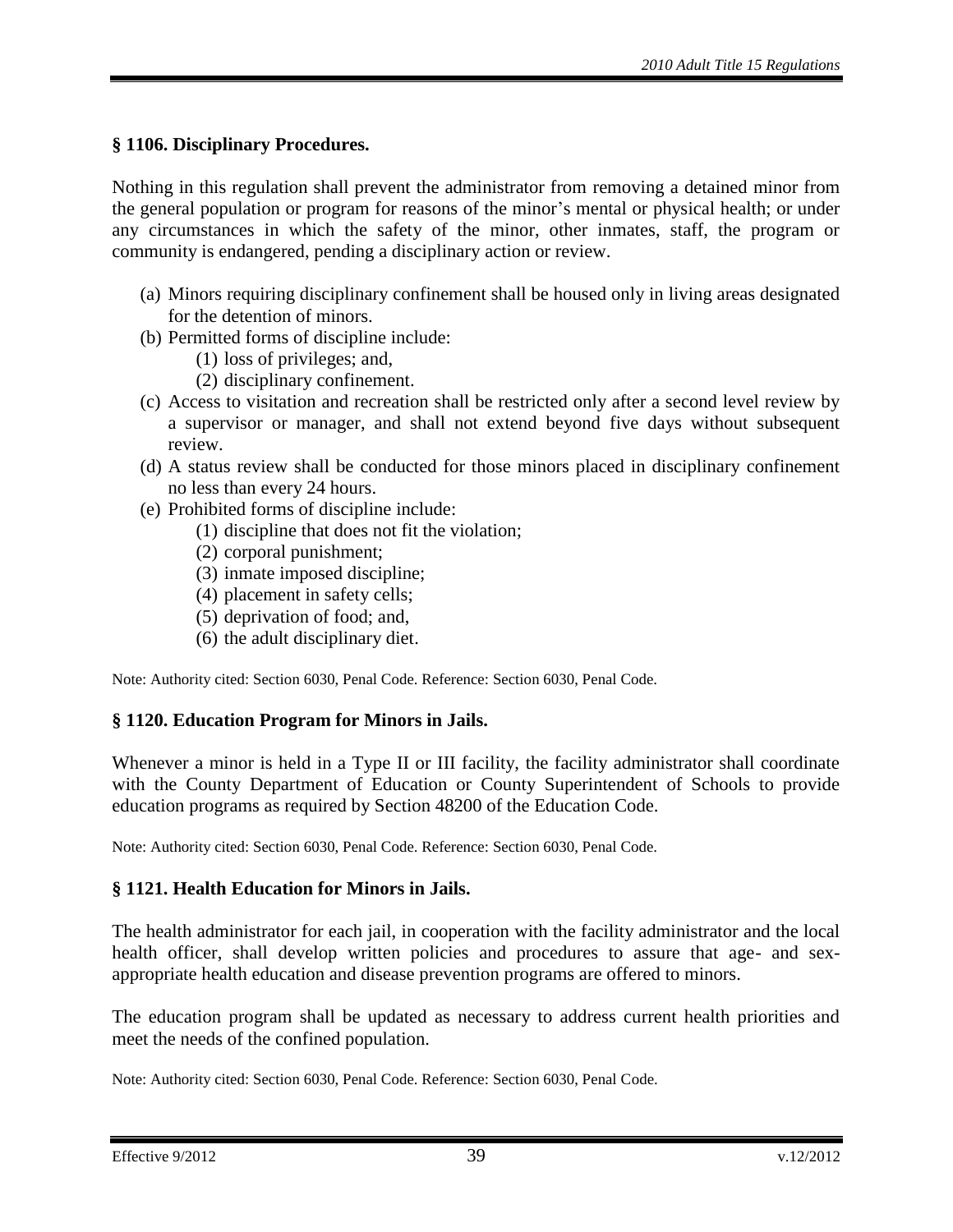# <span id="page-39-0"></span>**§ 1122. Reproductive Information and Services for Minors in Jails.**

The health administrator, in cooperation with the facility administrator, shall develop written policies and procedures to assure that reproductive health services are available to both male and female minors in jails.

Such services shall include, but not be limited to, those prescribed by Welfare and Institutions Code Sections 220, 221 and 222 and Health and Safety Code Section 123450.

Note: Authority cited: Section 6030, Penal Code. Reference: Section 6030, Penal Code.

# <span id="page-39-1"></span>**§ 1123. Health Appraisals/Medical Examinations for Minors in Jails.**

When a minor is held in a jail, the health administrator, in cooperation with the facility administrator, shall develop policy and procedures to assure that a health appraisal/medical examination:

- (a) is received from the sending facility at or prior to the time of transfer; and
- (b) is reviewed by designated health care staff at the receiving facility; or,
- (c) absent a previous appraisal/examination or receipt of the record, a health appraisal/medical examination, as outlined in Minimum Standards for Juvenile Facilities, Section 1432, Health Appraisals/Medical Examinations is completed on the minor within 96 hours of admission.

Note: Authority cited: Section 6030, Penal Code. Reference: Section 6030, Penal Code.

## <span id="page-39-2"></span>**§ 1124. Prostheses and Orthopedic Devices for Minors in Jails.**

The health administrator, in cooperation with the facility administrator and the responsible physician shall develop written policy and procedures regarding the provision, retention and removal of medical and dental prostheses, including eyeglasses and hearing aids for minors in jail.

- (a) Prostheses shall be provided when the health of the minor in the jail would otherwise be adversely affected, as determined by the responsible physician.
- (b) Procedures for retention and removal of prostheses shall comply with the requirements of Penal Code Section 2656.

Note: Authority cited: Section 6030, Penal Code. Reference: Section 6030, Penal Code.

# <span id="page-39-3"></span>**§ 1125. Psychotropic Medications for Minors in Jail.**

The health administrator/responsible physician, in cooperation with the mental health director and the facility administrator, shall develop written policies and procedures governing the use of voluntary and involuntary psychotropic medications for minors.

(a) These policies and procedures shall include, but not be limited to: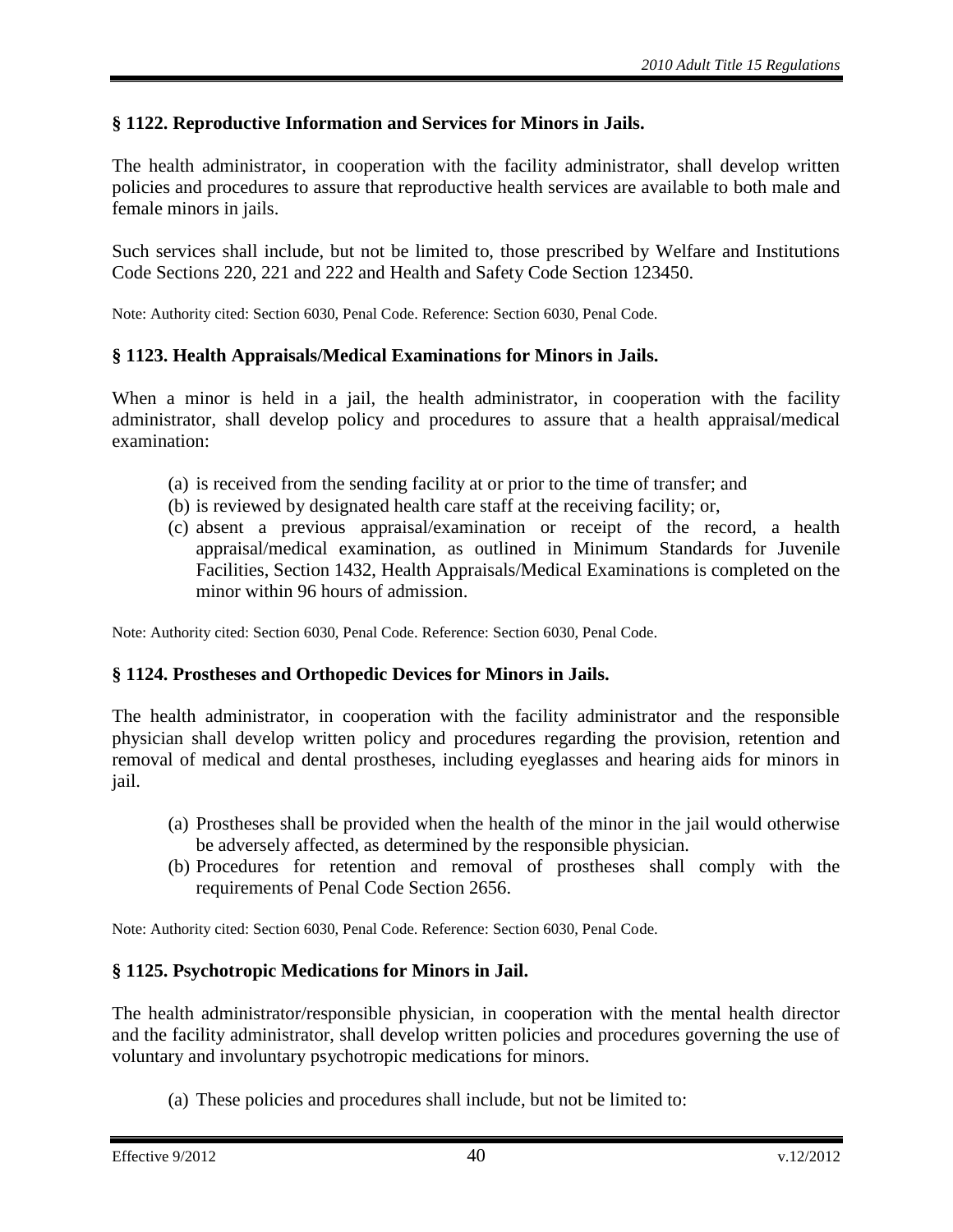- (1) protocols for physicians' written and verbal orders for psychotropic medications in dosages appropriate to the minor's need;
- (2) limitation to the length of time required for a physician's signature on verbal orders;
- (3) the length of time voluntary and involuntary medications may be ordered and administered before re-evaluation by a physician;
- (4) provision that minors who are on psychotropic medications prescribed in the community are continued on their medications pending re-evaluation and further determination by a physician;
- (5) provision that the necessity for continuation on psychotropic medications is addressed in pre-release planning and prior to transfer to another facility or program; and,
- (6) provision for regular clinical/administrative review of utilization patterns for all psychotropic medications, including every emergency situation.
- (b) Psychotropic medications shall not be administered to a minor absent an emergency unless informed consent has been given by the parent/guardian or the court.
	- (1) Minors shall be informed of the expected benefits, potential side effects and alternatives to psychotropic medications.
	- (2) Absent an emergency, minors may refuse treatment.
- (c) Minors found by a physician to be a danger to themselves or others by reason of a mental disorder may be involuntarily given psychotropic medication immediately necessary for the preservation of life or the prevention of serious bodily harm, and when there is insufficient time to obtain consent from the parent, guardian, or court before the threatened harm would occur. It is not necessary for harm to take place or become unavoidable prior to initiating treatment.
- (d) Administration of psychotropic medication is not allowed for disciplinary reasons.

NOTE: Authority cited: Sections 6024 and 6030, Penal Code. Reference: Section 6030, Penal Code.

## <span id="page-40-0"></span>**ARTICLE 9. MINORS IN TEMPORARY CUSTODY IN A LAW ENFORCEMENT FACILITY**

## <span id="page-40-1"></span>**§ 1140. Purpose.**

The purpose of this article is to establish minimum standards for law enforcement facilities in which minors are held in secure or non-secure custody.

Unless otherwise specified in statute or these regulations, minors lawfully held in local adult detention facilities shall be subject to the regulations and statutes governing those facilities found in Title 15, Division 1, Chapter 1, Subchapter 4, Section 1000 et seq. and Title 24, Part 1, Section 13-102, and Part 2, Section 1231, California Code of Regulations.

Note: Authority cited: Sections 6024 and 6030, Penal Code; and Section 210.2, Welfare and Institutions Code. Reference: Section 6030, Penal Code; and Section 210.2, Welfare and Institutions Code.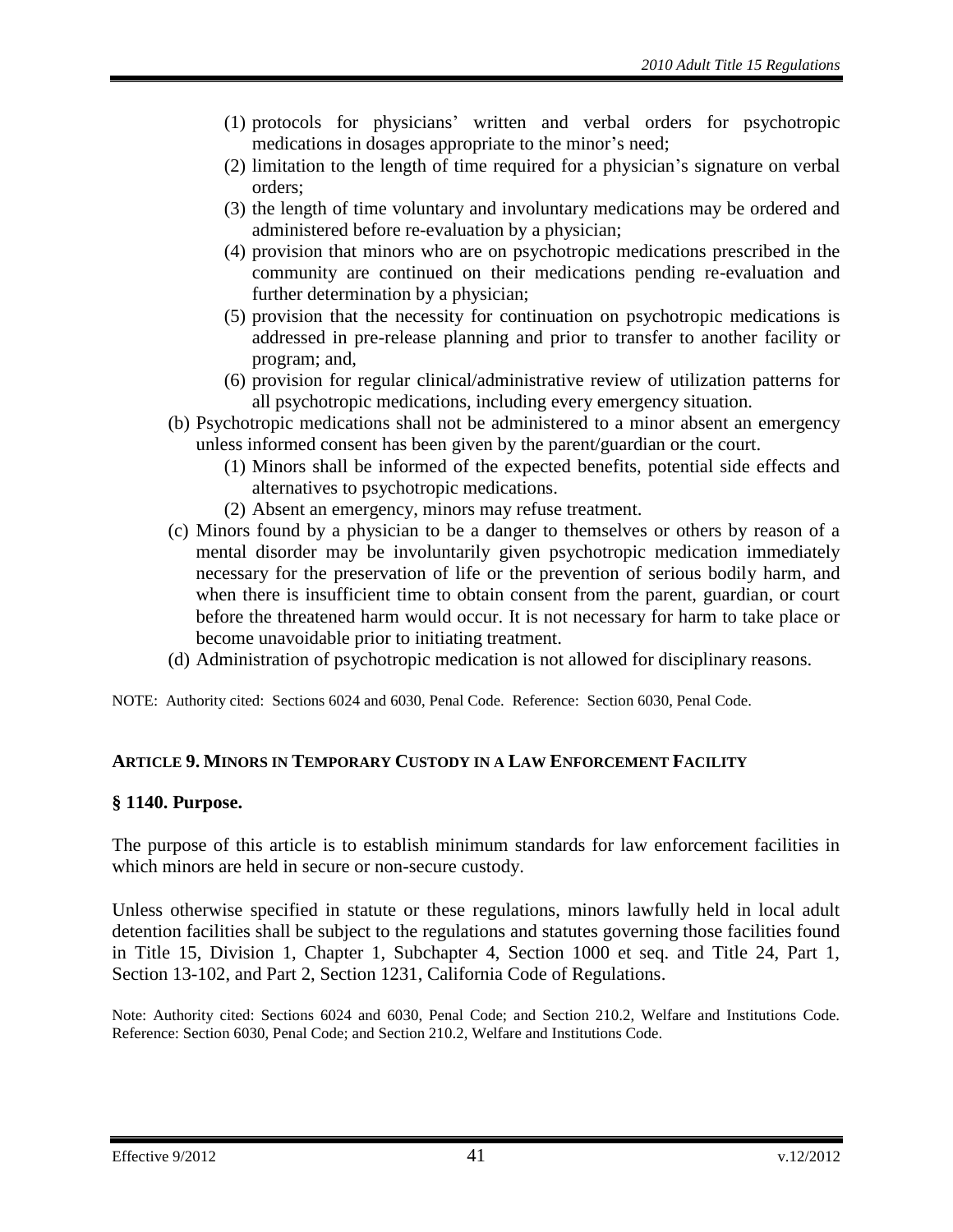# <span id="page-41-0"></span>**§ 1141. Minors Arrested for Law Violations.**

Any minor taken into temporary custody by a peace officer, on the basis that they are a person described by Section 602 of the Welfare and Institutions Code, may be held in secure or nonsecure custody within a law enforcement facility that contains a lockup for adults provided that the standards set forth in these regulations are met.

Note: Authority cited: Sections 6024 and 6030, Penal Code; and Section 210.2, Welfare and Institutions Code. Reference: Section 6030, Penal Code; and Section 210.2, Welfare and Institutions Code.

#### <span id="page-41-1"></span>**§ 1142. Written Policies and Procedures.**

The facility administrator shall develop written policies and procedures concerning minors being held in temporary custody which shall address:

- (a) suicide risk and prevention;
- (b) use of restraints;
- (c) emergency medical assistance and services; and,
- (d) prohibiting use of discipline.

Note: Authority cited: Section 6030, Penal Code; and Section 210.2, Welfare and Institutions Code. Reference: Section 6030, Penal Code; and Section 210.2, Welfare and Institutions Code.

#### <span id="page-41-2"></span>**§ 1143. Care of Minors in Temporary Custody.**

(a) The following shall be made available to all minors held in temporary custody:

- (1) access to toilets and washing facilities;
- (2) one snack upon request during term of temporary custody if the minor has not eaten within the past four (4) hours or is otherwise in need of nourishment;
- (3) access to drinking water;
- (4) privacy during consultation with family, guardian, and/or lawyer:
- (5) blankets and clothing, as necessary, to assure the comfort of the minor; and,
- (6) his or her personal clothing unless the clothing is inadequate, presents a health or safety problem, or is required to be utilized as evidence of an offense.

Note: Authority cited: Sections 6024 and 6030, Penal Code; and Section 210.2 , Welfare and Institutions Code. Reference: Section 6030, Penal Code; and Section 210.2, Welfare and Institutions Code.

#### <span id="page-41-3"></span>**§ 1144. Contact Between Minors and Adult Prisoners.**

The facility administrator shall establish policies and procedures to restrict contact, as defined in Section 1006, between minors and adults confined in the facility.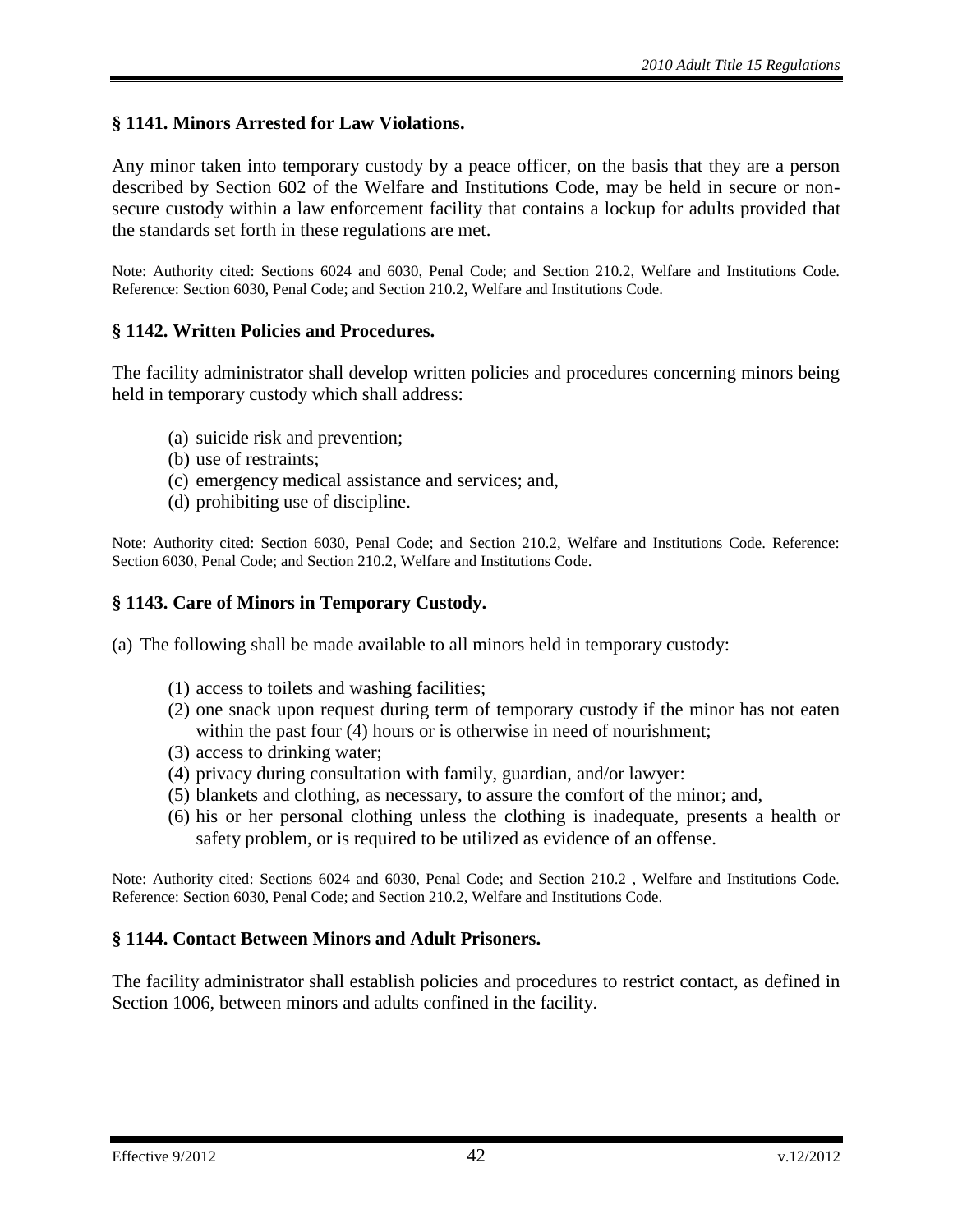In situations where brief or accidental contact may occur, such as booking or facility movement, facility staff (trained in the supervision of inmates) shall maintain a constant, side-by-side presence with the minor or the adult to prevent sustained contact.

Note: Authority cited: Sections 6024 and 6030, Penal Code; and Section 210.2, Welfare and Institutions Code. Reference: Section 6030, Penal Code; and Section 210.2, Welfare and Institutions Code.

## <span id="page-42-0"></span>**§ 1145. Decision on Secure Custody.**

A minor who is taken into temporary custody by a peace officer on the basis that he or she is a person described by Section 602 of the Welfare and Institutions Code may be held in secure custody in a law enforcement facility that contains a lockup for adults if the minor is 14 years of age or older and if, in the reasonable belief of the peace officer, the minor presents a serious security risk of harm to self or others, as long as all other conditions of secure custody set forth in these standards are met. Any minor in temporary custody who is less than 14 years of age, or who does not in the reasonable belief of the peace officer present a serious security risk of harm to self or others, shall not be placed in secure custody, but may be kept in non-secure custody in the facility as long as all other conditions of non-secure custody set forth in these standards are met.

In making the determination whether the minor presents a serious security risk of harm to self or others, the officer may take into account the following factors:

- (a) age, maturity, and delinquent history of the minor;
- (b) severity of the offense(s) for which the minor was taken into custody;
- (c) minor's behavior, including the degree to which the minor appears to be cooperative or non-cooperative;
- (d) the availability of staff to provide adequate supervision or protection of the minor; and,
- (e) the age, type, and number of other individuals who are detained in the facility.

Note: Authority cited: Sections 6024 and 6030, Penal Code; and Section 210.2, Welfare and Institutions Code. Reference: Section 6030, Penal Code; and Section 210.2, Welfare and Institutions Code.

## <span id="page-42-1"></span>**§ 1146. Conditions of Secure Custody.**

While in secure custody, minors may be locked in a room or other secure enclosure, secured to a cuffing rail, or otherwise reasonably restrained as necessary to prevent escape and protect the minor and others from harm.

Note: Authority cited: Sections 6024 and 6030, Penal Code; and Section 210.2, Welfare and Institutions Code. Reference: Section 6030, Penal Code; and Section 210.2, Welfare and Institutions Code.

## <span id="page-42-2"></span>**§ 1147. Supervision of Minors in Secure Custody Inside a Locked Enclosure.**

(a) Minors shall receive adequate supervision which, at a minimum, includes: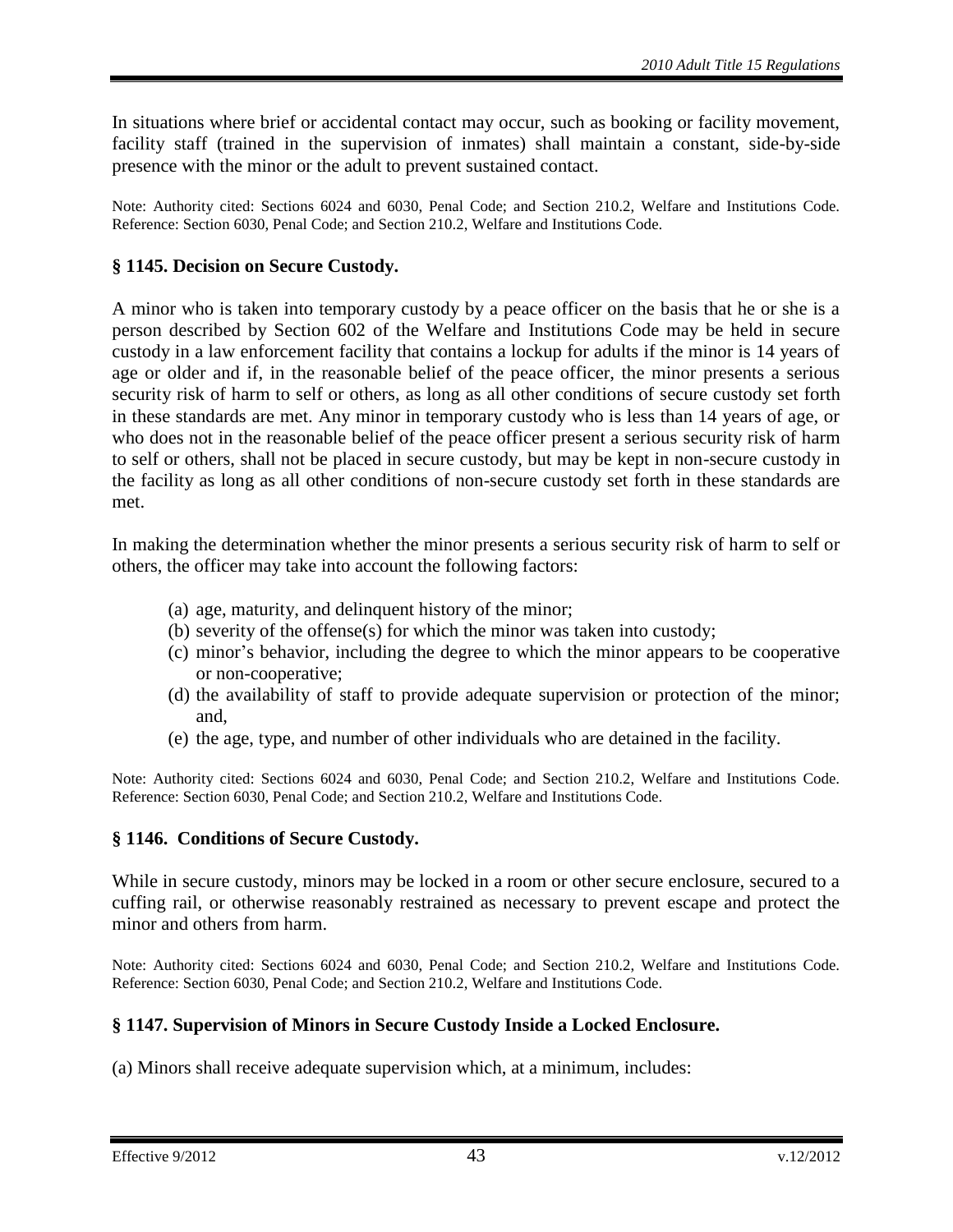- (1) constant auditory access to staff by the minor; and,
- (2) safety checks, as defined in Section 1006, of the minor by staff of the law enforcement facility, at least once every 30 minutes, which shall be documented.

(b) Males and females shall not be placed in the same locked room unless under constant direct visual observation by staff of the law enforcement facility.

Note: Authority cited: Sections 6024 and 6030, Penal Code; and Section 210.2, Welfare and Institutions Code. Reference: Section 6030, Penal Code; and Section 210.2, Welfare and Institutions Code.

#### <span id="page-43-0"></span>**§ 1148. Supervision of Minors in Secure Custody Outside of a Locked Enclosure.**

Minors held in secure custody outside of a locked enclosure shall not be secured to a stationary object for more than 60 minutes unless no other locked enclosure is available. A staff person from the facility shall provide constant direct visual observation to assure the minor's safety while secured to a stationary object. Securing minors to a stationary object for longer than 60 minutes, and every 30 minutes thereafter, shall be approved by a supervisor. The decision for securing a minor to a stationary object for longer than 60 minutes, and every 30 minutes thereafter shall be based upon the best interests of the minor and shall be documented.

Note: Authority cited: Sections 6024 and 6030, Penal Code; and Section 210.2, Welfare and Institutions Code. Reference: Section 6030, Penal Code; and Section 210.2, Welfare and Institutions Code.

#### <span id="page-43-1"></span>**§ 1149. Criteria for Non-Secure Custody.**

Minors held in temporary custody, who do not meet the criteria for secure custody as specified in Section 207.1(d) of the Welfare and Institutions Code, may be held in non-secure custody to investigate the case, facilitate release of the minor to a parent or guardian, or arrange for transfer of the minor to an appropriate juvenile facility.

Note: Authority cited: Sections 6024 and 6030, Penal Code; and Section 210.2, Welfare and Institutions Code. Reference: Section 6030, Penal Code; and Section 210.2, Welfare and Institutions Code.

#### <span id="page-43-2"></span>**§ 1150. Supervision of Minors in Non-Secure Custody.**

Minors held in non-secure custody shall receive constant direct visual observation by staff of the law enforcement facility. Entry and release times shall be documented and made available for review. Monitoring a minor using audio, video, or other electronic devices shall never replace constant direct visual observation.

Note: Authority cited: Section 6030, Penal Code; and Section 210.2, Welfare and Institutions Code. Reference: Section 6030, Penal Code; and Section 210.2, Welfare and Institutions Code.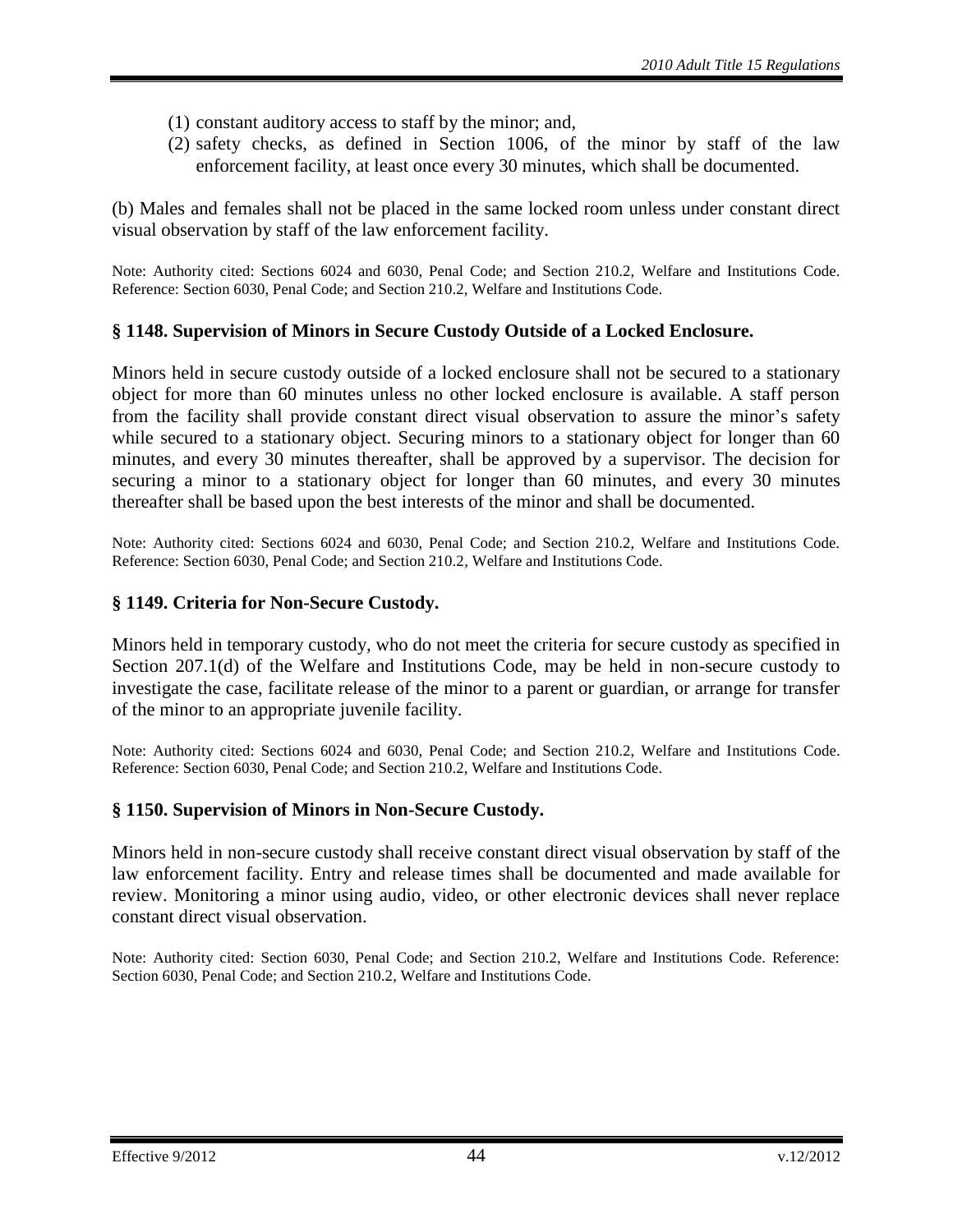#### <span id="page-44-0"></span>**§ 1151. Minors Under the Influence of Any Intoxicating Substance in Secure or Non-Secure Custody.**

Facility administrators shall develop policies and procedures providing that a medical clearance shall be obtained for minors who are under the influence of drugs, alcohol or any other intoxicating substance to the extent that they are unable to care for themselves.

Supervision of minors in secure custody in a locked room who display outward signs of being under the influence of drugs, alcohol or any other intoxicating substance shall include safety checks at least once every 15 minutes until resolution of the intoxicated state or release. These safety checks shall be documented, with actual time of occurrence recorded.

Supervision of minors in secure custody outside of a locked room who display outward signs of being under the influence of drugs, alcohol or any other intoxicating substance shall be supervised in accordance with Section 1148.

Supervision of minors in nonsecure custody who display outward signs of being under the influence of drugs, alcohol or any other intoxicating substance shall be supervised in accordance with Section 1150.

Note: Authority cited: Sections 6024 and 6030, Penal Code; and Section 210.2, Welfare and Institutions Code. Reference: Section 6030, Penal Code; and Section 210.2, Welfare and Institutions Code.

## <span id="page-44-1"></span>**ARTICLE 10. MINORS IN COURT HOLDING FACILITIES**

## <span id="page-44-2"></span>**§ 1160. Purpose.**

The purpose of this article is to establish minimum standards for court holding facilities in which minors are held pending appearance in juvenile or criminal court.

Unless otherwise specified in statute or these regulations, minors held in court holding facilities shall be subject to the regulations and statutes governing those facilities found in Title 15, Division 1, Chapter 1, Subchapter 4, Section 1000 et seq. and Title 24, Part I, Section 13-102, and Part 2, Section 1231, California Code of Regulations.

Note: Authority cited: Section 6030, Penal Code. Reference: Section 6030, Penal Code.

## <span id="page-44-3"></span>**§ 1161. Conditions of Detention.**

Court holding facilities shall be designed to provide the following:

- (a) Separation of minors from adults in accordance with Section 208 of the Welfare and Institutions Code.
- (b) Segregation of minors in accordance with an established classification plan.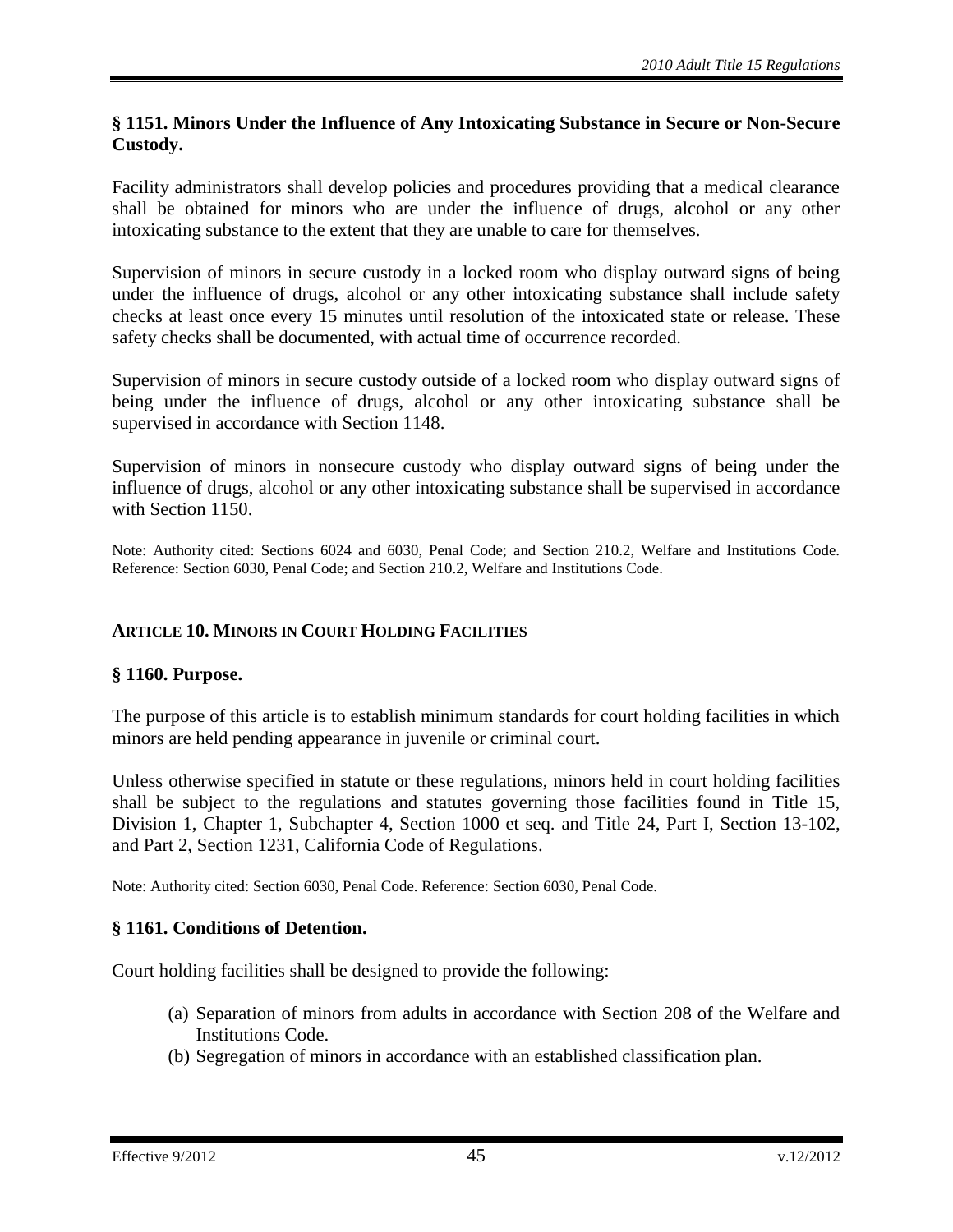(c) Secure non-public access, movement within and egress. If the same entrance/exit is used by both minors and adults, movements shall be scheduled in such a manner that there is no opportunity for contact.

An existing court holding facility built in accordance with construction standards at the time of construction shall be considered as being in compliance with this article unless the condition of the structure is determined by the appropriate authority to be dangerous to life, health, or welfare of minors. Upon notification of noncompliance with this section, the facility administrator shall develop and submit a plan for corrective action to the Board within 90 days.

Note: Authority cited: Section 6030, Penal Code. Reference: Section 6030, Penal Code.

## <span id="page-45-0"></span>**§ 1162. Supervision of Minors.**

A sufficient number of personnel shall be employed in each facility to permit unscheduled safety checks of all minors at least twice every 30 minutes, and to ensure the implementation and operation of the activities required by these regulations. There shall be a written plan that includes the documentation of safety checks.

Note: Authority cited: Section 6030, Penal Code. Reference: Section 6030, Penal Code.

## <span id="page-45-1"></span>**§ 1163. Classification.**

The administrator of a court holding facility shall establish and implement a written plan designed to provide for the safety of staff and minors held at the facility. The plan shall include receiving and transmitting of information regarding minors who represent a risk or hazard to self or others while confined at the facility, and the segregation of such minors to the extent possible within the limits of the court holding facility, and for the separation of minors from any adult inmate(s) as required by Section 208 of the Welfare and Institutions Code.

Note: Authority cited: Section 6030, Penal Code. Reference: Section 6030, Penal Code.

## <span id="page-45-2"></span>**ARTICLE 11. MEDICAL/MENTAL HEALTH SERVICES**

## <span id="page-45-3"></span>**§ 1200. Responsibility for Health Care Services.**

(a) In Type I, II, III and IV facilities, the facility administrator shall have the responsibility to ensure provision of emergency and basic health care services to all inmates. Medical, dental, and mental health matters involving clinical judgments are the sole province of the responsible physician, dentist, and psychiatrist or psychologist respectively; however, security regulations applicable to facility personnel also apply to health personnel.

Each facility shall have at least one physician available to treat physical disorders. In Type IV facilities, compliance may be attained by providing access into the community; however, in such cases, there shall be a written plan for the treatment, transfer, or referral in the event of an emergency.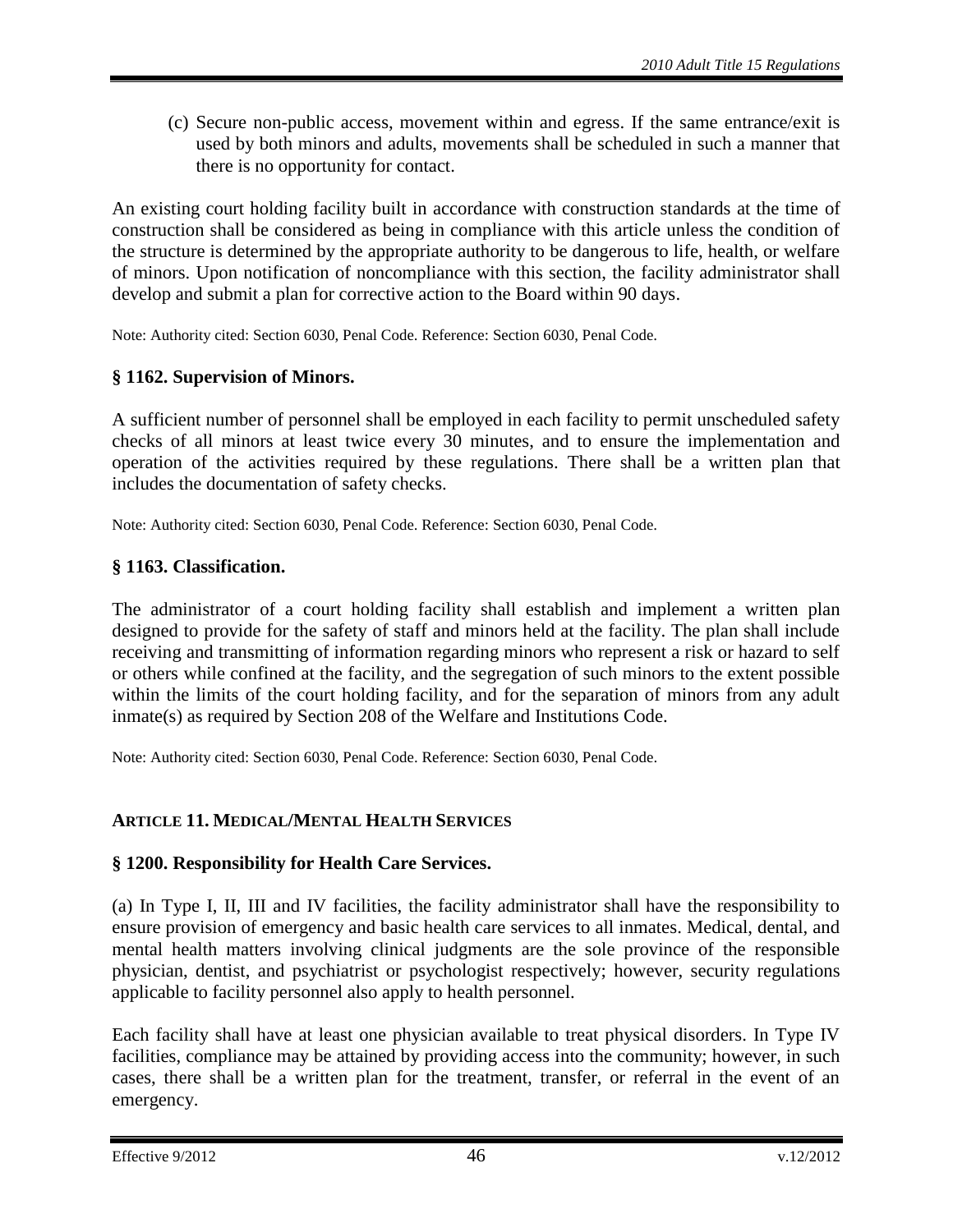(b) In court holding and temporary holding facilities, the facility administrator shall have the responsibility to develop written policies and procedures which ensure provision of emergency health care services to all inmates.

Note: Authority cited: Section 6030, Penal Code. Reference: Section 6030, Penal Code.

#### <span id="page-46-0"></span>**§ 1202. Health Service Audits.**

The health authority shall develop and implement a written plan for annual statistical summaries of health care and pharmaceutical services that are provided. The responsible physician shall also establish a mechanism to assure that the quality and adequacy of these services are assessed annually. The plan shall include a means for the correction of identified deficiencies of the health care and pharmaceutical services delivered.

Based on information from these audits, the health authority shall provide the facility administrator with an annual written report on health care and pharmaceutical services delivered.

Note: Authority cited: Section 6030, Penal Code. Reference: Section 6030, Penal Code.

#### <span id="page-46-1"></span>**§ 1203. Health Care Staff Qualifications.**

State and/or local licensure and/or certification requirements and restrictions, including those defining the recognized scope of practice specific to the profession, apply to health care personnel working in the facility the same as to those working in the community. Copies of licensing and/or certification credentials shall be on file in the facility or at a central location where they are available for review.

Note: Authority cited: Sections 6024 and 6030, Penal Code. Reference: Section 6030, Penal Code.

#### <span id="page-46-2"></span>**§ 1204. Health Care Staff Procedure.**

Medical care performed by personnel other than a physician shall be performed pursuant to written protocol or order of the responsible physician.

Note: Authority cited: Section 6030, Penal Code. Reference: Section 6030, Penal Code.

#### <span id="page-46-3"></span>**§ 1205. Medical/Mental Health Records.**

(a) The health authority shall maintain individual, complete and dated health records in compliance with state statute to include, but not be limited to:

- (1) receiving screening form/history;
- (2) medical/mental health evaluation reports;
- (3) complaints of illness or injury;
- (4) names of personnel who treat, prescribe, and/or administer/deliver prescription medication;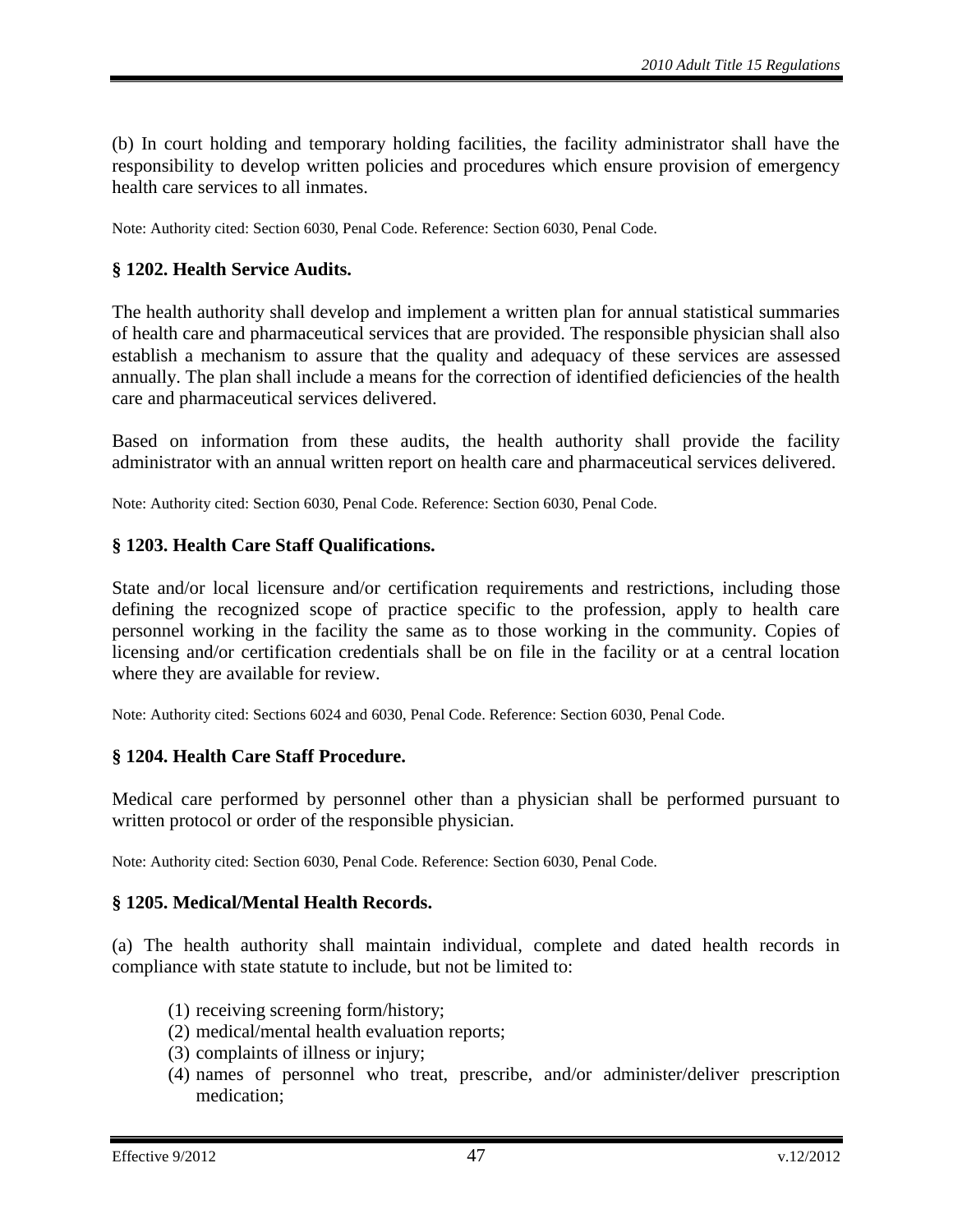- (5) location where treated; and,
- (6) medication records in conformance with section 1216.

(b) The physician/patient confidentiality privilege applies to the medical/mental health record. Access to the medical/mental health record shall be controlled by the health authority or designee.

The health authority shall ensure the confidentiality of each inmate's medical/mental health record file and such files shall be maintained separately from and in no way be part of the inmate's other jail records. The responsible physician or designee shall communicate information obtained in the course of medical/mental health screening and care to jail authorities when necessary for the protection of the welfare of the inmate or others, management of the jail, or maintenance of jail security and order.

(c) Written authorization by the inmate is necessary for transfer of medical/mental health record information unless otherwise provided by law or administrative regulations having the force and effect of law.

(d) Inmates shall not be used for medical/mental health recordkeeping.

Note: Authority cited: Sections 6024 and 6030, Penal Code. Reference: Section 6030, Penal Code.

## <span id="page-47-0"></span>**§ 1206. Health Care Procedures Manual.**

The health authority shall, in cooperation with the facility administrator, set forth in writing, policies and procedures in conformance with applicable state and federal law, which are reviewed and updated at least every two years and include but are not limited to:

- (a) summoning and application of proper medical aid;
- (b) contact and consultation with private physicians;
- (c) emergency and non-emergency medical and dental services, including transportation;
- (d) provision for medically required dental and medical prostheses and eyeglasses;
- (e) notification of next of kin or legal guardian in case of serious illness which may result in death;
- (f) provision for screening and care of pregnant and lactating women, including prenatal and postpartum information and health care, including but not limited to access to necessary vitamins as recommended by a doctor, information pertaining to childbirth education and infant care, and other services mandated by statute;
- (g) screening, referral and care of mentally disordered and developmentally disabled inmates;
- (h) implementation of special medical programs;
- (i) management of inmates suspected of or confirmed to have communicable diseases;
- (j) the procurement, storage, repackaging, labeling, dispensing, administration/delivery to inmates, and disposal of pharmaceuticals;
- (k) use of non-physician personnel in providing medical care;
- (l) provision of medical diets;
- (m)patient confidentiality and its exceptions;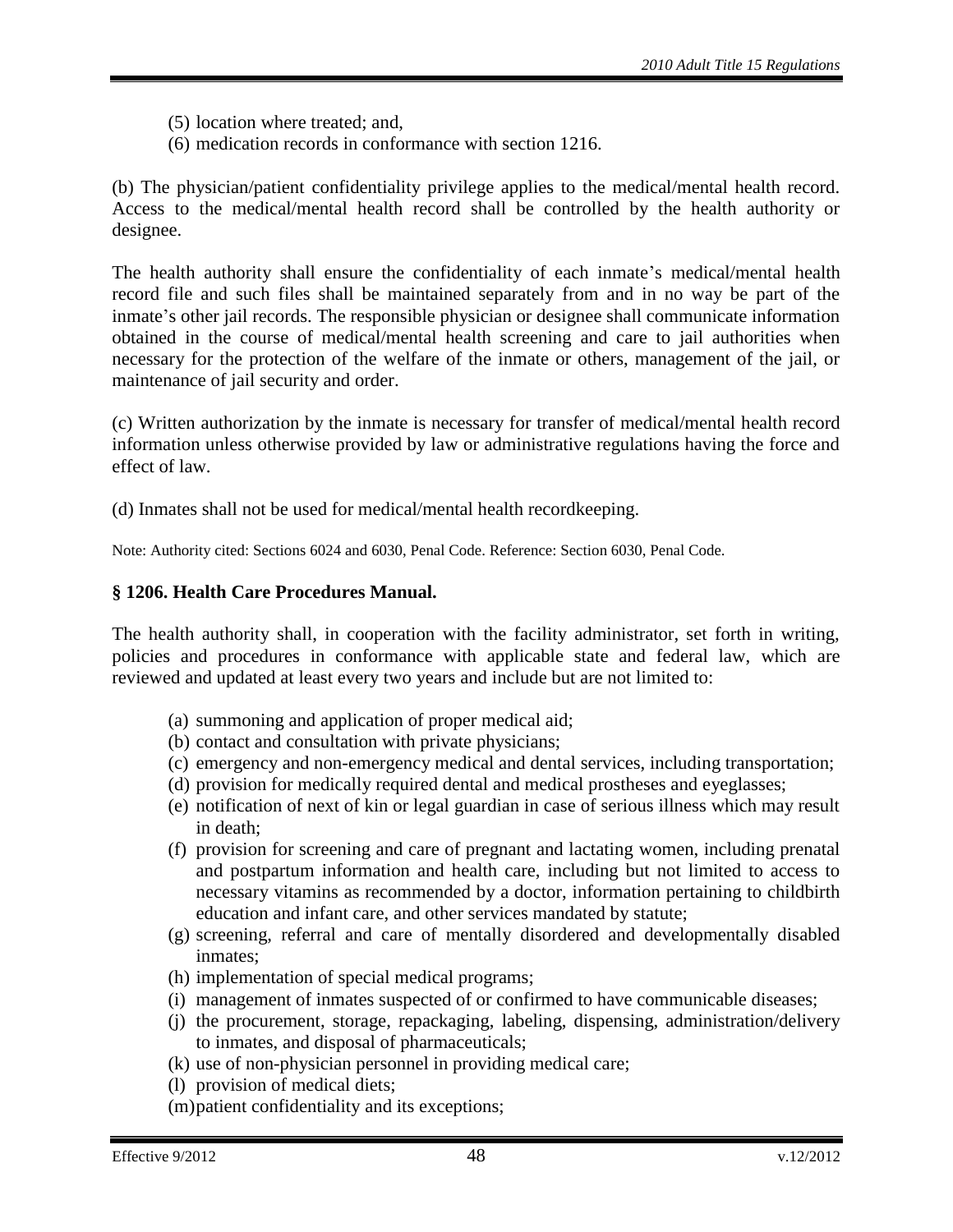- (n) the transfer of pertinent individualized health care information, or individual documentation that no health care information is available, to the health authority of another correctional system, medical facility, or mental health facility at the time each inmate is transferred and prior notification pursuant to Health and Safety Code Sections 121361 and 121362 for inmates with known or suspected active tuberculosis disease. Procedures for notification to the transferring health care staff shall allow sufficient time to prepare the summary. The summary information shall identify the sending facility and be in a consistent format that includes the need for follow-up care, diagnostic tests performed, medications prescribed, pending appointments, significant health problems, and other information that is necessary to provide for continuity of health care. Necessary inmate medication and health care information shall be provided to the transporting staff, together with precautions necessary to protect staff and inmate passengers from disease transmission during transport.
- (o) forensic medical services, including drawing of blood alcohol samples, body cavity searches, and other functions for the purpose of prosecution shall not be performed by medical personnel responsible for providing ongoing care to the inmates.

Note: Authority cited: Sections 6024 and 6030, Penal Code. Reference: Section 6030, Penal Code.

#### <span id="page-48-0"></span>**§ 1206.5. Management of Communicable Diseases in a Custody Setting.**

(a) The responsible physician, in conjunction with the facility administrator and the county health officer, shall develop a written plan to address the identification, treatment, control and follow-up management of communicable diseases including, but not limited to, tuberculosis and other airborne diseases. The plan shall cover the intake screening procedures, identification of relevant symptoms, referral for a medical evaluation, treatment responsibilities during incarceration and coordination with public health officials for follow-up treatment in the community. The plan shall reflect the current local incidence of communicable diseases which threaten the health of inmates and staff.

(b) Consistent with the above plan, the health authority shall, in cooperation with the facility administrator and the county health officer, set forth in writing, policies and procedures in conformance with applicable state and federal law, which include, but are not limited to:

- (1) the types of communicable diseases to be reported;
- (2) the persons who shall receive the medical reports;
- (3) sharing of medical information with inmates and custody staff;
- (4) medical procedures required to identify the presence of disease(s) and lessen the risk of exposure to others;
- (5) medical confidentiality requirements;
- (6) housing considerations based upon behavior, medical needs, and safety of the affected inmates;
- (7) provisions for inmate consent that address the limits of confidentiality; and,
- (8) reporting and appropriate action upon the possible exposure of custody staff to a communicable disease.

Note: Authority cited: Section 6030, Penal Code. Reference: Sections 6030, 7501, and 7552, Penal Code.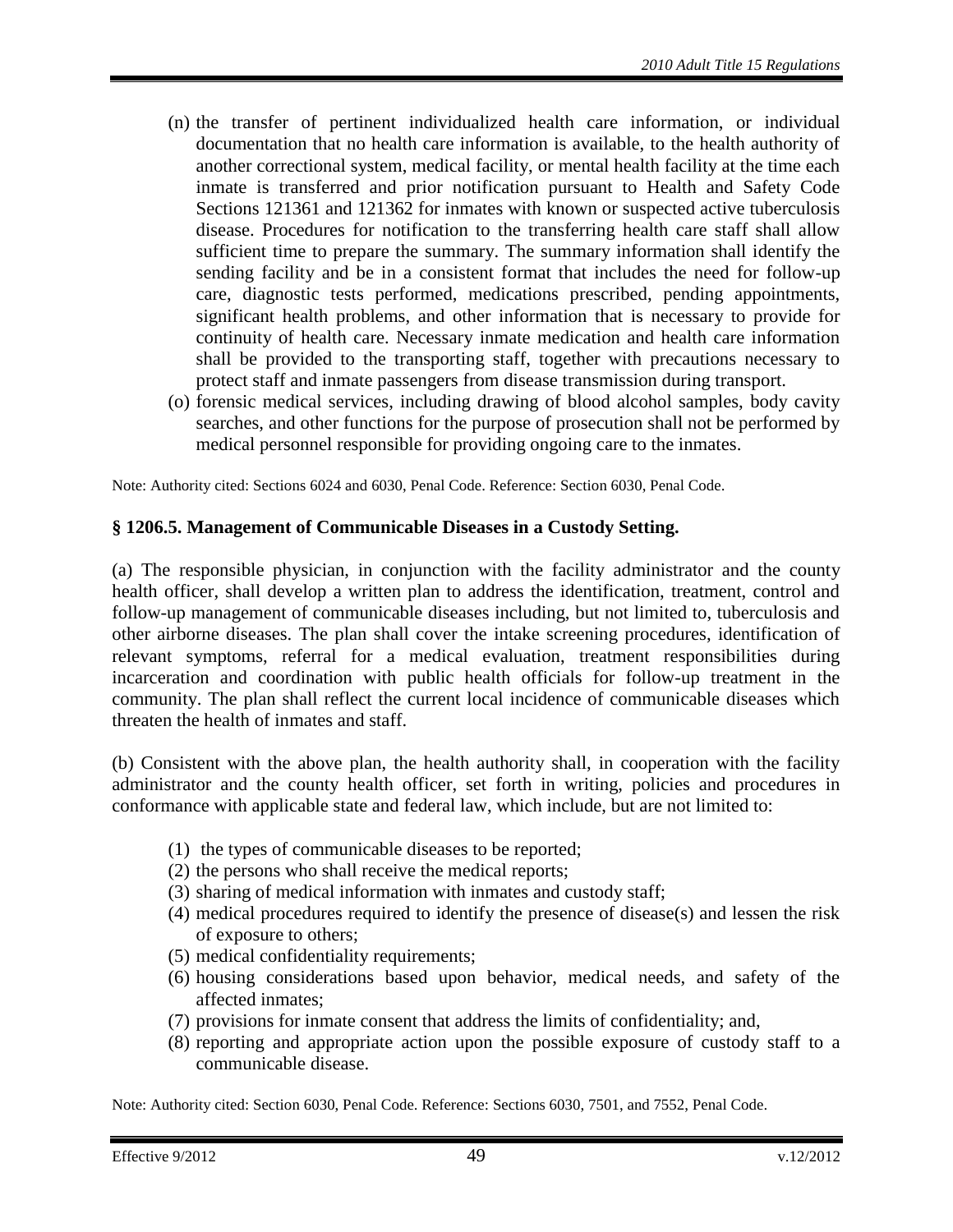# <span id="page-49-0"></span>**§ 1207. Medical Receiving Screening.**

With the exception of inmates transferred directly within a custody system with documented receiving screening, a screening shall be completed on all inmates at the time of intake. This screening shall be completed in accordance with written procedures and shall include but not be limited to medical and mental health problems, developmental disabilities, and communicable diseases, including, but not limited to, tuberculosis and other airborne diseases. The screening shall be performed by licensed health personnel or trained facility staff.

The facility administrator and responsible physician shall develop a written plan for complying with Penal Code Section 2656 (orthopedic or prosthetic appliance used by inmates).

There shall be a written plan to provide care for any inmate who appears at this screening to be in need of or who requests medical, mental health, or developmental disability treatment.

Written procedures and screening protocol shall be established by the responsible physician in cooperation with the facility administrator.

Note: Authority cited: Section 6030, Penal Code. Reference: Sections 2656 and 6030, Penal Code.

#### <span id="page-49-1"></span>**§ 1207.5. Special Mental Disorder Assessment.**

An additional mental health screening will be performed, according to written procedures, on women who have given birth within the past year and are charged with murder or attempted murder of their infants. Such screening will be performed at intake and if the assessment indicates postpartum psychosis a referral for further evaluation will be made.

Note: Authority cited: Section 6030, Penal Code. Reference: Section 6030, Penal Code.

## <span id="page-49-2"></span>**§ 1208. Access to Treatment.**

The health authority, in cooperation with the facility administrator, shall develop a written plan for identifying and/or referring any inmate who appears to be in need of medical, mental health or developmental disability treatment at any time during his/her incarceration subsequent to the receiving screening. The written plan shall also include the assessment and treatment of such inmates as described in Section 1207, Medical Receiving Screening. Assessment and treatment shall be performed by either licensed health personnel or by persons operating under the authority and/or direction of licensed health personnel.

Note: Authority cited: Sections 6024 and 6030, Penal Code. Reference: Section 6030, Penal Code.

## <span id="page-49-3"></span>**§ 1209. Mental Heath Services and Transfer to Treatment Facility.**

(a) The health authority, in cooperation with the mental health director and facility administrator, shall establish policies and procedures to provide mental health services. These services shall include but not be limited to: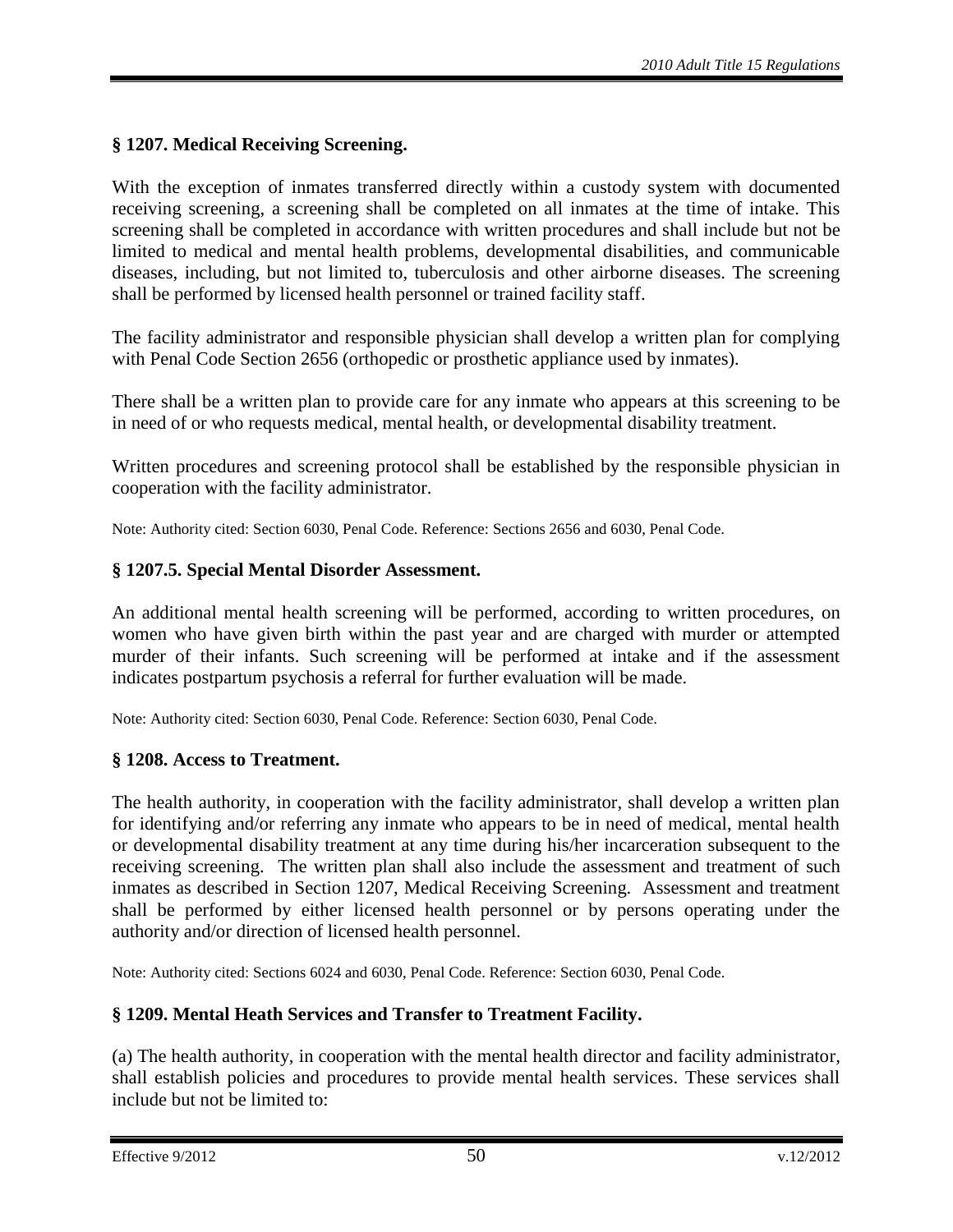- 1. screening for mental health problems;
- 2. crisis intervention and management of acute psychiatric episodes;
- 3. stabilization and treatment of mental disorders; and,
- 4. medication support services.

(b) Unless the county has elected to implement the provisions of Penal Code Section 1369.1, a mentally disordered inmate who appears to be a danger to himself or others, or to be gravely disabled, shall be transferred for further evaluation to a designated Lanterman Petris Short treatment facility designated by the county and approved by the State Department of Mental Health for diagnosis and treatment of such apparent mental disorder pursuant to Penal Code section 4011.6 or 4011.8 unless the jail contains a designated treatment facility. Prior to the transfer, the inmate may be evaluated by licensed health personnel to determine if treatment can be initiated at the correctional facility. Licensed health personnel may perform an onsite assessment to determine if the inmate meets the criteria for admission to an inpatient facility, or if treatment can be initiated in the correctional facility.

(c) If the county elects to implement the provisions of Penal Code Section 1369.1, the health authority, in cooperation with the facility administrator, shall establish policies and procedures for involuntary administration of medications. The procedures shall include, but not be limited to:

- 1. Designation of licensed personnel, including psychiatrist and nursing staff, authorized to order and administer involuntary medication;
- 2. Designation of an appropriate setting where the involuntary administration of medication will occur;
- 3. Designation of restraint procedures and/or devices that may be used to maintain the safety of the inmate and facility staff;
- 4. Development of a written plan to monitor the inmate's medical condition following the initial involuntary administration of a medication, until the inmate is cleared as a result of an evaluation by, or consultation with, a psychiatrist;
- 5. Development of a written plan to provide a minimum level of ongoing monitoring of the inmate following return to facility housing. This monitoring may be performed by custody staff trained to recognize signs of possible medical problems and alert medical staff when indicated; and
- 6. Documentation of the administration of involuntary medication in the inmate's medical record.

Note: Authority cited: Section 6030, Penal Code. Reference: Section 6030, Penal Code.

# <span id="page-50-0"></span>**§ 1210. Individualized Treatment Plans.**

(a) For each inmate treated by a mental health service in a jail, the treatment staff shall develop a written treatment plan. The custody staff shall be informed of the treatment plan when necessary, to ensure coordination and cooperation in the ongoing care of the inmate. This treatment plan shall include referral to treatment after release from the facility when recommended by treatment staff.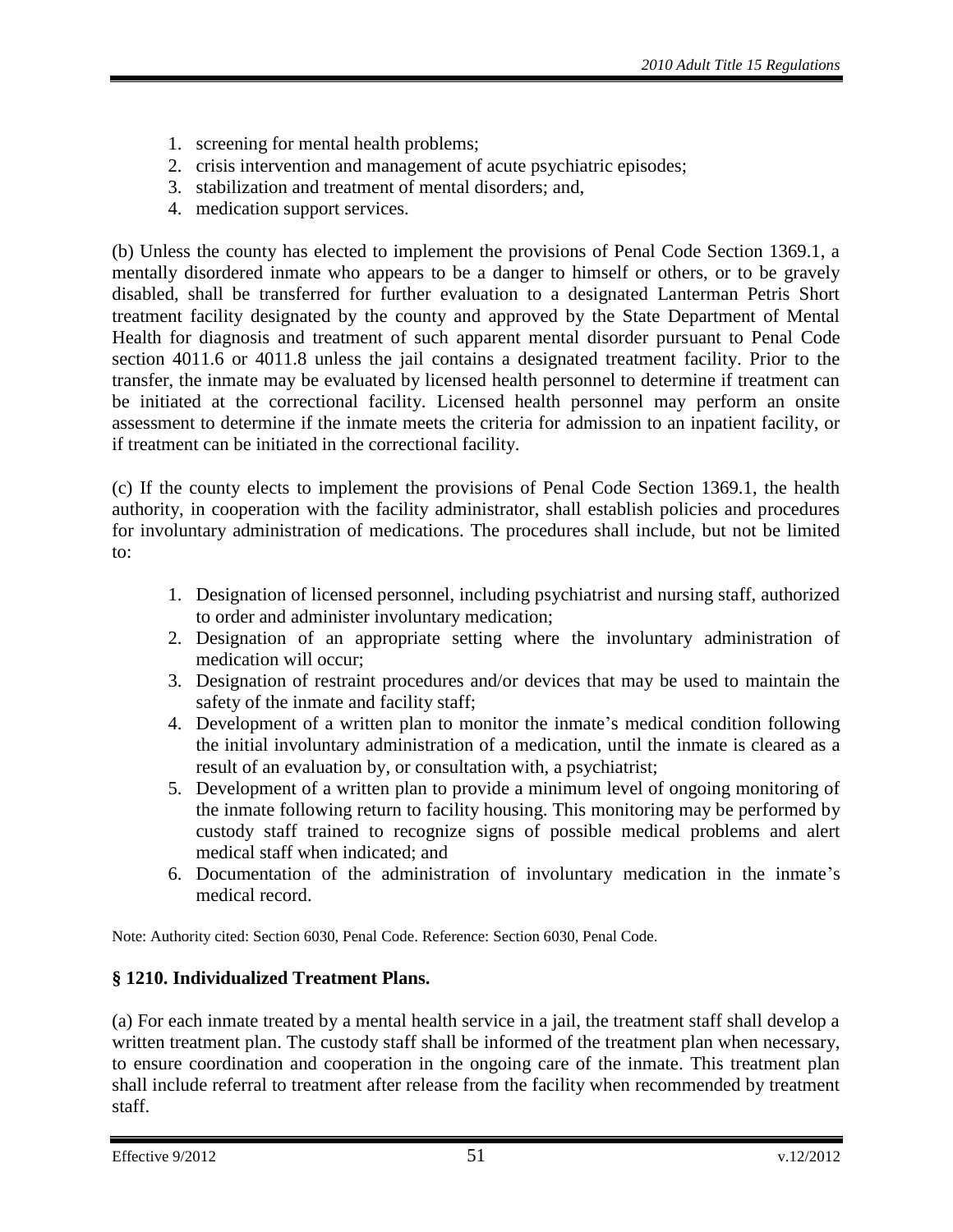(b) For each inmate treated for a major medical problem in a jail, the treatment staff shall develop a written treatment plan. The custody staff shall be informed of the treatment plan when necessary, to ensure coordination and cooperation in the ongoing care of the inmate. This treatment plan shall include referral to treatment after release from the facility when recommended by treatment staff.

Note: Authority cited: Section 6030, Penal Code. Reference: Section 6030, Penal Code.

## <span id="page-51-0"></span>**§ 1211. Sick Call.**

There shall be written policies and procedures developed by the facility administrator, in cooperation with the health authority, which provides for a daily sick call conducted for all inmates or provision made that any inmate requesting medical/mental health attention be given such attention.

Note: Authority cited: Section 6030, Penal Code. Reference: Section 6030, Penal Code.

## <span id="page-51-1"></span>**§ 1212. Vermin Control.**

The responsible physician shall develop a written plan for the control and treatment of vermininfested inmates. There shall be written, medical protocols, signed by the responsible physician, for the treatment of persons suspected of being infested or having contact with a vermin-infested inmate.

Note: Authority cited: Section 6030, Penal Code. Reference: Section 6030, Penal Code.

## <span id="page-51-2"></span>**§ 1213. Detoxification Treatment.**

The responsible physician shall develop written medical policies on detoxification which shall include a statement as to whether detoxification will be provided within the facility or require transfer to a licensed medical facility. The facility detoxification protocol shall include procedures and symptoms necessitating immediate transfer to a hospital or other medical facility.

Facilities without medically licensed personnel in attendance shall not retain inmates undergoing withdrawal reactions judged or defined in policy, by the responsible physician, as not being readily controllable with available medical treatment. Such facilities shall arrange for immediate transfer to an appropriate medical facility.

Note: Authority cited: Section 6030, Penal Code. Reference: Section 6030, Penal Code.

## <span id="page-51-3"></span>**§ 1214. Informed Consent.**

The health authority shall set forth in writing a plan for informed consent of inmates in a language understood by the inmate. Except for emergency treatment, as defined in Business and Professions Code Section 2397 and Title 15, Section 1217, all examinations, treatments and procedures affected by informed consent standards in the community are likewise observed for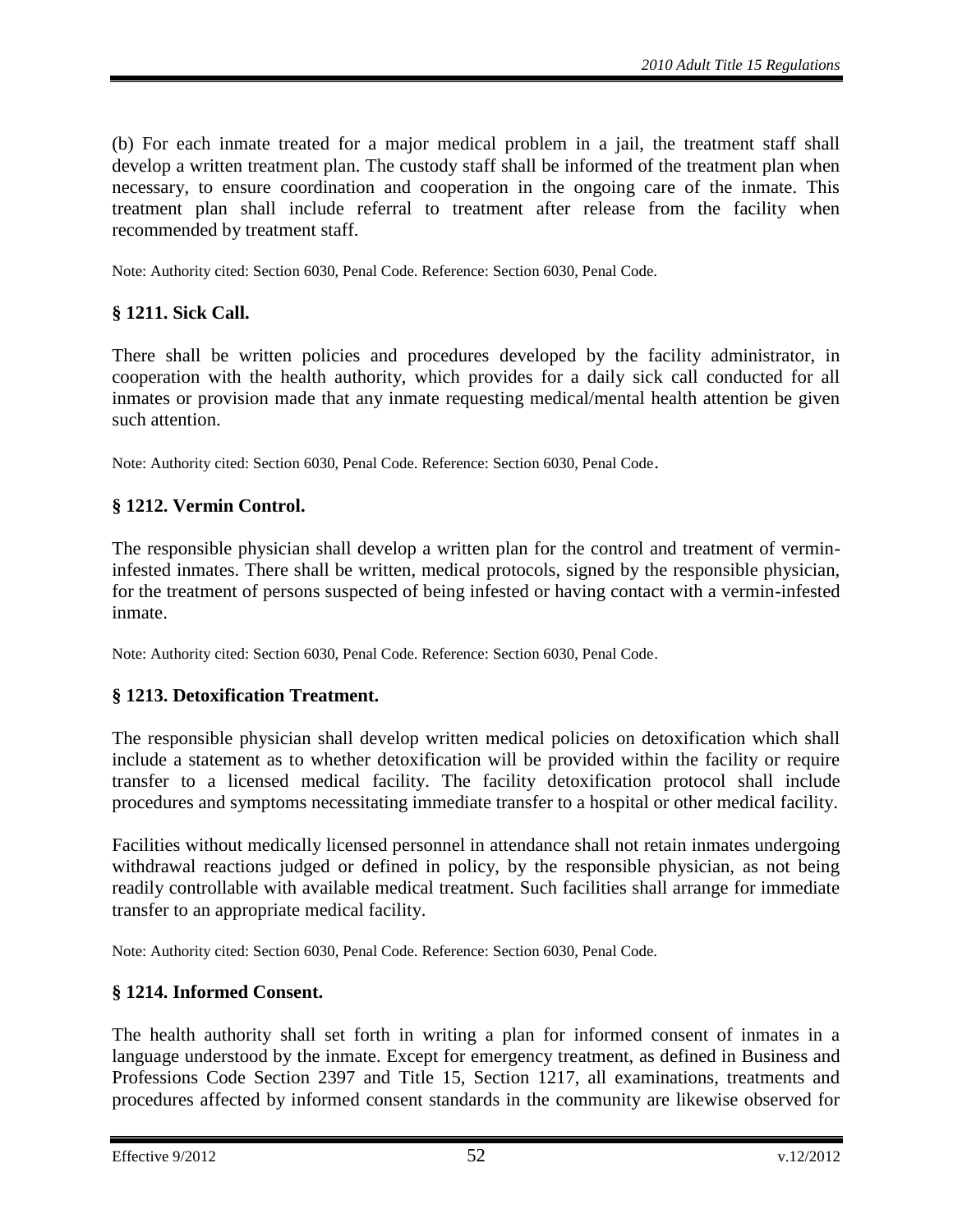inmate care. In the case of minors, or conservatees, the informed consent of parent, guardian or legal custodian applies where required by law. Any inmate who has not been adjudicated to be incompetent may refuse non-emergency medical and mental health care. Absent informed consent in non-emergency situations, a court order is required before involuntary medical treatment can be administered to an inmate.

Note: Authority cited: Section 6030, Penal Code. Reference: Section 6030, Penal Code.

# <span id="page-52-0"></span>**§ 1215. Dental Care.**

The facility administrator shall develop written policies and procedures to ensure emergency and medically required dental care is provided to each inmate, upon request, under the direction and supervision of a dentist, licensed in the state.

Note: Authority cited: Section 6030, Penal Code. Reference: Section 6030, Penal Code.

#### <span id="page-52-1"></span>**§ 1216. Pharmaceutical Management.**

(a) The health authority in consultation with a pharmacist and the facility administrator, shall develop written plans, establish procedures, and provide space and accessories for the secure storage, the controlled administration, and disposal of all legally obtained drugs. Such plans, procedures, space and accessories shall include, but not be limited to, the following:

- (1) securely lockable cabinets, closets, and refrigeration units;
- (2) a means for the positive identification of the recipient of the prescribed medication;
- (3) procedures for administration/delivery of medicines to inmates as prescribed;
- (4) confirming that the recipient has ingested the medication or accounting for medication under self-administration procedures outlined in Section 1216(d);
- (5) that prescribed medications have or have not been administered, by whom, and if not, for what reason;
- (6) prohibiting the delivery of drugs by inmates;
- (7) limitation to the length of time medication may be administered without further medical evaluation; and,
- (8) limitation to the length of time required for a physician's signature on verbal orders.
- (9) A written report shall be prepared by a pharmacist, no less than annually, on the status of pharmacy services in the institution. The pharmacist shall provide the report to the health authority and the facility administrator.

(b) Consistent with pharmacy laws and regulations, the health authority shall establish written protocols that limit the following functions to being performed by the identified personnel:

- (1) Procurement shall be done by a physician, dentist, pharmacist, or other persons authorized by law.
- (2) Storage of medications shall assure that stock supplies of legend medications shall be accessed only by licensed health personnel. Supplies of legend medications that have been dispensed and supplies of over-the-counter medications may be accessed by either licensed or non-licensed personnel.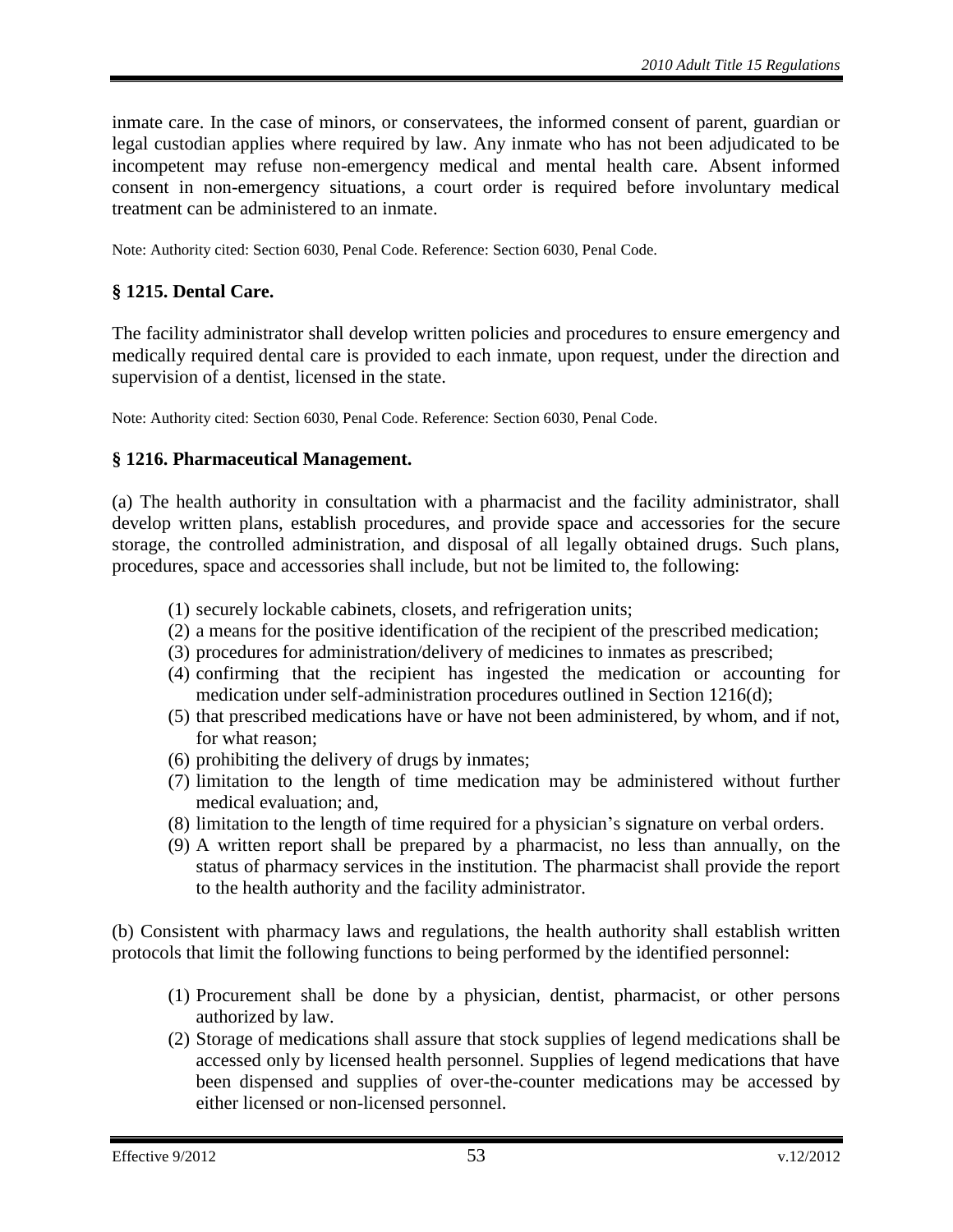- (3) Repackaging shall only be done by a physician, dentist, pharmacist, or other persons authorized by law.
- (4) Preparation of labels can only be done by a physician, dentist, pharmacist or other persons, either licensed or non-licensed, provided the label is checked and affixed to the medication container by the physician, dentist, or pharmacist before administration or delivery to the inmate. Labels shall be prepared in accordance with section 4076, Business and Professions Code.
- (5) Dispensing shall only be done by a physician, dentist, pharmacist, or persons authorized by law.
- (6) Administration of medication shall only be done by licensed health personnel who are authorized to administer medication acting on the order of a prescriber.
- (7) Delivery of medication may be done by either licensed or non-licensed personnel, e.g., custody staff, acting on the order of a prescriber.
- (8) Disposal of legend medication shall be done in accordance with pharmacy laws and regulations and requires any combination of two of the following classifications: physician, dentist, pharmacist, or registered nurse. Controlled substances shall be disposed of in accordance with the Drug Enforcement Administration disposal procedures.

(c) Policy and procedures on "over-the-counter" medications shall include, but not be limited to, how they are made available, documentation when delivered by staff and precautions against hoarding large quantities.

(d) Policy and procedures may allow inmate self-administration of prescribed medications under limited circumstances. Policies and procedures shall include but are not limited to the following considerations:

- (1) Medications permitted for self-administration are limited to those with no recognized abuse potential. Medications for treatment of tuberculosis, psychotropic medication, controlled substances, injectables and any medications for which documentation of ingestion is essential are excluded from self-administration.
- (2) Inmates with histories of frequent rule violations of any type, or who are found to be in violation of rules regarding self-administration, are excluded from selfadministration.
- (3) Prescribing health care staff document that each inmate participating in selfadministration is capable of understanding and following the rules of the program and instructions for medication use.
- (4) Provisions are made for the secure storage of the prescribed medication when it is not on the inmate's person.
- (5) Provisions are made for the consistent enforcement of self-medication rules by both custody and health care staff, with systems of communication among them when either one finds that an inmate is in violation of rules regarding self-administration.
- (6) Provisions are made for health care staff to perform documented assessments of inmate compliance with self-administration medication regimens. Compliance evaluations are done with sufficient frequency to guard against hoarding medication and deterioration of the inmate's health.

Note: Authority cited: Section 6030, Penal Code. Reference: Section 6030, Penal Code.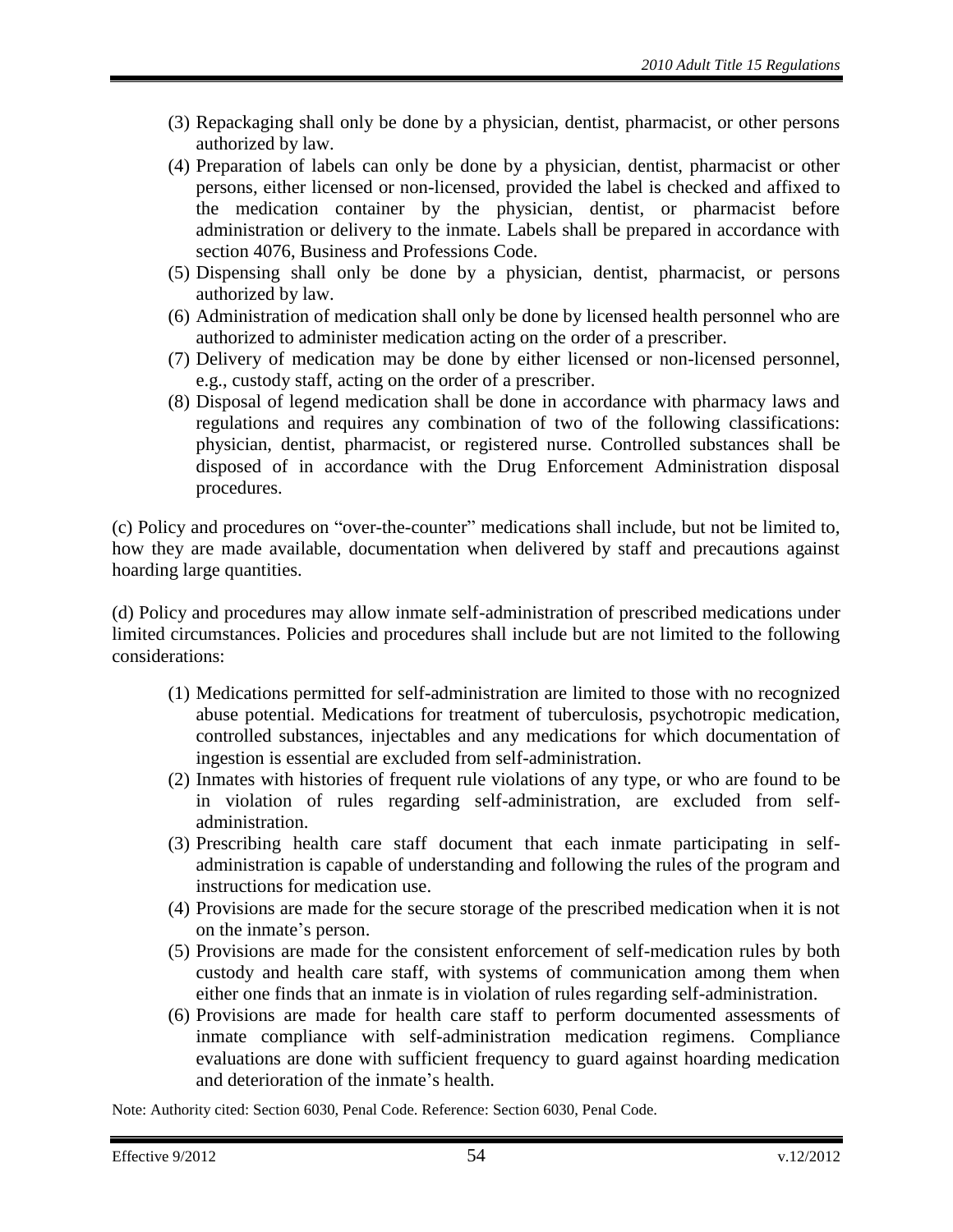# <span id="page-54-0"></span>**§ 1217. Psychotropic Medications.**

The responsible physician, in cooperation with the facility administrator, shall develop written policies and procedures governing the use of psychotropic medications. An inmate found by a physician to be a danger to him/herself or others by reason of mental disorders may be involuntarily given psychotropic medication appropriate to the illness on an emergency basis. Psychotropic medication is any medication prescribed for the treatment of symptoms of psychoses and other mental and emotional disorders. An emergency is a situation in which action to impose treatment over the inmate's objection is immediately necessary for the preservation of life or the prevention of serious bodily harm to the inmate or others, and it is impracticable to first gain consent. It is not necessary for harm to take place or become unavoidable prior to treatment.

If psychotropic medication is administered during an emergency, such medication shall be only that which is required to treat the emergency condition. The medication shall be prescribed by a physician following a clinical evaluation. The responsible physician shall develop a protocol for the supervision and monitoring of inmates involuntarily receiving psychotropic medication.

Psychotropic medication shall not be administered to an inmate absent an emergency unless the inmate has given his or her informed consent in accordance with Welfare and Institutions Code Section 5326.2, or has been found to lack the capacity to give informed consent consistent with the county's hearing procedures under the Lanterman-Petris-Short Act for handling capacity determinations and subsequent reviews.

There shall be a policy which limits the length of time both voluntary and involuntary psychotropic medications may be administered and a plan of monitoring and re-evaluating all inmates receiving psychotropic medications, including a review of all emergency situations.

The administration of psychotropic medication is not allowed for disciplinary reasons.

Note: Authority cited: Sections 6024 and 6030, Penal Code. Reference: Section 6030, Penal Code.

## <span id="page-54-1"></span>**§ 1219. Suicide Prevention Program.**

The facility administrator and the health authority shall develop a written plan for a suicide prevention program designed to identify, monitor, and provide treatment to those inmates who present a suicide risk.

Note: Authority cited: Section 6030, Penal Code. Reference: Section 6030, Penal Code.

## <span id="page-54-2"></span>**§ 1220. First Aid Kit(s).**

First aid kit(s) shall be available in all facilities. The responsible physician shall approve the contents, number, location and procedure for periodic inspection of the kit(s). In Court and Temporary Holding facilities, the facility administrator shall have the above approval authority, pursuant to Section 1200 of these regulations.

Note: Authority cited: Section 6030, Penal Code. Reference: Section 6030, Penal Code.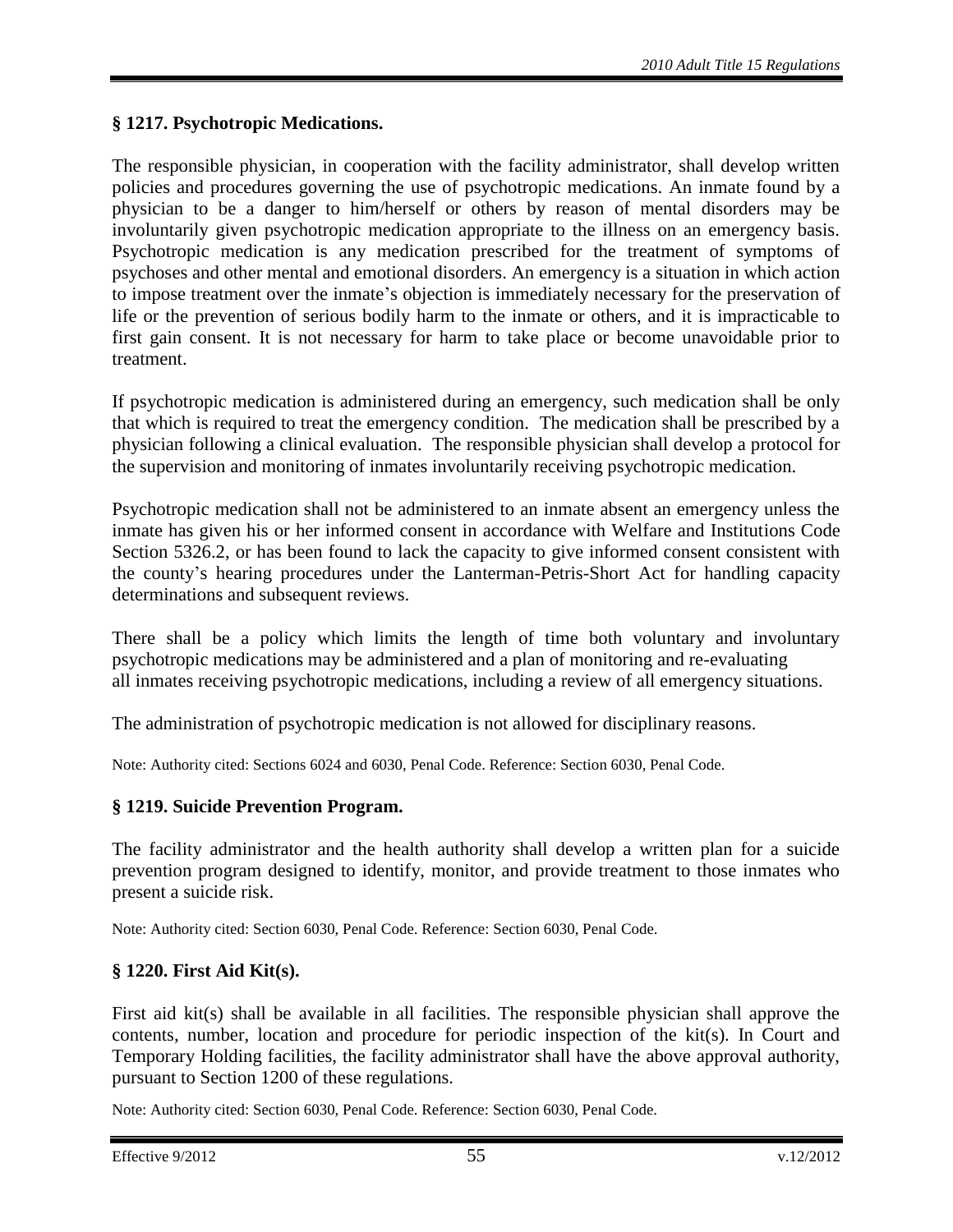## <span id="page-55-0"></span>**§ 1230. Food Handlers.**

The responsible physician, in cooperation with the food services manager and the facility administrator, shall develop written procedures for medical screening of inmate food service workers prior to working in the facility kitchen. Additionally, there shall be written procedures for education and ongoing monitoring and cleanliness of these workers in accordance with standards set forth in Health and Safety Code, California Retail Food Code.

Note: Authority cited: Section 6030, Penal Code. Reference: Section 6030, Penal Code.

#### <span id="page-55-1"></span>**ARTICLE 12. FOOD**

#### <span id="page-55-2"></span>**§ 1240. Frequency of Serving.**

In Temporary Holding, Type I, II, and III facilities, and those Type IV facilities where food is served, food shall be served three times in any 24-hour period. At least one of these meals shall include hot food. Supplemental food must be served to inmates if more than 14 hours pass between meals. Additionally, supplemental food must be served to inmates on medical diets in less than a 14-hour period if prescribed by the responsible physician.

A minimum of fifteen minutes shall be allowed for the actual consumption of each meal except for those inmates on medical diets where the responsible physician has prescribed additional time.

Provisions shall be made for inmates who may miss a regularly scheduled facility meal. They shall be provided with a substitute meal and beverage, and inmates on medical diets shall be provided with their prescribed meal.

Note: Authority cited: Section 6030, Penal Code. Reference: Section 6030, Penal Code.

#### <span id="page-55-3"></span>**§ 1241. Minimum Diet.**

The minimum diet provided shall be based upon the nutritional and caloric requirements found in the 2011 Dietary Reference Intakes (DRI) of the Food and Nutrition Board, Institute of Medicine of the National Academies, the 2008 California Daily Food Guide, and the 2010 Dietary Guidelines for Americans. Facilities electing to provide vegetarian diets, and facilities that provide religious diets, shall also conform to these nutrition standards. The nutritional requirements for the minimum diet are specified in the following subsections. A daily or weekly average of the food group's requirement is acceptable. A wide variety of food should be served.

(a) Protein Group. Includes beef, veal, lamb, pork, poultry, fish, eggs, cooked dry beans, peas, lentils, nuts, peanut butter and textured vegetable protein (TVP). One serving equals 14 grams or more of protein; the daily requirements shall be equal to three servings (a total of 42 grams per day or 294 grams per week). In addition, there shall be a requirement to serve a fourth serving from the legumes three days a week.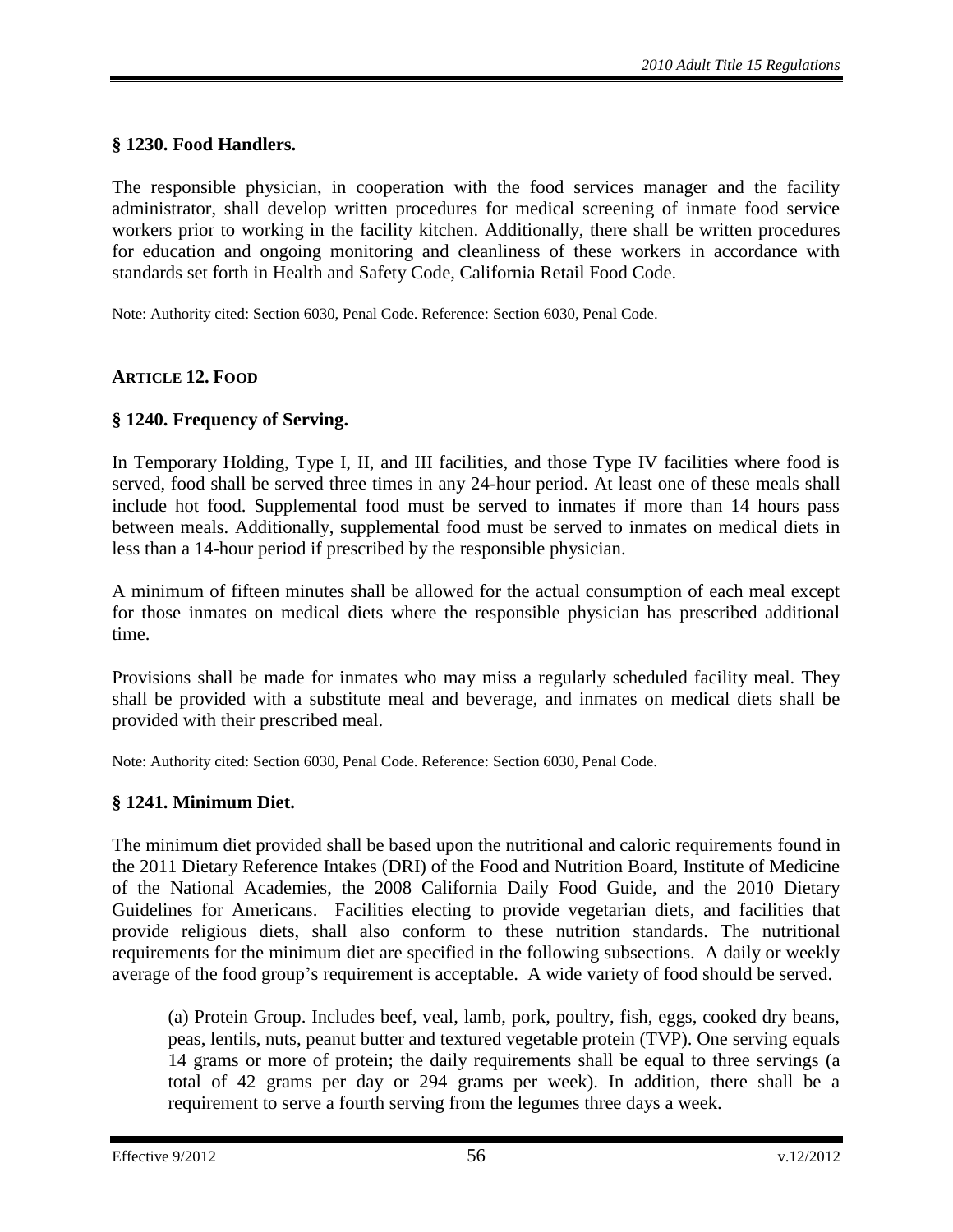(b) Dairy Group. Includes milk (fluid, evaporated or dry; nonfat, 1% or 2% reduced fat, etc.); cheese (cottage, cheddar, etc.); yogurt; ice cream or ice milk; and pudding. A serving is equivalent to 8 oz. of fluid milk and provides at least 250 mg. of calcium. All milk shall be pasteurized and fortified with Vitamins A and D. The daily requirement is three servings. One serving can be from a fortified food containing at least 250 mg. of calcium. For persons 15-17 years of age, or pregnant and lactating women, the requirement is four servings of milk or milk products.

(c) Vegetable-Fruit Group. Includes fresh, frozen, dried and canned vegetables and fruits. One serving equals: 1/2 cup vegetable or fruit; 6 ounces of 100% juice; 1 medium apple, orange, banana, or potato; 1/2 grapefruit; or 1/4 cup dried fruit. The daily requirement of fruits and vegetables shall be five servings. At least one serving shall be from each of the following three categories:

- (1) One serving of a fresh fruit or vegetable per day, or seven (7) servings per week.
- (2) One serving of a Vitamin C source containing 30 mg. or more per day or seven (7) servings per week.
- (3) One serving of a Vitamin A source, fruit or vegetable, containing 200 micrograms Retinol Equivalents (RE) or more per day, or seven servings per week.

(d) Grain Group. Includes bread, rolls, pancakes, sweet rolls, ready-to-eat cereals, cooked cereals, corn bread, pasta, rice, tortillas, etc. and any food item containing whole or enriched grains. At least three servings from this group must be made with some whole grains. The daily requirements shall be a minimum of six servings.

Providing only the minimum servings outlined in this regulation is not sufficient to meet the inmates' caloric requirements. Additional servings from the dairy, vegetable-fruit, and breadcereal groups must be provided in amounts to meet caloric requirements. In keeping with chronic disease prevention goals, total dietary fat should not exceed 30 percent of total calories on a weekly basis. Fat shall be added only in minimum amounts necessary to make the diet palatable.

Note: Authority cited: Sections 6024 and 6030, Penal Code. Reference: Section 6030, Penal Code.

## <span id="page-56-0"></span>**§ 1242. Menus.**

Menus in Type II and III facilities, and those Type IV facilities where food is served, shall be planned at least one month in advance of their use. Menus shall be planned to provide a variety of foods, thus preventing repetitive meals. Menus shall be approved by a registered dietitian before being used.

If any meal served varies from the planned menu, the change shall be noted in writing on the menu and/or production sheet.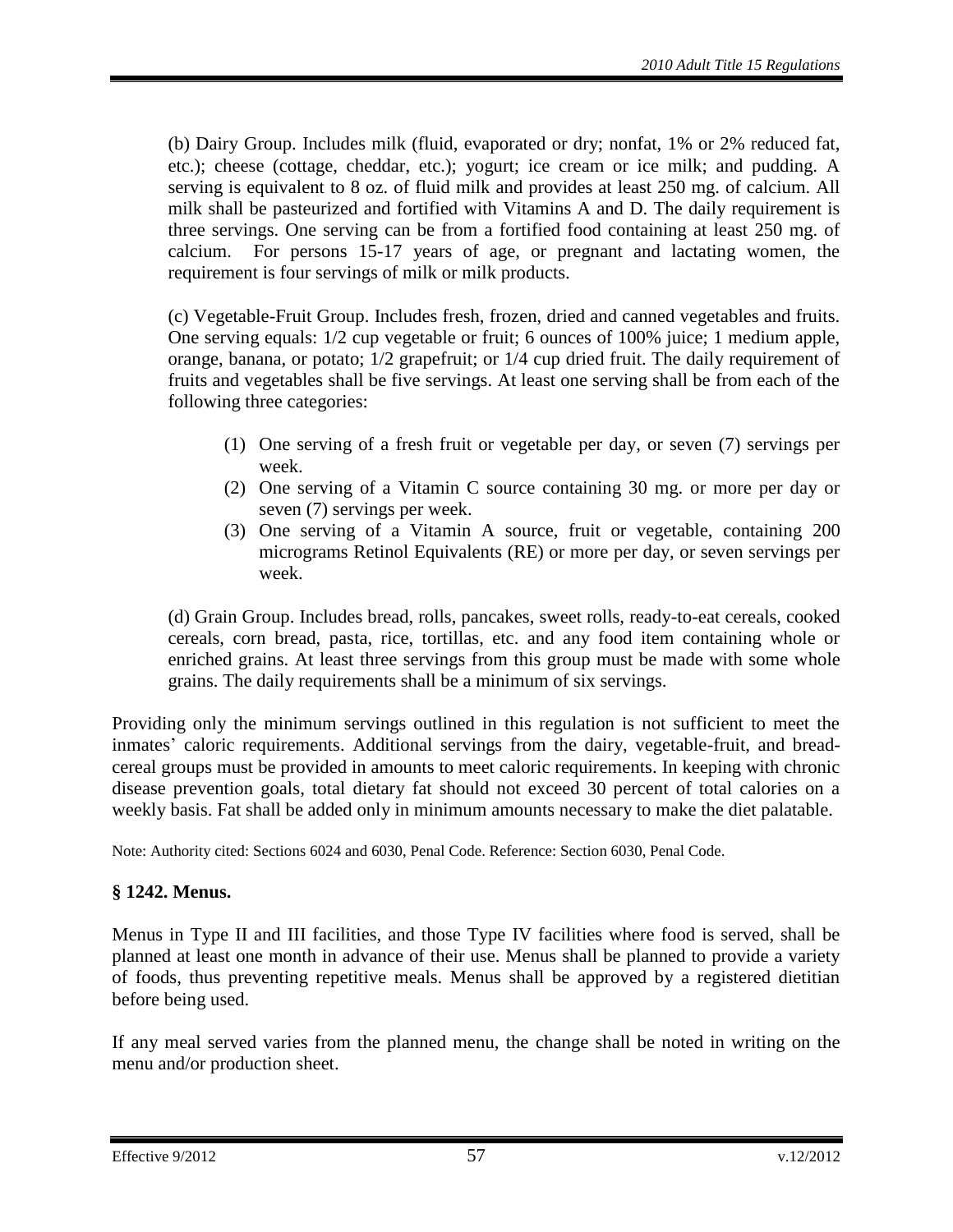Menus, as planned, including changes, shall be evaluated by a registered dietitian at least annually.

Note: Authority cited: Section 6030, Penal Code. Reference: Section 6030, Penal Code.

# <span id="page-57-0"></span>**§ 1243. Food Service Plan.**

Facilities shall have a written food service plan that shall comply with the applicable California Retail Food Code. In facilities with an average daily population of 100 or more, there shall be employed or available, a trained experienced food services manager to prepare and implement a food service plan. In facilities of less than an average daily population of 100 that do not employ or have a food services manager available, the facility administrator shall prepare a food service plan. The plan shall include, but not limited to, the following policies and procedures:

- (a) menu planning; (b) purchasing; (c) storage and inventory control; (d) food preparation; (e) food serving; (f) transporting food; (g) orientation and ongoing training; (h) personnel supervision; (i) budgets and food cost accounting;
- (j) documentation and record keeping;
- (k) emergency feeding plan;
- (l) waste management; and
- (m) maintenance and repair.

Note: Authority cited: Section 6030, Penal Code. Reference: Section 6030, Penal Code.

## <span id="page-57-1"></span>**§ 1245. Kitchen Facilities, Sanitation, and Food Storage.**

(a) Kitchen facilities, sanitation, and food preparation, service, and storage shall comply with standards set forth in Health and Safety Code, Division 104, Part 7, Chapters 1-13, Sections 113700 et seq. California Retail Food Code.

(b) In facilities where inmates prepare meals for self-consumption or where frozen meals or preprepared food from other permitted food facilities (see Health and Safety Code Section 114381) are (re)heated and served, the following applicable California Retail Food Code standards may be waived by the local health officer:

- (1) H & S Sections 114130-114141;
- (2) H & S Sections 114099.6, 114095-114099.5, 114101-114109, 114123, and 114125, if a domestic or commercial dishwasher capable of providing heat to the surface of the utensils of a temperature of at least 165 degrees Fahrenheit, is used for the purpose of cleaning and sanitizing multi-service utensils and multi-service consumer utensils;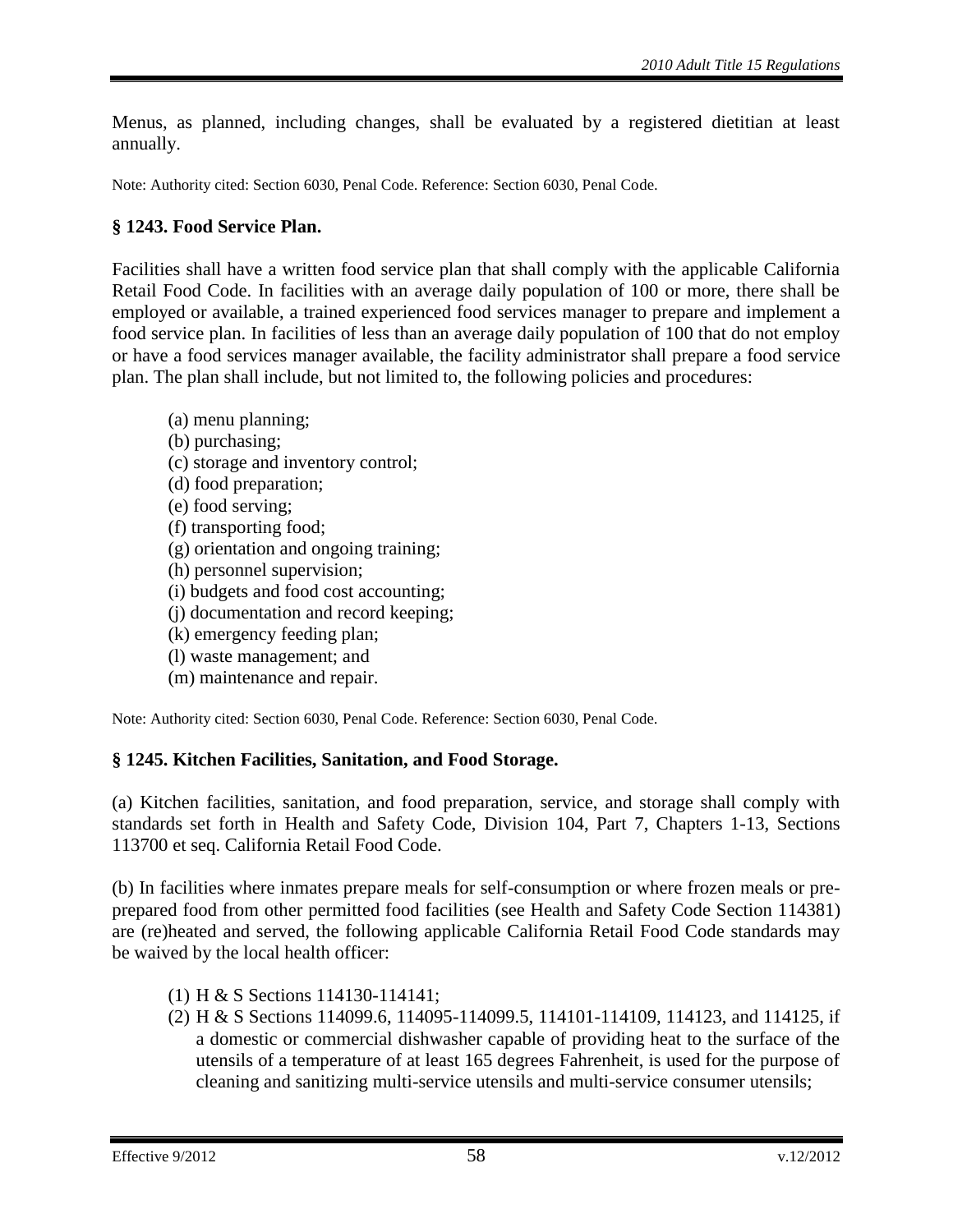- (3) H & S Sections 114149-114149.3 except that, regardless of such a waiver, the facility shall provide mechanical ventilation sufficient to remove gases, odors, steam, heat, grease, vapors and smoke from the kitchen;
- (4) H & S Sections 114268-114269; and,
- (5) H & S Sections 114279-114282.

Note: Authority cited: Section 6030, Penal Code. Reference: Section 6030, Penal Code.

#### <span id="page-58-0"></span>**§ 1246. Food Serving and Supervision.**

Policies and procedures shall be developed and implemented to ensure that appropriate work assignments are made and food handlers are adequately supervised. Food shall be prepared and served only under the immediate supervision of a staff member.

Note: Authority cited: Section 6030, Penal Code. Reference: Section 6030, Penal Code.

#### <span id="page-58-1"></span>**§ 1247. Disciplinary Isolation Diet.**

(a) A disciplinary isolation diet which is nutritionally balanced may be served to an inmate. No inmate receiving a prescribed medical diet is to be placed on a disciplinary isolation diet without review by the responsible physician or pursuant to a written plan approved by the physician. Such a diet shall be served twice in each 24 hour period and shall consist of one-half of the loaf (or a minimum of 19 oz. cooked loaf) described below or other equally nutritious diet, along with two slices of whole wheat bread and at least one quart of drinking water if the cell does not have a water supply. The use of disciplinary isolation diet shall constitute an exception to the threemeal-a-day standard. Should a facility administrator wish to provide an alternate disciplinary diet, such a diet shall be submitted to the Board for approval.

(b) The disciplinary diet loaf shall consist of the following:

2-1/2 oz. nonfat dry milk 4-1/2 oz. raw grated potato 3 oz. raw carrots, chopped or grated fine 1-1/2 oz. tomato juice or puree 4-1/2 oz. raw cabbage, chopped fine 7 oz. lean ground beef, turkey or rehydrated, canned, or frozen Textured Vegetable Protein (TVP) 2-1/2 fl. oz. oil 1-1/2 oz. whole wheat flour 1/4 tsp. salt 4 tsp. raw onion, chopped 1 egg 6 oz. dry red beans, pre-cooked before baking (or 16 oz. canned or cooked red kidney beans) 4 tsp. chili powder

Shape into a loaf and bake at 350-375 degrees for 50-70 minutes.

Note: Authority cited: Section 6030, Penal Code. Reference: Section 6030, Penal Code.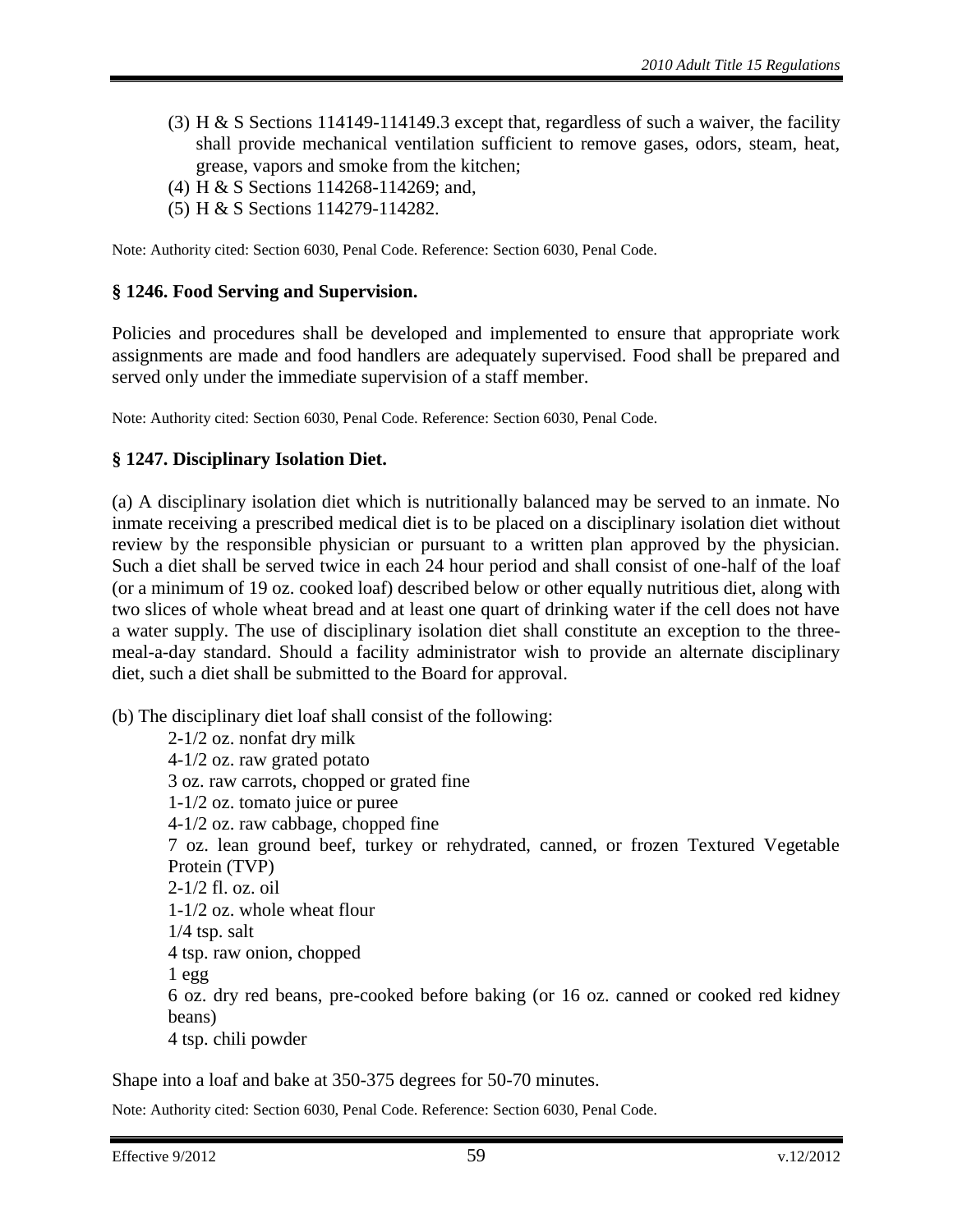## <span id="page-59-0"></span>**§ 1248. Medical Diets.**

The responsible physician, in consultation with the facility administrator, shall develop written policies and procedures that identify the individual(s) who are authorized to prescribe a medical diet. The medical diets utilized by a facility shall be planned, prepared and served with consultation from a registered dietitian. The facility manager shall comply with any medical diet prescribed for an inmate.

The facility manager and responsible physician shall ensure that the medical diet manual, which includes sample menus of medical diets, shall be available in both the medical unit and the food service office for reference and information. A registered dietitian shall review, and the responsible physician shall approve, the diet manual on an annual basis.

Pregnant women shall be provided a balanced, nutritious diet approved by a doctor.

Note: Authority cited: Section 6030, Penal Code. Reference: Section 6030, Penal Code.

## <span id="page-59-1"></span>**ARTICLE 13. INMATE CLOTHING AND PERSONAL HYGIENE**

#### <span id="page-59-2"></span>**§ 1260. Standard Institutional Clothing.**

The standard issue of climatically suitable clothing to inmates held after arraignment in all but Court Holding, Temporary Holding and Type IV facilities shall include, but not be limited to:

- (a) clean socks and footwear;
- (b) clean outergarments; and,
- (c) clean undergarments;
	- (1) for males shorts and undershirt, and
	- (2) for females bra and two pairs of panties.

The inmates' personal undergarments and footwear may be substituted for the institutional undergarments and footwear specified in this regulation. This option notwithstanding, the facility has the primary responsibility to provide the personal undergarments and footwear.

Clothing shall be reasonably fitted, durable, easily laundered and repaired.

Note: Authority cited: Section 6030, Penal Code. Reference: Section 6030, Penal Code.

## <span id="page-59-3"></span>**§ 1261. Special Clothing.**

Provision shall be made to issue suitable additional clothing, essential for inmates to perform such special work assignments as food service, medical, farm, sanitation, mechanical, and other specified work.

Note: Authority cited: Section 6030, Penal Code. Reference: Section 6030, Penal Code.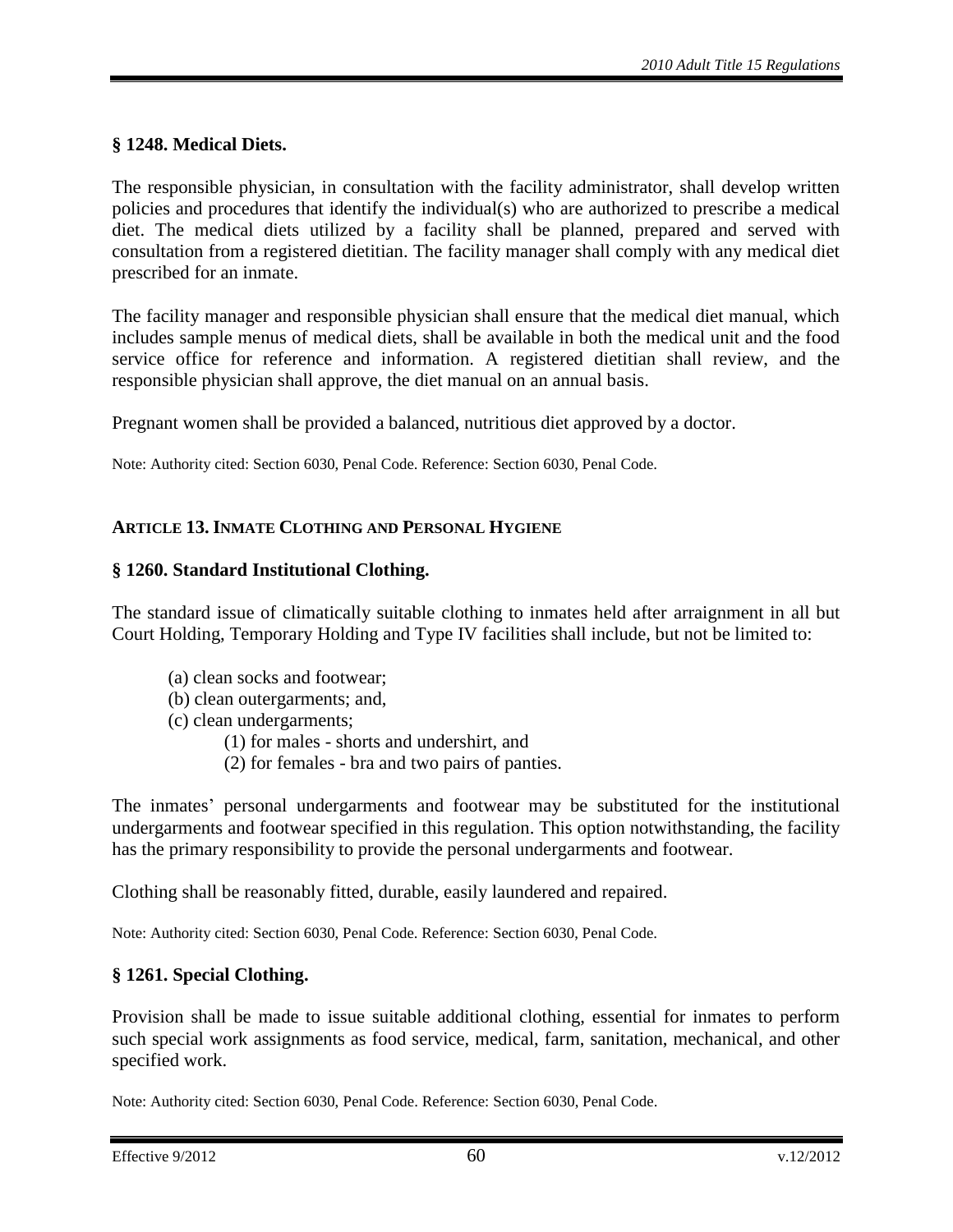# <span id="page-60-0"></span>**§ 1262. Clothing Exchange.**

There shall be written policies and procedures developed by the facility administrator for the scheduled exchange of clothing. Unless work, climatic conditions, illness, or California Retail Food Code necessitates more frequent exchange, outergarments, except footwear, shall be exchanged at least once each week. Undergarments and socks shall be exchanged twice each week.

Note: Authority cited: Section 6030, Penal Code. Reference: Section 6030, Penal Code.

# <span id="page-60-1"></span>**§ 1263. Clothing Supply.**

There shall be a quantity of clothing, bedding, and linen available for actual and replacement needs of the inmate population.

Written policy and procedures shall specify handling of laundry that is known or suspected to be contaminated with infectious material.

Note: Authority cited: Section 6030, Penal Code. Reference: Section 6030, Penal Code.

## <span id="page-60-2"></span>**§ 1264. Control of Vermin in Inmates' Personal Clothing.**

There shall be written policies and procedures developed by the facility administrator to control the contamination and/or spread of vermin in all inmates' personal clothing. Infested clothing shall be cleaned, disinfected, or stored in a closed container so as to eradicate or stop the spread of the vermin.

Note: Authority cited: Section 6030, Penal Code. Reference: Section 6030, Penal Code.

## <span id="page-60-3"></span>**§ 1265. Issue of Personal Care Items.**

There shall be written policies and procedures developed by the facility administrator for the issue of personal hygiene items. Each female inmate shall be issued sanitary napkins and/or tampons as needed. Each inmate to be held over 24 hours who is unable to supply himself/herself with the following personal care items, because of either indigency or the absence of an inmate canteen, shall be issued:

(a) toothbrush, (b) dentifrice, (c) soap, (d) comb, and (e) shaving implements.

Inmates shall not be required to share any personal care items listed in items "a" through "d."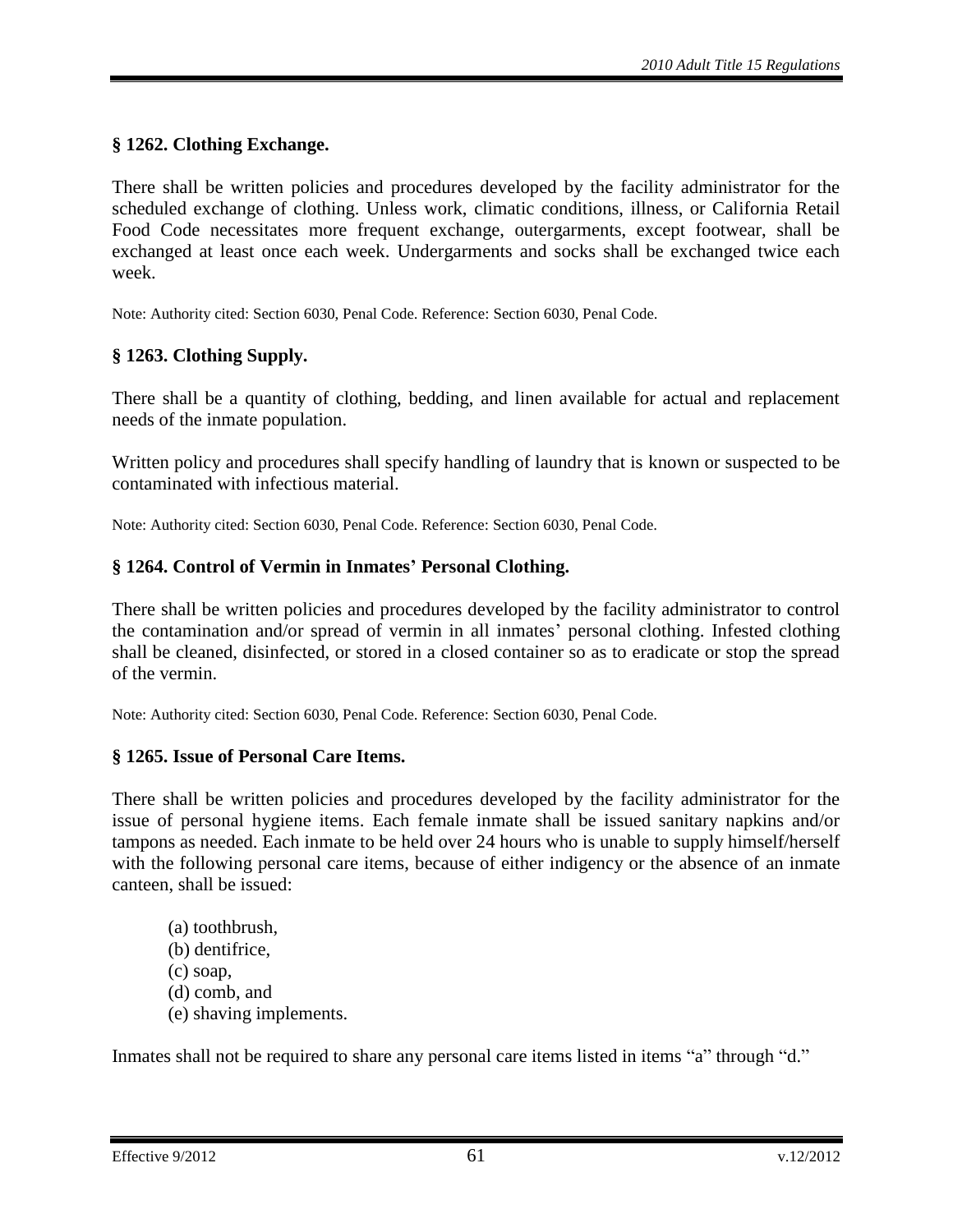Inmates will not share disposable razors. Double edged safety razors, electric razors, and other shaving instruments capable of breaking the skin, when shared among inmates, must be disinfected between individual uses by the method prescribed by the State Board of Barbering and Cosmetology in Sections 979 and 980, Division 9, Title 16, California Code of Regulations.

Note: Authority cited: Section 6030, Penal Code. Reference: Section 6030, Penal Code.

#### <span id="page-61-0"></span>**§ 1266. Showering.**

There shall be written policies and procedures developed by the facility administrator for inmate showering/bathing. Inmates shall be permitted to shower/bathe upon assignment to a housing unit and at least every other day or more often if possible.

Note: Authority cited: Section 6030, Penal Code. Reference: Section 6030, Penal Code.

#### <span id="page-61-1"></span>**§ 1267. Hair Care Services.**

(a) Hair care services shall be available.

(b) Inmates, except those who may not shave for reasons of identification in court, shall be allowed to shave daily and receive hair care services at least once a month. The facility administrator may suspend this requirement in relation to inmates who are considered to be a danger to themselves or others.

(c) Equipment shall be disinfected, after each use, by a method approved by the State Board of Barbering and Cosmetology to meet the requirements of Title 16, Division 9, Sections 979 and 980, California Code of Regulations.

Note: Authority cited: Section 6030, Penal Code. Reference: Section 6030, Penal Code.

## <span id="page-61-2"></span>**ARTICLE 14. BEDDING AND LINEN**

#### <span id="page-61-3"></span>**§ 1270. Standard Bedding and Linen Issue.**

The standard issue of clean suitable bedding and linens, for each inmate entering a living area who is expected to remain overnight, shall include, but not be limited to:

- (a) one serviceable mattress which meets the requirements of Section 1272 of these regulations;
- (b) one mattress cover or one sheet;
- (c) one towel; and,
- (d) one blanket or more depending upon climatic conditions.

Temporary Holding facilities which hold persons longer than 12 hours shall meet the requirements of (a), (b) and (d) above.

Note: Authority cited: Section 6030, Penal Code. Reference: Section 6030, Penal Code.